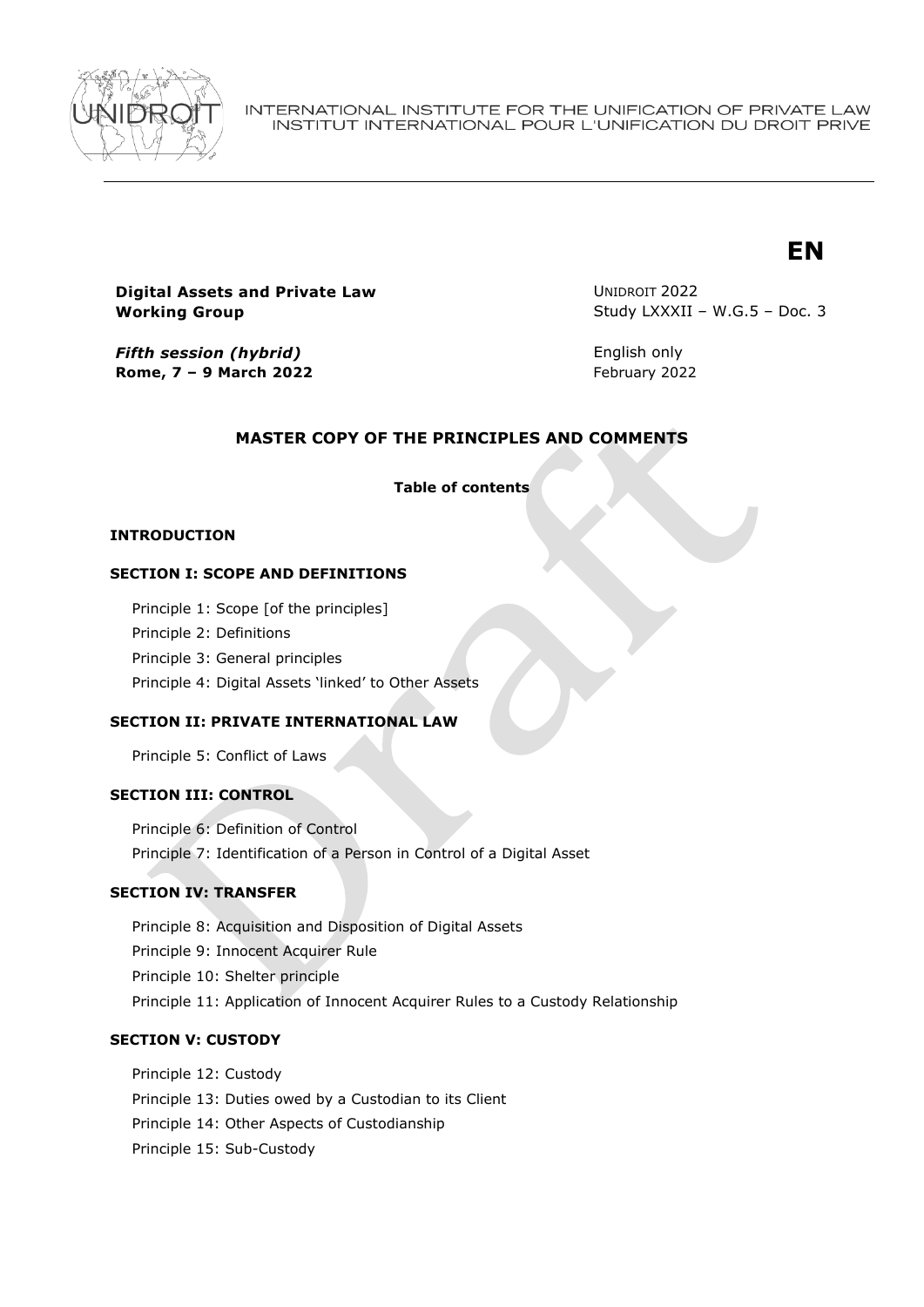#### **SECTION VI: COLLATERAL TRANSACTIONS**

Principle 16: Collateral Transactions: General

Principle 17: Control as a Method of Achieving Third Party Effectiveness

Principle 18: Priority of Security Rights in Digital Assets

Principle 19: Effective Enforcement of Security Rights in Digital Assets

# **SECTION VII: ENFORCEMENT**

#### **SECTION VIII: INSOLVENCY**

Principle [20]: Effect of Insolvency on Proprietary [and Security] Rights in Digital Assets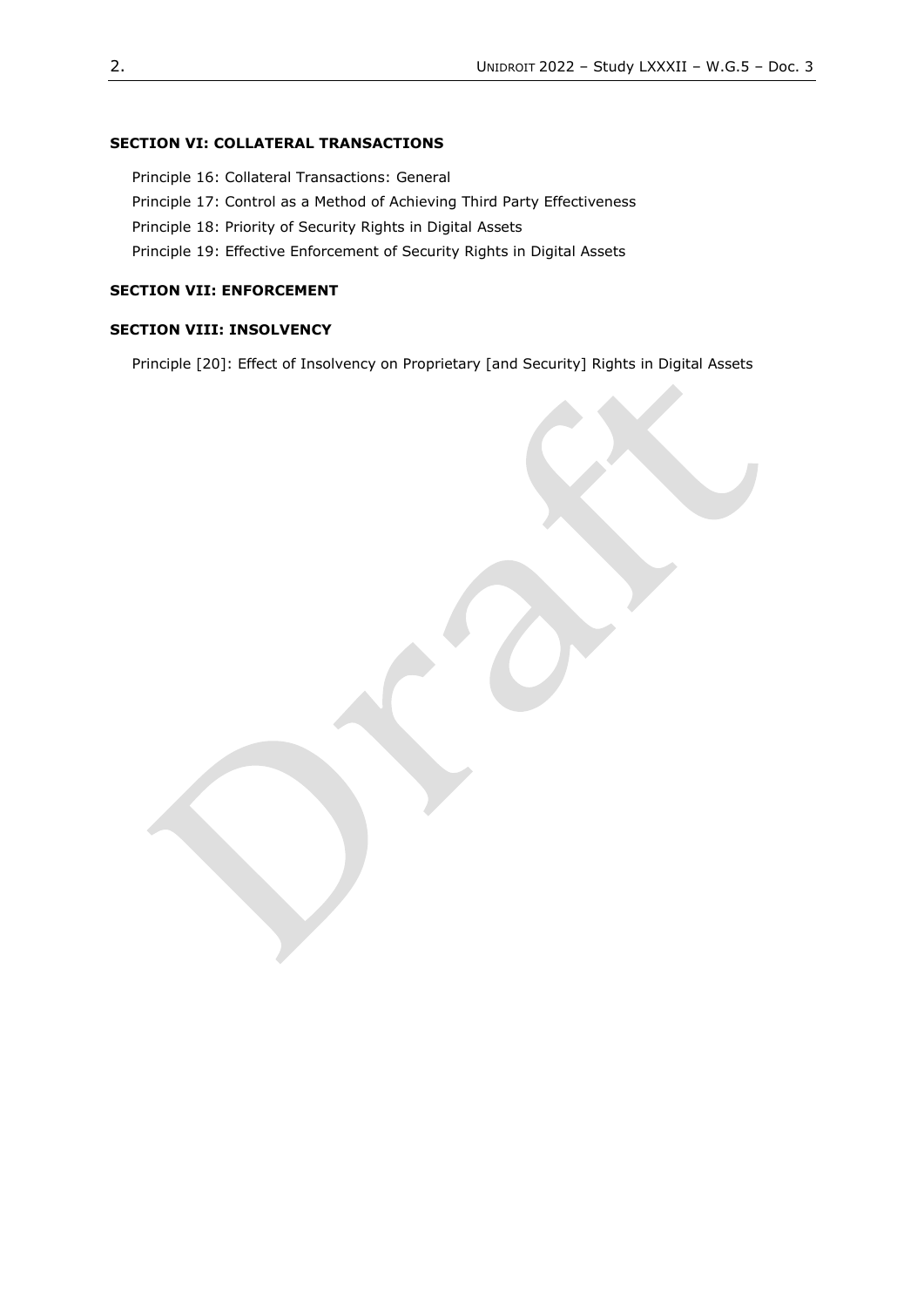#### *General question*

- *Q.1. Bearing in mind the importance of technology neutrality, and bearing in mind the rapid development of new technologies and business models in the digital realm, which approach to the Commentary would the Working Group recommend be taken:* 
	- o *Should more examples be provided in the commentary, given the technical complexity of the subject matter? One possibility is that the commentary could be periodically updated in order to ensure that technological and industry developments have not run so far ahead as to render the examples given obsolete.*

*OR*

o *Should the commentary aim to provide only a limited number of concrete examples and illustrations, given that those examples risk becoming rapidly outdated?*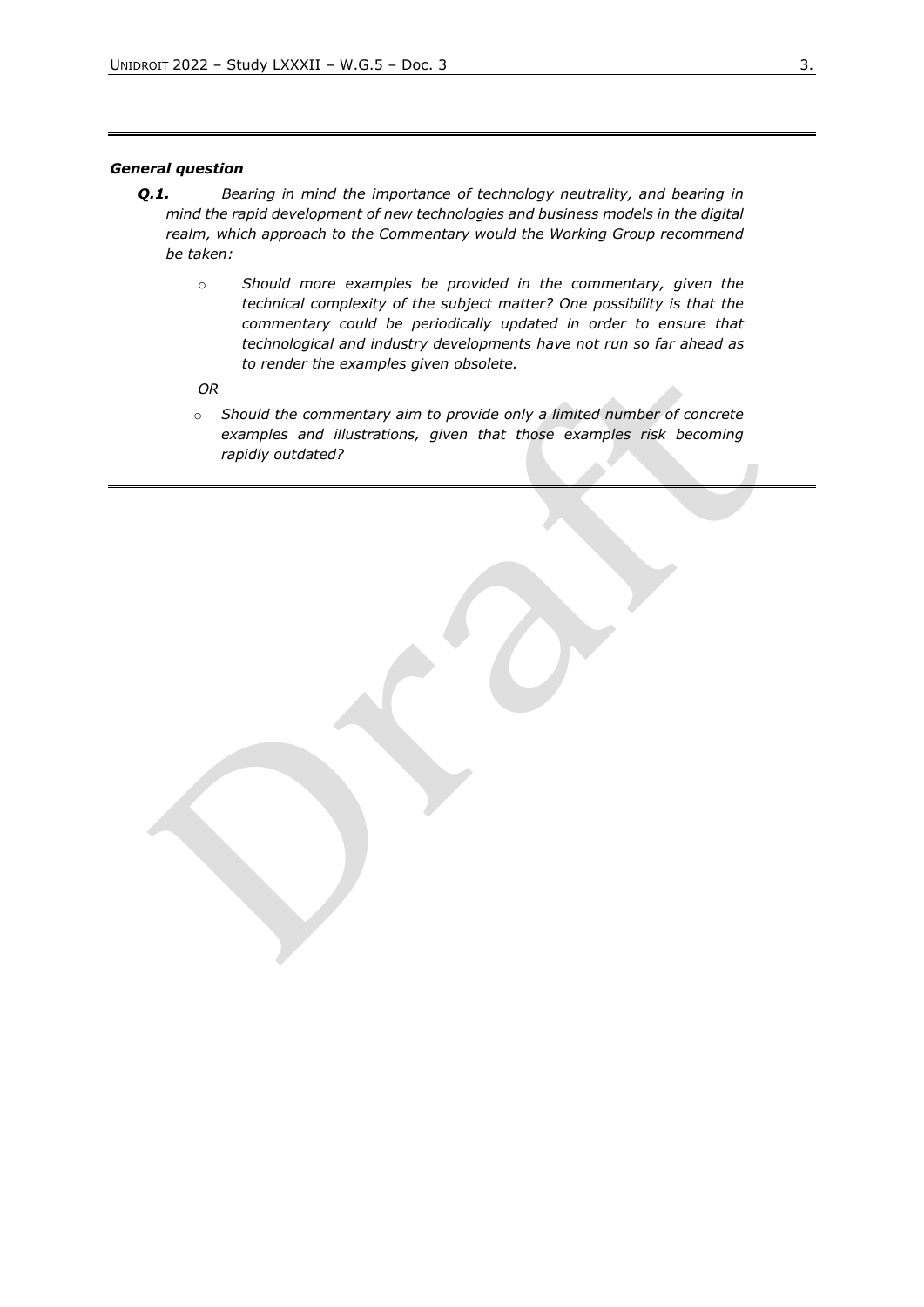### **INTRODUCTION**

### **I. REASONS FOR THE** *PRINCIPLES*

These Principles are designed to facilitate transactions in digital assets of the type covered by the Principles, which are briefly described below. These are types of digital assets often used in commerce.

For transactions in these types of digital assets to have the maximum efficiency, it is important to have clear rules that apply to the key aspects of these transactions (briefly described below). Without predictable results, the transactions will have inherent inefficiencies and there will be a reduction in the value of the transactions in commerce.

It is intended that these Principles will provide guidance to principals in the transactions covered by these Principles, their advisors (including lawyers), and the courts and others who will consider the legal effects of these transactions.

It is recommended to States to adopt legislation consistent with these Principles. This will have several benefits: it will increase the predictability of transactions involving these assets that occur in that State. In addition, as these transactions frequently involve persons in different States, the greater the consistency among States, the greater the predictability in cross-border transactions.

### **II***.* **RELATIONSHIP OF** *PRINCIPLES* **TO NATIONAL LAW**

These Principles apply certain core concepts (described below) and do not attempt to address all contractual and proprietary issues relating to the digital assets covered by the Principles. As States may have a wide range of other laws (in statutes and court decisions), there is no attempt to identify the specific law that may apply.

If a State were to adopt a statute or statutes consistent with these Principles, it should determine whether it would be most effective to adopt a complete standalone law which covered all of the matters addressed in these Principles or whether to amend existing laws as appropriate.

### **III***. SCOPE OF PRINCIPLES*

These Principles apply only to a subset of digital assets. These are digital assets that are frequently used in commerce. They are distinguished from other digital assets by identifying them as digital assets that are subject to control (as briefly discussed below). For these Principles, 'control' refers to a digital asset where a person can establish that it has (i) the exclusive ability to change the control of the digital asset to another person, (ii) the exclusive ability to prevent others from obtaining substantially all of the benefit from the digital asset; and (iii) the ability to obtain substantially all the benefit from the digital asset (**see Principle 6: Definition of Control).**

These Principles apply only to core transactions in the covered digital assets – outright transfers and transfers for security.

In some cases a digital asset covered by the Principles will state that it is 'linked' to another asset. As discussed above in connection with the relationship to national law, law other than these Principles will determine the contractual and proprietary effects (if any) of the link to another asset (**see Principle 4: Digital Assets 'linked' to other assets**).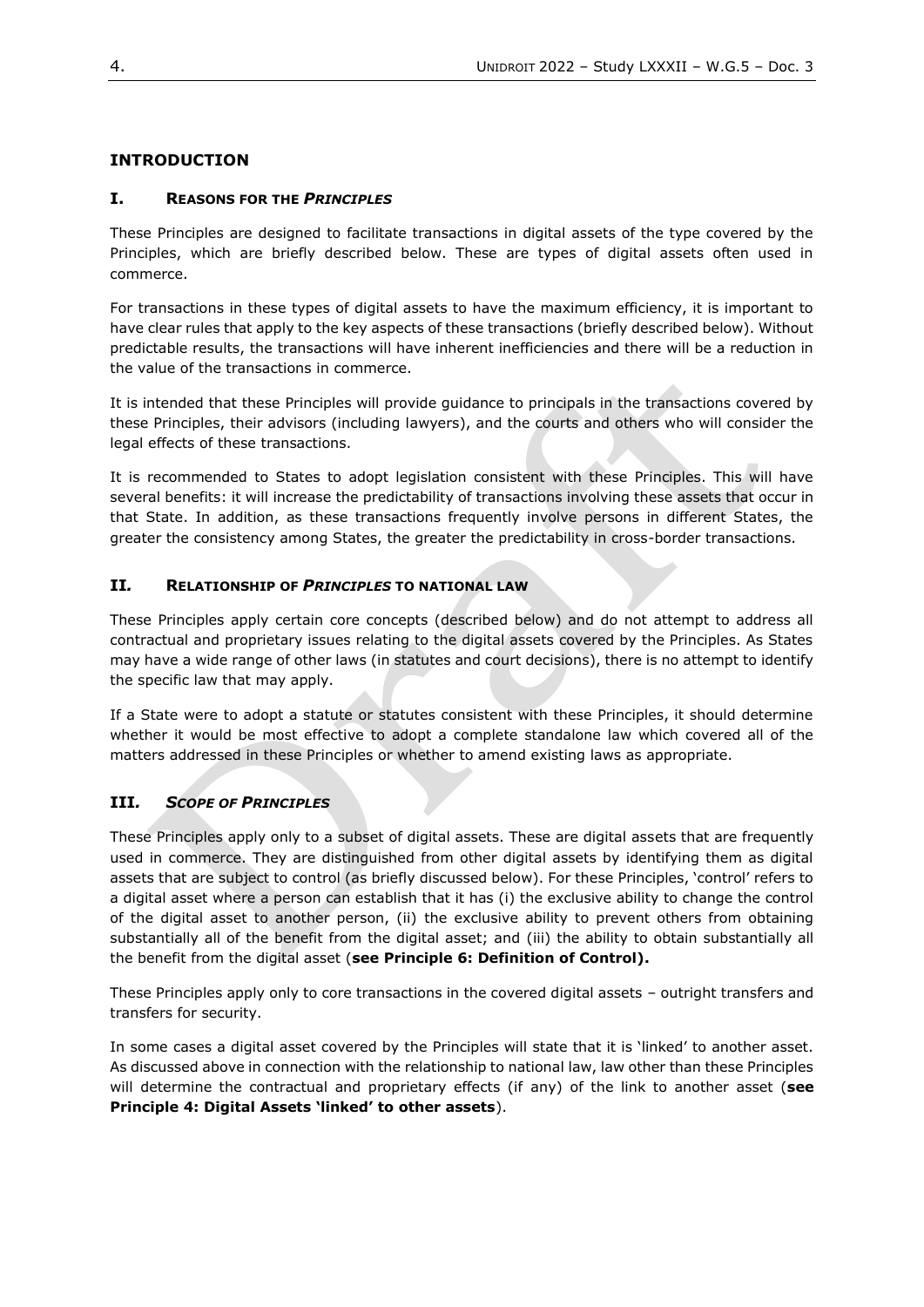### **IV***.* **CORE CONCEPTS**

Proprietary aspects. These Principles treat digital assets as having proprietary characteristics, without addressing whether they are considered 'property' under the other law of a State.

Private international law. Given the intangible nature of the digital assets and that many transactions occur without a physical location and taking into account the need for certainty in determining the applicable law, the Principles give significant effect to party autonomy (**see Principle 5: Private International Law**).

Control. As discussed above in connection with the description of which digital assets are addressed by this law, the concept of 'control' plays a critical role in these rules (see discussion of transfer below).

Transfer. As noted above, these Principles cover only that set of transactions most important in commerce – outright transfers and transfers for security. As part of the Principles, an innocent transferee who has control and meets certain additional requirements, will take the digital asset free of property claims to it. In addition, a secured creditor that has control of a digital asset will have priority over other secured creditors with a security right in the same digital asset. These rights will benefit subsequent transferees under a 'shelter' rule (**see Section IV: Transfer**).

Custodians. The digital assets addressed by these Principles will often be held by custodians. The Principles address the role of custodians with respect to the transfers addressed by these Principles.

### **V. TRANSITION RULES**

Generally, these Principles would apply only prospectively. This would protect existing transactions and legal relationships. There are some instances where, after a 'grace period' some of the Principles could apply to existing transactions.

#### *Questions regarding Introduction*

*Q.2. With regard to the current draft introduction, and bearing in mind its purpose to provide a broad overview of the reasons for and scope of the Principles:*

- o *Are there any key elements which are missing?*
- o *Are there any elements which merit further elaboration?*
- *Q.3. Should the introduction elaborate further upon why digital assets require special private law rules?*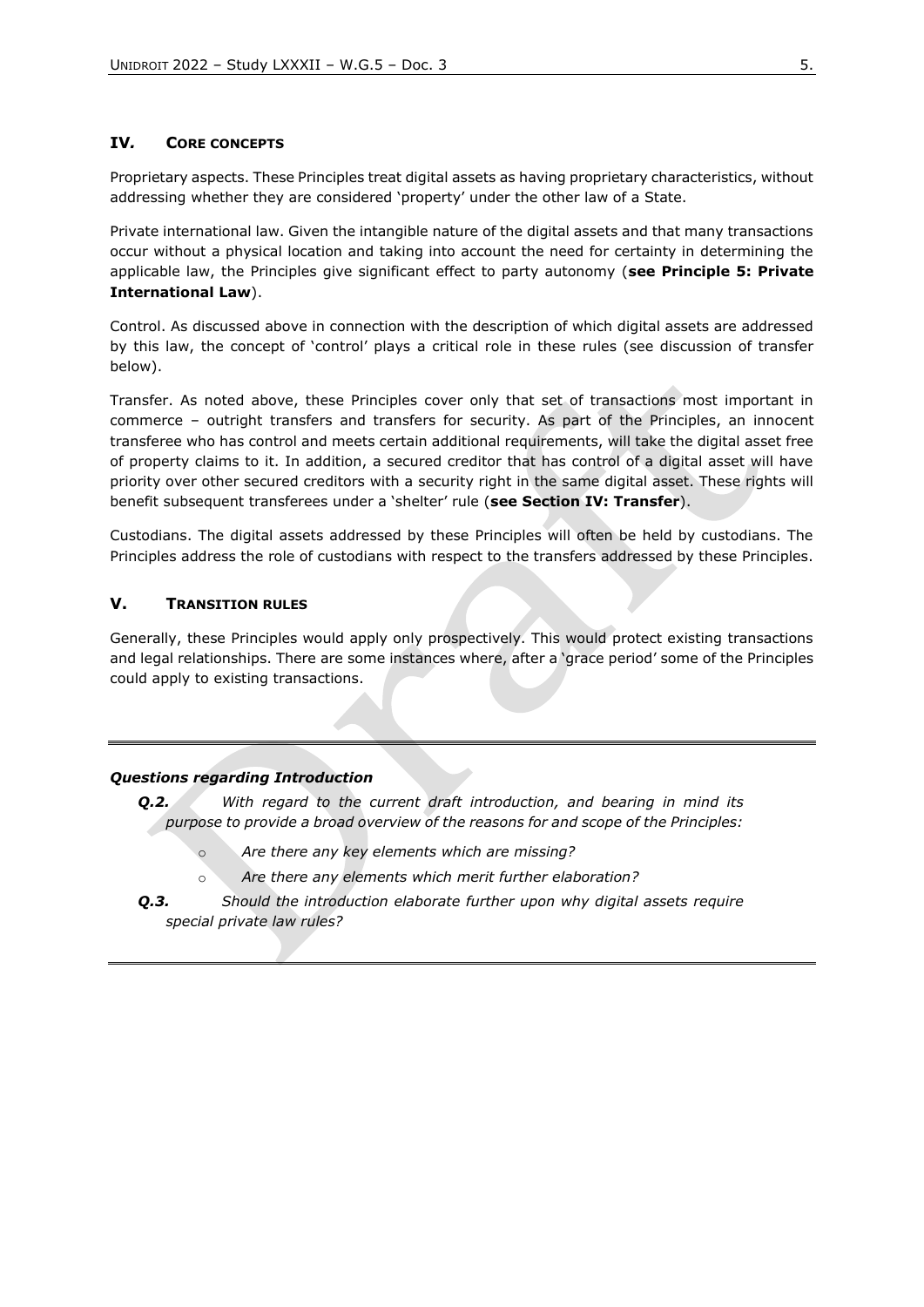### **SECTION I: SCOPE AND DEFINITIONS**

### *Question*

*Q.4. How should the problem of classification of digital assets as objects of proprietary rights be addressed (particularly to avoid forcing States to create a separate category for digital assets)?* 

### **Principle 1: Scope [of the principles]**

**These Principles deal with the private law relating to [transactions in] digital assets.**

#### **Commentary**

1. These Principles are meant to serve as guidelines for States to enable their private laws to be consistent with best practice and international standards in relation to the holding, transfer and use of digital assets, as defined in Principle 2(2) They cover only private law issues relating to digital assets and, in particular, proprietary rights.<sup>1</sup> Thus, they specifically address digital assets where these are the object of dispositions and acquisitions, and where interests in those assets are to be asserted against third parties. As a matter of principle, they do not cover rules that are to be enforced by public authorities (which in many jurisdictions would be called 'regulation'). [For instance, these Principles do not cover such matters as when or whether a person must obtain a licence for engaging in activities that concern digital assets. In the same vein, they do not cover rules for how persons should hold digital assets, if compliance with those rules is sanctioned by public authorities.]

2. These Principles take a practical and functional approach in that they are intended to facilitate the private law treatment of digital assets in both common law and civil law systems. They are not jurisdiction specific, and can be applied to any legal system or culture. They address situations where gaps may exist in current law, and also where traditional approaches would not be appropriate and should be modified.<sup>2</sup> However, as is made clear in the Principles and commentary, there are many issues of private law which are not addressed by the Principles. The internationality of the Principles will enable jurisdictions to take a common approach to legal issues arising out of the holding, transfer and use of digital assets across a variety of use cases.<sup>3</sup>

3. In sum, these Principles aim to reduce legal uncertainty which practitioners, judges, legislators, and market participants would face in the coming years in dealing with digital assets.<sup>4</sup>

[maybe examples of digital assets here, or in Introduction]

<sup>&</sup>lt;sup>1</sup> Cf. UNIDROIT 2021 – Study LXXXII – W.G.4 – Doc. 2, Issues Paper, p. 8.

<sup>&</sup>lt;sup>2</sup> UNIDROIT 2021 – Study LXXXII – W.G.4 – Doc. 2, Issues Paper, p. 8.

<sup>&</sup>lt;sup>3</sup> UNIDROIT 2021 – Study LXXXII – W.G.4 – Doc. 2, Issues Paper, p. 4.

<sup>4</sup> UNIDROIT 2021 – Study LXXXII – W.G.4 – Doc. 2, Issues Paper, p. 5.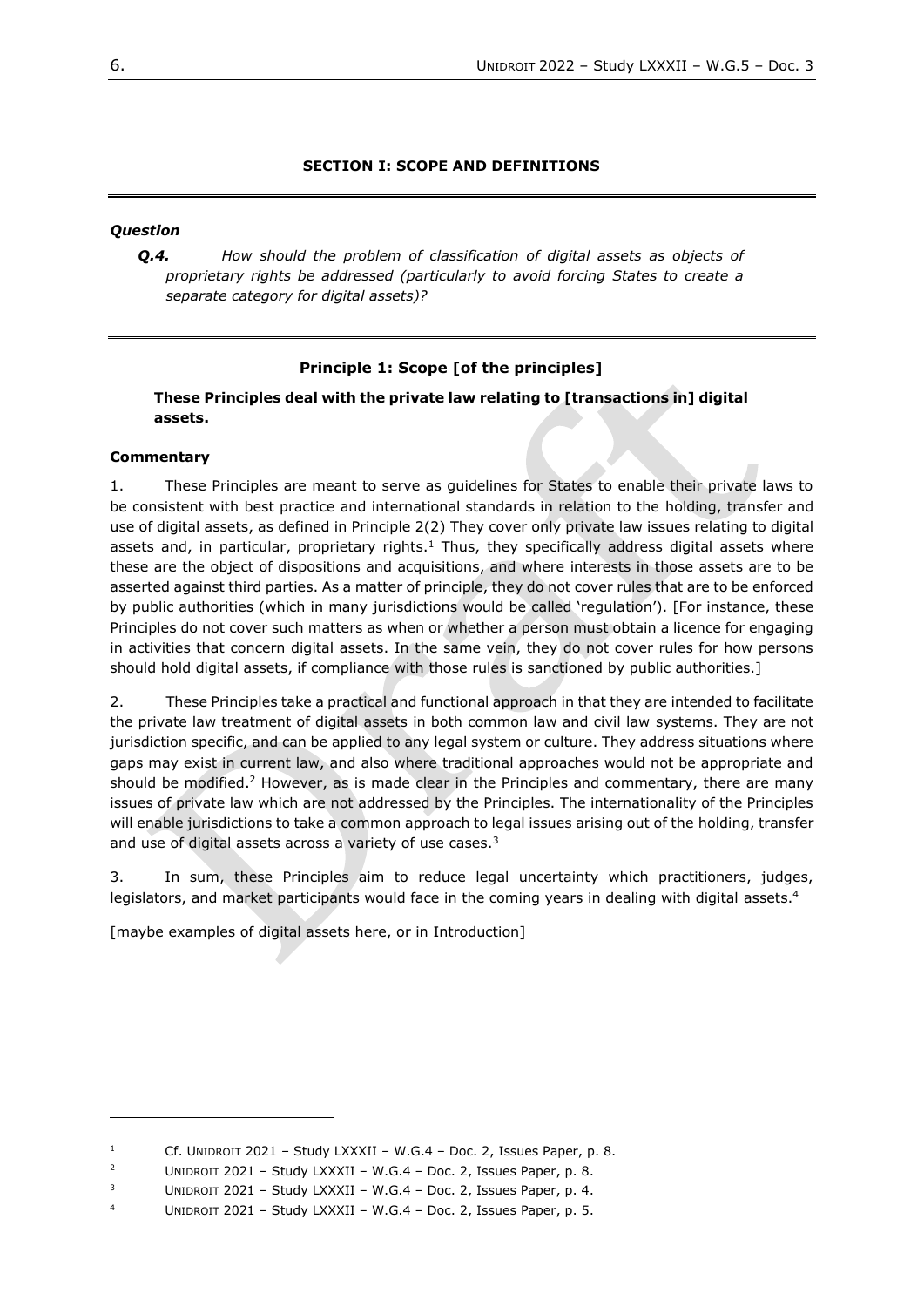### **Principle 2: Definitions**

### **(1) 'Electronic record' means information which is (i) stored in an electronic or other intangible medium and (ii) capable of being retrieved.**

1. 'Electronic records' comprise a class of which 'digital assets' (as defined in principle 2(2) form a subset. As defined, an 'electronic record' consists of information stored in an electronic or other intangible medium, which is capable of being retrieved. It is implicit in the requirement that the information be retrievable that the information also must be retrievable in a form that can be perceived. It follows that an electronic record would not include, for example, oral communications that are not stored or preserved or information that is retained only through human memory.

2. This definition is consistent with the definition of the term 'electronic record' in Article 2 of the UNCITRAL Model Law on Transferable Records and similar definitions in various national laws.<sup>5</sup> [Were it not for this provenance of the definition it might seem quite odd that the term 'electronic *record*' is defined as 'information' and not as a '*record*' of information (except as might be implicit in the requirement that the information be stored and retrievable). If one were writing on a clean slate, perhaps it would make sense to use the "record of information" formulation. However, the role of this term is solely as a component of the definition of 'digital asset'. As explained in the commentary to the definition of 'digital asset', the determinative factor is whether an 'electronic record' 'is capable of being subject to control'. It follows that either formulation of the definition of 'electronic record' would produce the same result.Given that, it is appropriate and prudent to adopt the approach to the definition of the term that already has been generally accepted.]

### **(2) '[Controllable] Digital asset' means an electronic record which is capable of being subject to control.**

3. The definition of 'digital asset' includes an electronic record only if it is 'capable of being subject to control'—as 'control' is defined in Principle 6. For example, some electronic records might be described colloquially as 'digital assets', but normally could not be subjected to 'control', as defined, and consequently would not be digital assets as defined here.

4. Consider a simplified example: Two sets of information compose an electronic record. One set is 'No Left Turn Unstoned' (NLTU) *plus* information (key information) that, pursuant to publickey cryptography, renders this set of information capable of being subject to control by means of the associated private key. (Note that this does not mean that the key information necessarily contains the private key itself, but only the information that makes it controllable with the private key.) Those two components—NLTU plus the key information—compose the digital asset (the 'NLTU digital asset'). The second set of information is 'I Gave Her the Ring, She Gave Me the Finger' (IGHTR, SGMTF). Although information consisting of IGHTR, SGMTF is associated with and included in the same electronic record as the NLTU digital asset, a transfer of control of the NLTU digital asset so that it becomes subject to control through different key information would not transfer control of the IGHTR, SGMTF information. Indeed, the IGHTR, SGMTF information is not (it is assumed) capable of being subject to control. This example is not unrealistic. For example, an interest in Bitcoin is composed of an unspent transaction output (UTXO). The UTXO might be associated with information, such as information included in a header, that is a part of the same electronic record as the UTXO but which is not capable of being subject to control. The header information would not necessarily be transferred as a result of spending the UTXO.<sup>6</sup>

<sup>5</sup> See, e.g., Uniform Electronic Transactions Act (United States), Article 2(7) (defining 'electronic record'), 2(13) (defining 'record')

<sup>6</sup> Examples and discussion in these Principles that draw on blockchain technology or distributed ledger technology generally are not intended to modify or undermine the applicability of these Principles to digital assets that employ other technologies or to impair the technology neutrality of these Principles. This is a general point that is not limited to the discussion here of the definition of 'digital asset'.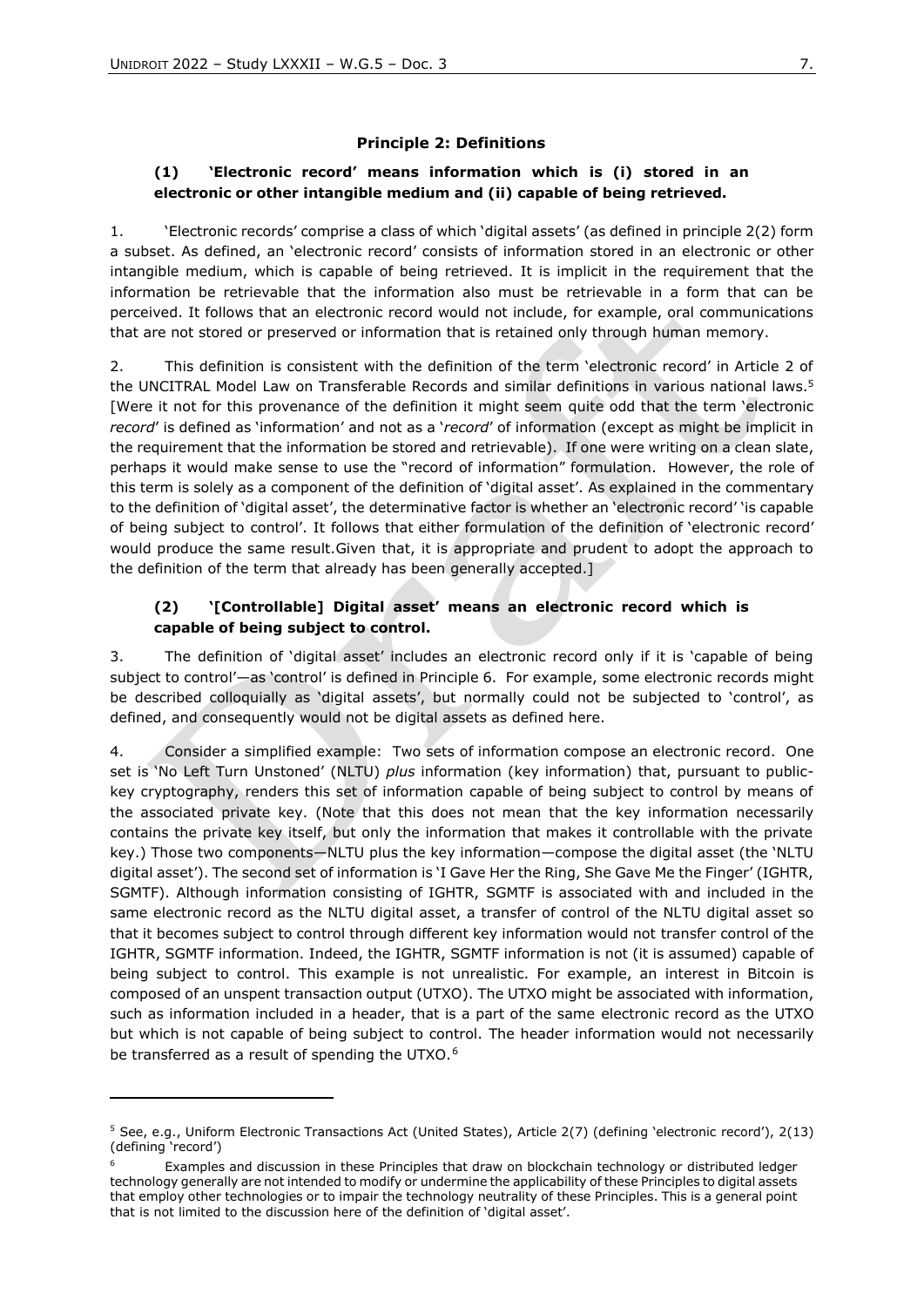5. Continuing with the example of the NLTU digital asset described in comment 2, pursuant to Principle 9 an innocent acquirer (IA) of the NLTU digital asset would acquire it free of conflicting proprietary claims. But this would not mean that the IA acquires the information NLTU (e.g., that the IA 'owns' NLTU). Instead, the IA acquires the information NLTU only insofar as it is associated with the key information as a part of the NLTU digital asset. The information NLTU itself presumably exists not only as a component of the NLTU digital asset but also independently and separate and apart from the NLTU digital asset. The information NLTU is the same—'No Left Turn Unstoned' is 'No Left Turn Unstoned'—however or wherever that information might be stored, existing, or perceived. The NLTU digital asset is distinct, however, because it is composed not onlyof the information NLTU *but also of the key information*.

6. The information NLTU might be an image, poem, book, video, song, database, a combination of 1s and 0s without any inherent value, or any other type of information. But whatever its content or characteristics, under these Principles the information would remain subjectto any applicable laws other than law governing digital assets contemplated by these Principles (digital assets law). If the information were subject to valid copyright protection, for example, the rights of the holder of the copyright would not necessarily be affected by the creation, acquisition, or transfer of the digital asset.<sup>7</sup> See Illustration [2]. *infra*. On the other hand, it is possible that inclusion of information in a digital asset, or the use, transfer, or acquisition of the digital asset, could violate or infringe upon rights under such laws. Even if the information NTLU (or any other information included in a digital asset) were not subject to any protection under intellectual property or other laws, the existence, use, or rights (if any) in respect of that information outside of and other than as a part of a digital asset would not be affected by a digital assets law.

7. The Illustrations to Principle 1 (scope of the Principles), Principle 2(1) (definition of 'electronic record'), and Principle 2(2) (definition of 'digital asset'), *infra*, provide additional examples ofthe application of the definition of digital asset and the scope of these Principles.

### *Illustrations of the application of Principle 1 (scope of the Principles), Principle 2(1) (definition of 'electronic record'), and Principle 2(2) (definition of 'digital asset')*

# *Illustration 1: Digital asset is a virtual (crypto) currency on a public blockchain, e.g., Bitcoin.*

In a public blockchain no one person controls the underlying protocol (software)—ie, the blockchain that tracks transactions in the digital assets. A consensus mechanism embedded in the protocol verifies the validity of transactions that users attempt to effect through the protocol. No one individual user has control over the protocol or its consensus mechanism. The underlying protocol (system) for the public blockchain would not be capable of being subject to "control' as defined in Principle X.1.D.). However, an individual user does have control over private keys, which allow the individual user to obtain 'control' (as so defined) over a digital asset within the protocol (ie, over a UTXO (unspent transaction output) in the case of Bitcoin).

Although other public blockchains may differ from Bitcoin as to the applicable consensus mechanism and the manner that transactions are tracked, the foregoing description would apply nonetheless. An individual user could not, alone, control the underlying protocol (the database orblockchain), but could control the user's private key and thereby have 'control' (as defined) over the digital assets held through the protocol. The protocols within which digital assets exist are notthemselves digital assets within the scope of these Principles. The assets controlled by private keys however are digital assets within the scope.

<sup>7</sup> The following sentence was in the original commentary but the paragraph from the Transfer Principle has now been taken out. [Consistent with this analysis, under [Transfer] Principle [X.2](11) a digital assets law adopting these Principles should be made subject to any conflicting provisions of any applicable intellectual property laws (among other laws that a State might specify).]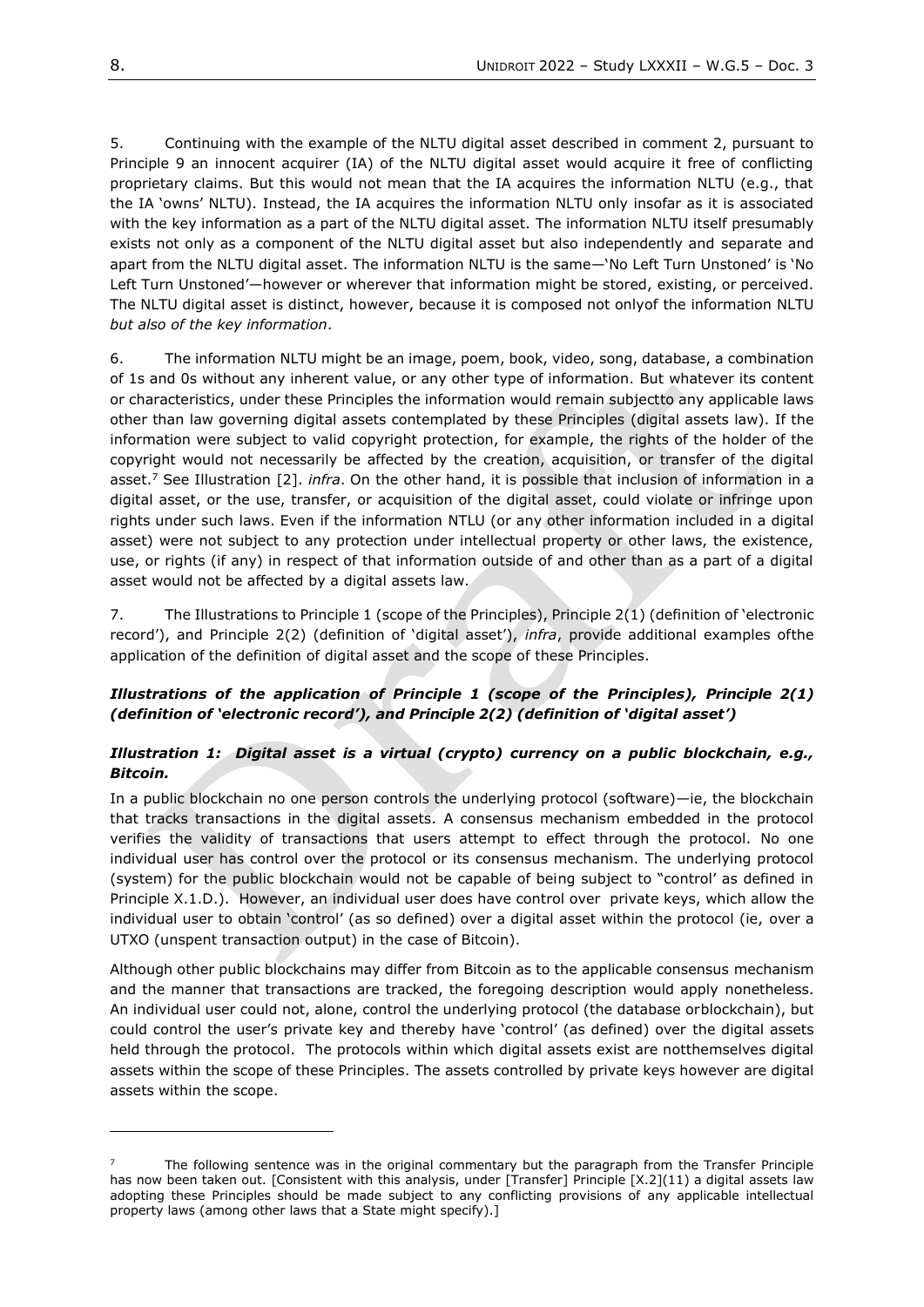The analysis and discussion in Illustration 1 also informs the following Illustrations.

### *Illustration 2: Digital asset contains information that is a valuable dataset/database(eg, dataset that is the basis for the operation of an AI system), image, or textual expression.*

If the information included in the digital asset is itself subject to protection under intellectual property law (presumably copyright law, in this example), the rights of the holder of the intellectual property would be preserved notwithstanding the inclusion of the information in theelectronic record or the transfer of the digital asset to an innocent acquirer. To the extent permitted by the applicable intellectual property law the transferee of the digital asset might beentitled to the use and enjoyment of the information (not unlike the lawful purchaser of a bookprotected by copyright). Alternatively, if the information or its functionality were protected by patent law, for example, then the acquirer of the digital asset could be infringing the patentee'srights by using the information.

Although the particular facts of this illustration may not be realistic or reflect common practice, it is intended to illustrate and underscore the point that a digital asset law should be subject to any applicable intellectual property laws. It also illustrates the broader point that a digital asset comprises only the package of information that includes the information necessary to make it capable of being subject to control. The same information that is included in a digital asset and that exists outside of and separate and apart from the digital asset is not a part of the digital asset.

#### *Illustration 3: Digital asset is 'tethered' to another asset.*

This Illustration contemplates that pursuant to law other than a digital asset law and any applicable contractual arrangements an acquirer of a digital asset will, *ipso facto*, acquire another asset. That other asset might be entirely exogenous (e.g., a physical commodity such as a precious metal) or one that is inherently connected to the digital asset (e.g., a security that by its terms may be acquired and disposed of only in connection with the acquisition and disposition of a digital asset within the relevant protocol/platform.

The digital asset is composed only of information capable of being subject to control and the other asset (even if it is itself composed of information) is not a component of the digital asset and is not within the scope of these Principles. For example, under a law conforming to Principle 9, an innocent acquirer of the digital asset may take the digital asset free of competing proprietary claims. But other law (and the relevant facts, including the applicable contractual arrangements) would determine whether (and the extent to which) or not the acquirer would take free of (or subject to) competing proprietary claims to the other asset.

#### *Illustration 4: Facebook page with password for access.*

Generalizations about social media/social networking platforms are difficult. But Facebook and many other social media platforms generally involve licensing arrangements with users that do not permit the users to acquire 'ownership' of 'pages' or the data stored on the platform. This is so even though colloquially users may refer to 'their' pages and information that 'belongs' to them. In general, these platforms do not allow users to acquire the exclusive abilities contemplated by the definition of 'control' in Principle 6 definition of 'control'. Consequently they do not constitute or involve digital assets within the scope of these Principles.

#### *Illustration 5: Excel or Word file with password protection.*

A Word, Excel or similar data file is an electronic record as defined in Principle 2(1). If access to viewing the contents of the file is password protected, then it is possible that one who has knowledge of the password would have the exclusive abilities necessary to obtain control under Principle 6. Because the file would be capable of being subject to control, the file would be a digital asset as defined in Principle 2(2) and within the scope of these Principles. That said, unless the digital asset were associated with a protocol that facilitates the acquisition and disposition of such assets, laws adopting these Principles would not have any material utility or impact for these assets. One might view this circumstance as indicating that the scope of the Principles is overbroad. However, it is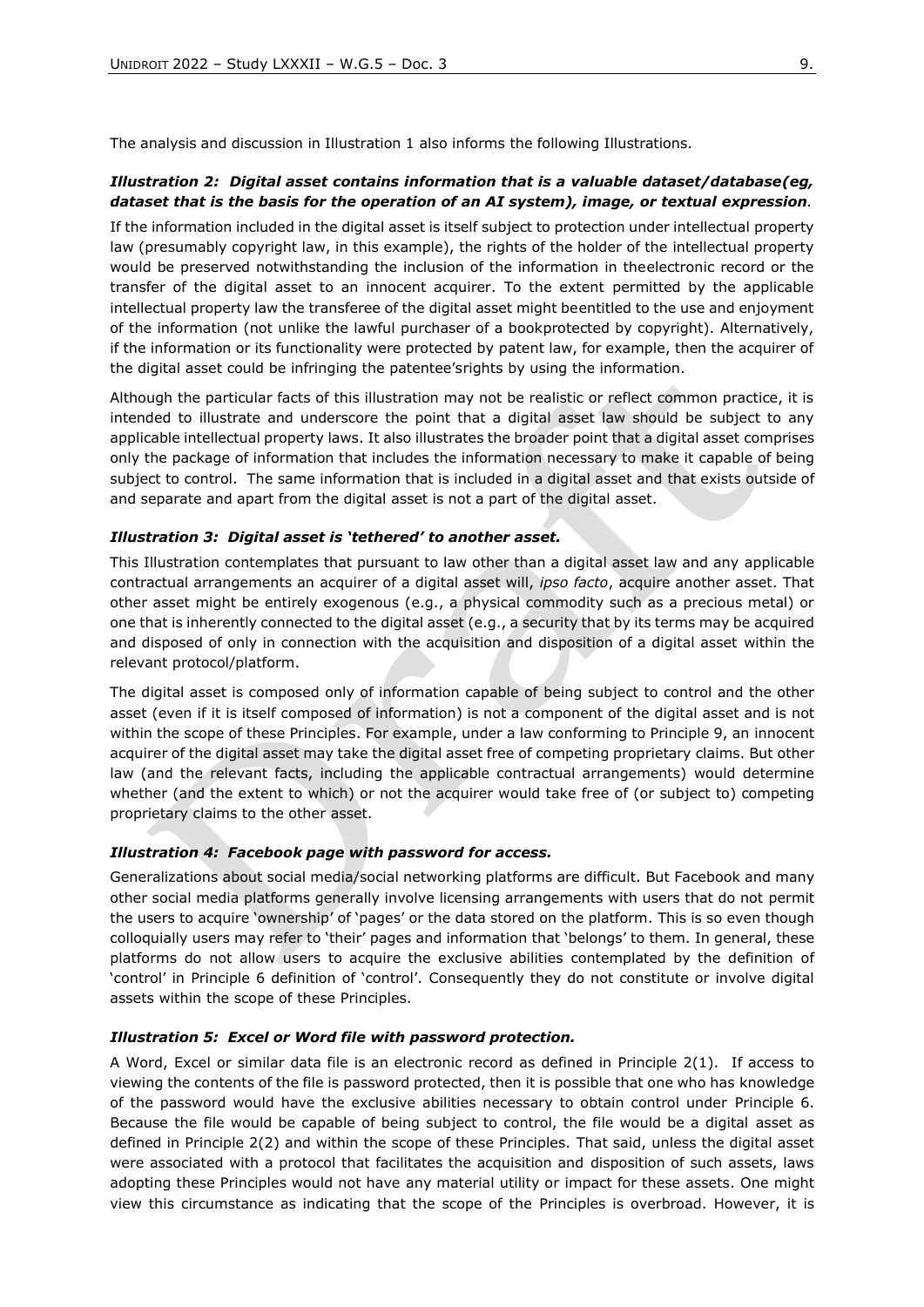better characterized as merely an example of digital assets that would not normally be disposed of and consequently would not benefit from or involve the need for the legal regimes that the Principles contemplate. On the other hand, an attempt to narrow the definition of digital asset to exclude such digital assets might risk the exclusion of assets that would (or could) benefit from inclusion.

# **(3) 'Digital assets law' means any part of a State's law relating to digital assets which falls within the scope of these principles.**

# **(4) 'The law' means a State's law including its digital assets law.**

# **Commentary**

8. Under Principle 1, these Principles cover private law issues relating to digital assets. Therefore, these Principles provide rules for issues such as the custody and transfer of, and the provision of security interests in digital assets. Under this definition (3), all the rules provided by the Principles qualify as 'digital assets law' once they have been adopted and implemented into a State's law. Notably, these Principles take no position as to whether [its rules] [they] should be included in a State's special law on digital assets, incorporated into more general laws, already follow from general laws, or are addressed by a combination of these approaches.

9. 'Digital assets law' may or may not already follow from general private law rules in a specific jurisdiction. [However, the law should specify which (if any) of its existing rules or standards of general application cover digital assets whenever controversial, specifically where it concerns the acquisition and disposition of proprietary rights in digital assets. Notably, if a State's law includes classification of different types of property or assets which can be subject to proprietary rights which have different consequences, that law should specify which type or types of property digital assets are.]<sup>8</sup> See also the commentary to Principle  $3(1)$  below.

10. Within a State's law, all law that is not 'digital assets law' as defined here, is referred to as 'the law other then digital assets law' in these Principles. 'Digital assets law' AND 'other law' as defined here together form 'the law' as defined in this definition (4). ['The law' also means the applicable State's law, possibly after a conflict of laws analysis as set out in Principle 5 has been performed.]

# *Questions*

- *Q.5. In light of the broad colloquial meaning given to the term 'digital asset', the Working Group may wish to consider whether another term, perhaps one that is more functionally oriented or more closely associated with the concept of control, should be employed to confine the scope of these Principles. Consideration might be given, for example, to 'transferable digital asset' (cf. 'electronic transferable record', defined in Article 2 of the UNCITRAL Model Law) or 'controllable digital asset'.*
- *Q.6. What other key terms ought to be defined in this principle, e.g. custody, transfer, fungibility, etc.?*
- *Q.7. Should we add definitions of 'the other law', 'other than DA law', 'applicable law', or 'material law'?*

This text may need to be further aligned with the commentary to  $3(1)$ .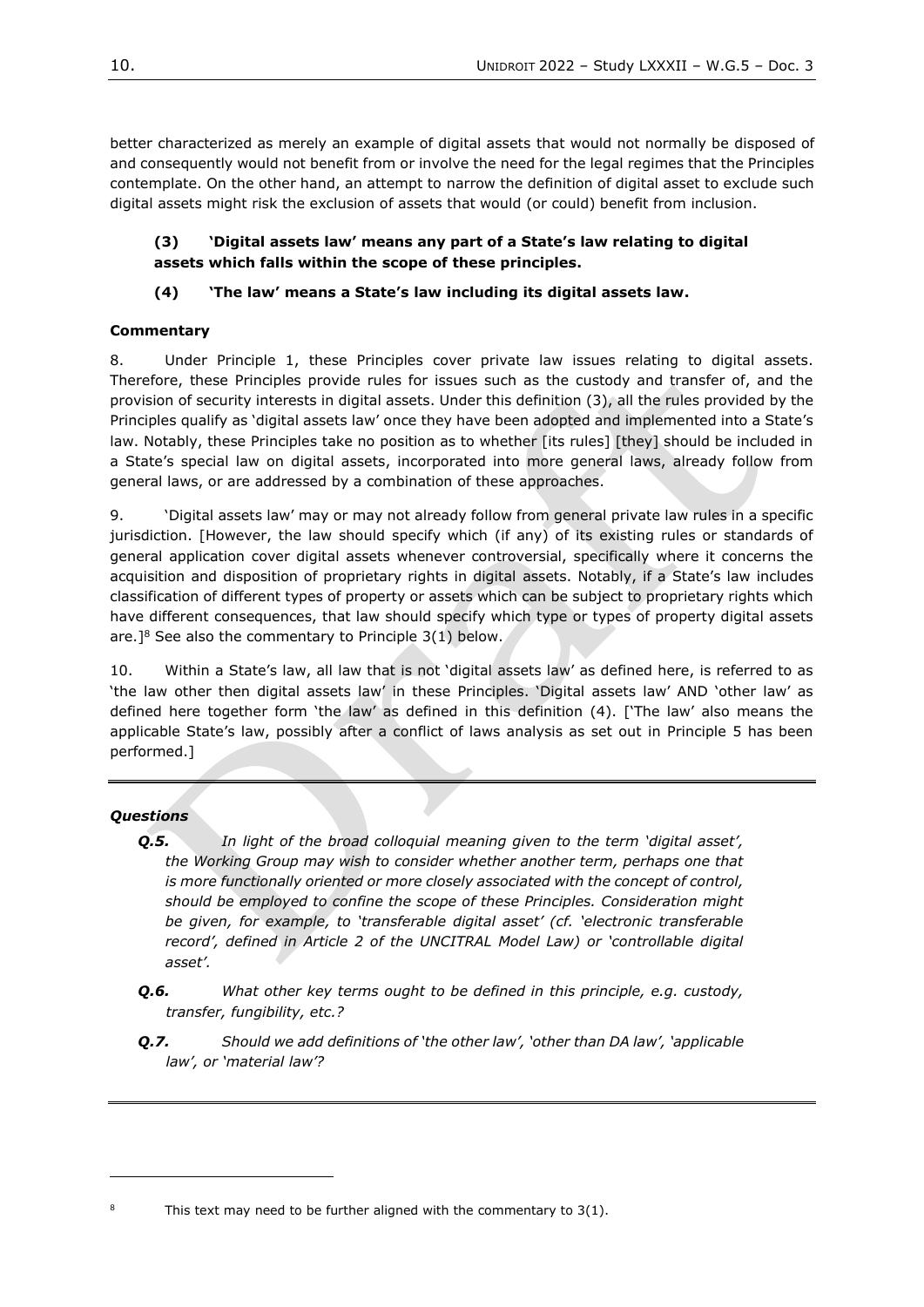# **Principle 3: General principles**

# **(1) The law should provide that digital assets can be the subject of proprietary rights.**

### **Commentary**

1. Under Principle 1, these Principles cover private law issues and in particular proprietary rights relating to digital assets. This Principle 3(1) therefore provides, as a matter of principle, that the law (as defined under Principle 2(4)) should provide that digital assets can be the subject of proprietary rights. All rules provided in these Principles are built on this premiss. However, the question whether digital assets can be the subject of proprietary rights has been controversial in several jurisdictions. As courts in multiple high profile cases have considered that digital assets are the subject of proprietary rights, and several authoritative authors have expressed that digital assets *should* be the subject of proprietary rights,<sup>9</sup> these Principles advise States to end legal uncertainty on this issue and make explicit that digital assets can be the subject of proprietary rights. 'Proprietary rights' is defined in principle 3(2).

2. That States should provide that digital assets can be the subject of proprietary rights also means that if a State's law includes classification of different types of property or assets which can be subject to proprietary rights which have different consequences, that law should specify which type or types of property digital assets are.

3. Moreover, from this Principle 3(1) it follows, for instance, that States should specify which (if any) of its existing rules or standards of general application govern the acquisition and disposition of proprietary rights in digital assets. Similarly, this applies in relation to the provision of security rights in digital assets. It does not mean that a State's law needs to list every rule or standard which applies to digital assets. Not only would this be far too complicated, it would also be unnecessary as these Principles are concerned with private law rules only, and proprietary rights in particular.

4. Finally, transitional provisions could specify – whenever controversial – which (if any) existing rules or standards do not apply to digital assets and which (if any) existing rules or standards are changed in relation to digital assets.

# **(2) In these Principles, references to proprietary rights include proprietary interests and rights with proprietary effects.**

5. 'Proprietary rights' in these Principles are used in a broad sense, in that 'proprietary rights' include both proprietary interests and rights with proprietary effects. This broad definition reflects the functional approach of these Principles which intend to cater for the largest variety of jurisdictions possible. Also, the definition of proprietary rights intends to express that persons can have rights or interests in digital assets, which rights or interests can be asserted against third parties, ie against persons that are not necessarily contractual parties. This may be particularly relevant in the context of insolvency, where a liquidator or insolvency administrator might assert rights or interests in digital assets on behalf of the insolvent debtor's estate and/or its creditors against third parties, and viceversa.

# **(3) The law other than digital assets law continues to apply to issues not dealt with in these Principles, including**

# **(a) whether a person has a proprietary right in a digital asset;**

# **(b) whether a person has validly transferred a proprietary right in a digital asset to another person;**

<sup>9</sup> [sources to be added]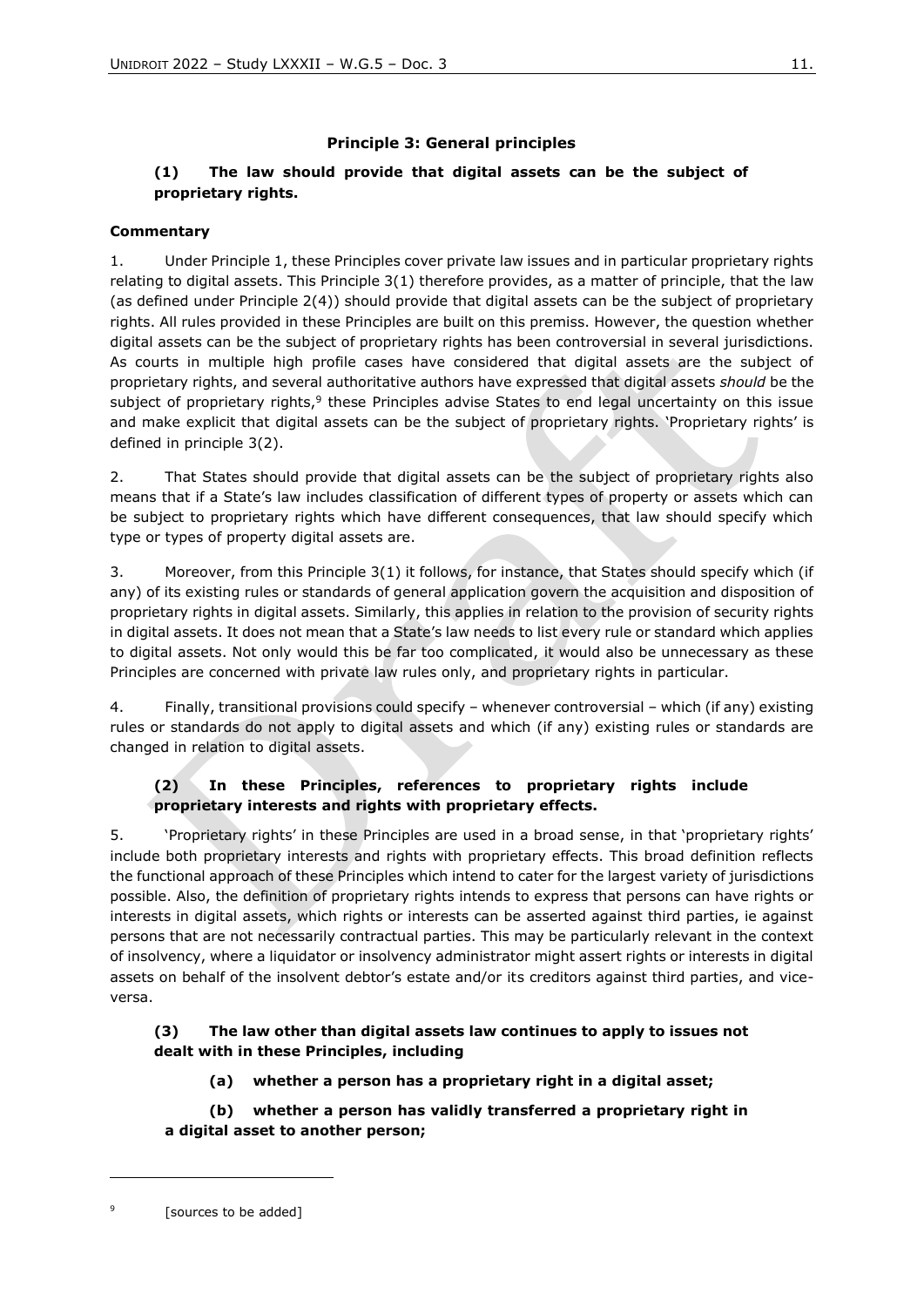**(c) whether a person has validly created a security right in a digital asset;** 

**(d) the rights as between a transferor and transferee of a digital asset;** 

**(e) the rights as between a grantor of a security right in a digital asset and the relevant secured creditor** 

**(f) the legal consequences of third party effectiveness of a transfer of digital assets; and**

### **(g) the requirements for, and legal consequences of, third party effectiveness of a security right.**

### **Commentary**

6. This Principle 3(3) makes explicit that other law, i.e. all law within a given State that is not 'digital assets law' as defined in Principle 2(3), continues to apply to digital assets. For this purpose, this Principle 3(3) lists several examples of issues of property law, but also of contract law, that may continue to be regulated by a State's other law, because these Principles do not cover those issues, nor do they intend to change or derogate from that other law. The list is not intended to be exhaustive or limitative.

7. The examples in this Principle 3(3) of issues that continue to be regulated by other law, can be categorized as follows. First, Principle 3(3)(a) concerns the static situation in which it must be determined whether a person has a proprietary right in a digital asset. Pursuant to this Principle 3(3)(a), the requirements for a (valid) right or interest in a digital asset that can be asserted against third parties, continues to be a matter of other law. Therefore, and by way of example, whether a person holds a valid right of ownership in certain digital assets, is, as a matter of principle, not regulated by these Principles.

8. Second, Principles 3(3)(b) and (c) concern dynamic situations of acquisition and disposition of digital assets from the perspective of the transferor and security right provider, respectively. If the question arises whether a person has validly transferred a proprietary right, or validly created a security right in a digital asset, these Principles 3(3)(b) and (c) make it clear that the requirements for a (valid) transfer and creation of a security interest continue to be, as a matter of principle, a matter of other law. [However, these Principles do provide for specific issues regarding the transfer of, and creation of a security interest in digital assets: these provisions are then 'digital assets law', which takes precedence over other law.] [These issues are then covered by the Principles, which is considered 'digital assets law' and takes precedence over 'other law'] Principle 16(2), for instance, provides that a State's law should provide distinct rules in relation to creation of a security right and effectiveness against third parties for one or more types of digital assets where their individual features and characteristics are such that the application of specific rules, distinct from those applying to intangible assets generally, would be necessary.]

9. Principles 3(3)(d) and (e) make explicit that the relationships between a transferor and transferee, and between a provider of a security right and the relevant secured creditor, respectively, continue to be a matter of other law and are not, as a matter of principle, regulated by these Principles. In several situations and jurisdictions, these relationships are characterised as primarily contractual in nature. Principles 3(3)(d) and (e) provide that the rights between a transferor of digital assets and the transferee, and a provider of a security right in digital assets and the secured creditor, are left to be dealt with by other law, whatever the qualification of the relationships between those parties.

10. As explained above, Principles 3(3)(d) and (e) concern the (contractual) relationships between a transferor and transferee, and between a provider of a security right and the relevant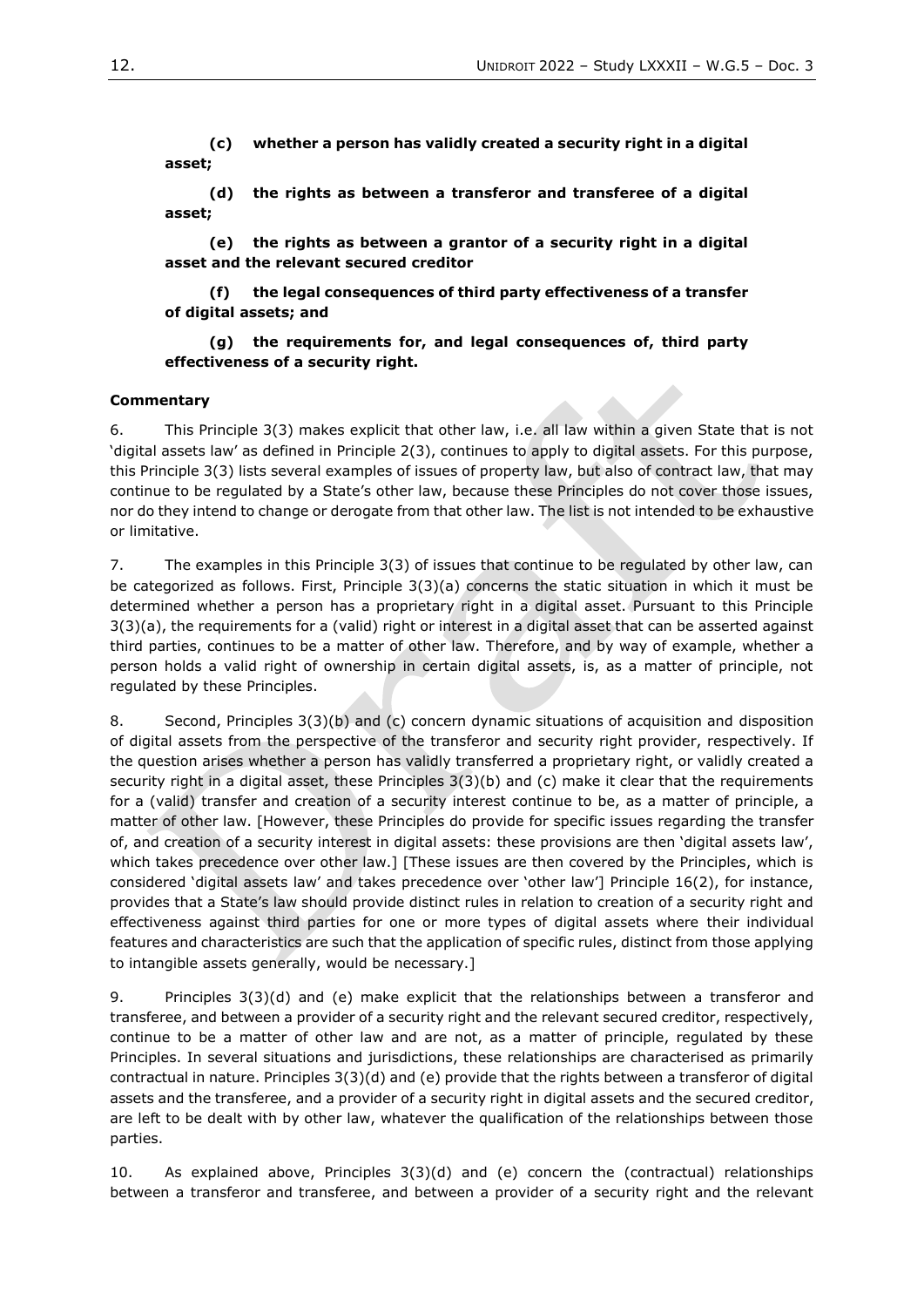secured creditor, respectively. These provisions thus concern *inter se* relationships, i.e. relationships between (contracting) parties. Principles 3(3)(f) and (g), on the other hand, concern *erga omnes*  relationships, i.e. the relationships with third parties. Pursuant to these Principles 3(3)(f) and (g), whether a transfer and a creation of a security interest, respectively, can be asserted against third parties, continue to be, as a matter of principle, a matter of other law. In several jurisdictions, the 'assertability' of a right or interest against third parties follows from the concept of 'effectiveness'. These Principles 3(3)(f) and (g) provide that, whatever the dogmatic context, the requirements for such effectiveness or assertability continue to be, as a matter of principle, a matter of other law. However, these Principles do provide for specific issues regarding the effects of proprietary rights or interest in digital assets. [These provisions are then 'digital assets law', which takes precedence over other law.] [These issues are then covered by the Principles, which is considered 'digital assets law' and takes precedence over 'other law'.] Principle 17, for instance, provides that a State's law might provide distinct rules in relation to the effectiveness of a security right in digital assets.

### *Questions*

- *Q.8. Should the commentary provide some guidance on the introduction of the digital assets law and its interaction with the existing law (for example, EU Member States' experience implementing EU directives)?*
- *Q.9. Does the Working Group agree with the commentary to Principle 2(4) and Principle 3(1) indicating that the law should specify which, if any, of the existing rules or standards of general application govern proprietary rights relating to digital assets?*

### **Principle 4: Digital Assets 'Linked' to Other Assets**

**(1) Where a digital asset, or any related system protocols or documentation, appears to confer a right to another asset, which can be tangible or intangible ('the other asset'), the legal effect (if any) is a matter for the law, [other than the digital asset law,] [and is not addressed in these principles].**

**(2) The law specifies the requirements to be met, including as regards the form and content of the information to be provided, for any legal effect to occur.**

*Alternative formulation for discussion:*

**The requirements to be met for any legal effect to occur (including as regards the form and content of the information to be provided) are a matter for the law to specify.** 

#### **Commentary**

1. The purpose of this principle is to identify the limit of the principles as regards digital assets 'linked' to other assets [*Note: these types of digital assets will be already referred to in the context of commentary on the definitions (Principle 2)*].

2. The principle makes clear that the legal effect of the link (if any) is not addressed in these principles, in particular because: (i) the nature of the link may vary from case to case depending on the facts and on the law, and (ii) the issue of proprietary rights in the 'other asset' is a matter that is to be determined in accordance with the law applicable to that asset (paragraph 1). 'Legal effect' means any type of legal effect, including, most importantly, questions as to the enforceability of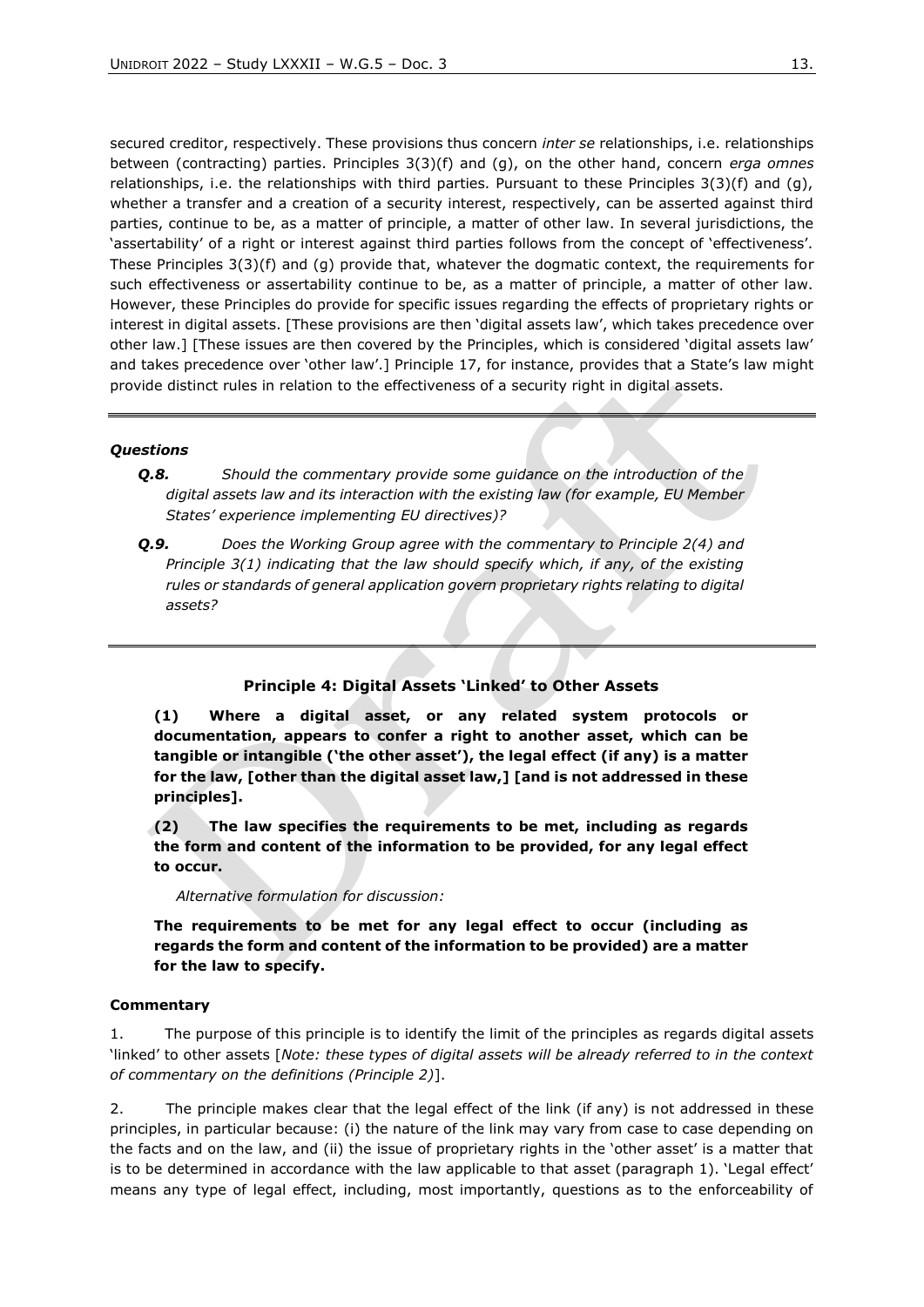acquisitions and dispositions, including their enforceability in insolvency. [The principle confirms that 'the law' is a State's law other than the 'digital assets law' (defined Principle 2(3)).]

3. The principle underlines the importance of [jurisdictions][States] developing rules to specify the nature of relevant information required to be made available for a legal effect to materialise, in addition to all other requirements the law may set (paragraph 2). This is important to ensure that there is a minimum evidentiary basis on which the intentions and understanding of parties can be identified.

4. In line with a technology-neutral approach, the principle recognises that the information giving the appearance of conferral of a right may be encoded in the digital asset and/or may appear in any related system protocols or other documentation, e.g. a white paper. The use of the word 'appears' in paragraph 1 reflects the fact that that there may be scenarios where the code or documentation states or implies the existence of a link but ultimately whether this link exists, and what its effect may be (if any), is a matter for the law.

5. The reference to 'a right to another asset' in paragraph 1 has a broad meaning and means rights in relation to the 'other asset' itself. What is not meant are rights to take action, e.g. against an issuer for non-performance of an obligation.

6. The principle does not assume any limitation on what the nature of the 'other asset' may or may not be. As such, 'other assets' is to be interpreted broadly and may be intangibles or tangibles.

7. The principle does not address the question of which State's law (State A, B, C etc) is applicable (that question is addressed in Principle 5).

#### **Examples of 'linked' assets:**

As illustration of the fact the link between a digital asset and another asset may operate in various ways, depending on the intention on the parties to the transaction and the effect given to it by the [general] law, [4] illustrative examples follow:

*Illustration 1*: The general law already in force may recognise that the parties' transaction with the digital asset on the blockchain ledger is legally effective to change the state of proprietary rights in the other asset off the ledger.

For example, a system may be established for trading quantities of tokenised gold [e.g. PAX Gold]. An investor who buys a token from the issuer acquires a proprietary right in a fractional share of specifically identified gold. A sale and transfer of the token may pass the seller's proprietary right in the gold to the buyer. The link between the token and the gold is legally effective if the general law treats the parties' dealings with the token as the outward expression of their intention to transfer the proprietary right in the gold.

*Illustration 2*: A State may choose to enact special legislation to make the link between the token and the other asset legally effective to transfer rights in the other asset.

For example, a company may raise finance from investors by issuing debt securities on a blockchain ledger. Each investor holds a transferable digital token representing their security. When the token is transferred on the ledger, the transferee acquires the proprietary right in the security. The company which issued the security gets a good discharge if it pays the current holder of the token. Special legislation may be needed to effect this result if it cannot be achieved, for example, by the state's existing general law of assignment, novation or securities transfer.

*Illustration 3*: The precise legal effect of any link between the digital asset and the other asset may depend as much on ascertaining the parties' intentions from any system coding, protocols and documentation as it does from the operation of the general law. Thus the terms of a White Paper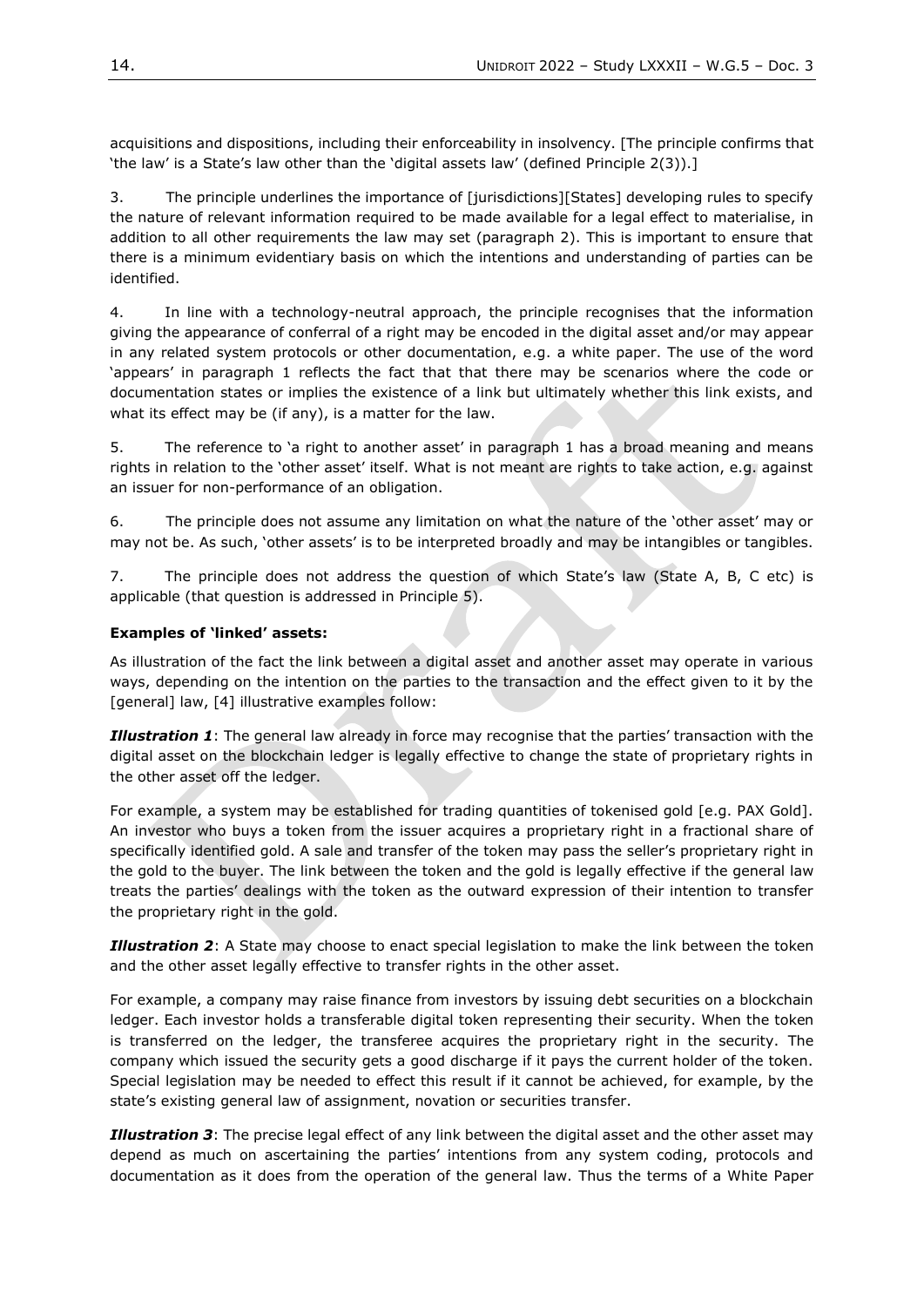accompanying the issue of digital asset may be relevant to inferring the nature and value of the legal right, if any, that the holder of the digital asset was intended to have in relation the other asset.

For example, an issue of stable coins may take the form of transferable tokens which are denominated in the units of a fiat currency, such as USD [e.g. the Tether stable coin]. For each USD unit of stable coins created, the issuer creates a 1:1 reserve of liquid assets denominated in USD. The reserve is held by a custodian, separately from the issuer's own assets. The White Paper may provide that any holder of the stable coin is entitled to re-sell it to the issuer at par value. The effect of this right to resale is to stabilise the transfer value of the coin as it circulates in payment transactions.

The terms of the White Paper show that each holder of the coin was primarily intended to have a contractual right against the issuer. It would, however, be for the insolvency law of the relevant state to determine how, if at all, this right might take priority over any other claims of general creditors of the issuer.

*Illustration 4*: Digital assets may be used to create transferable portions of value derived from other assets which exist off the blockchain. The precise ascertainment of the holders' rights may be determined – and limited – by the general law of the state.

For example, an issuer may sell digital assets that purport to give the holder a claim in relation to real estate. The assets are transferable on a blockchain ledger. On closer analysis, most tokenised real estate actually involves the establishment of a company to which ownership of the real estate is transferred. The shares in the company are then 'tokenised' and made transferable on the ledger. The transfer of the token may not be sufficient in law to transfer the shares in the company or any proprietary interest in the real estate. These may be questions for the system of law where the company is registered, or the real estate is located. The relevance of the digital asset is to illustrate: (i) the 'chain' of ownership between the holder and the shares and the real estate; and (ii) steps that may need to be taken by the acquirer of the token (and depending on the law and administrative practices of the jurisdiction concerned) to update a company register; or update a register of real estate.

This illustration shows that the mere fact of the transfer of the token from one person to another may not be enough by itself to perfect the transfer of ownership of the real estate, nor may the existence of the token be sufficient to prevent the transfer of the real estate from one person to another.

[Note further examples to be inserted e.g. tokenised bonds: here, the issuing document specifies that the principle and coupon are owed only to the holder of the digital asset. In some cases this will be supplemented by a provision that the debt obligation cannot be transferred to a person unless the token is also transferred]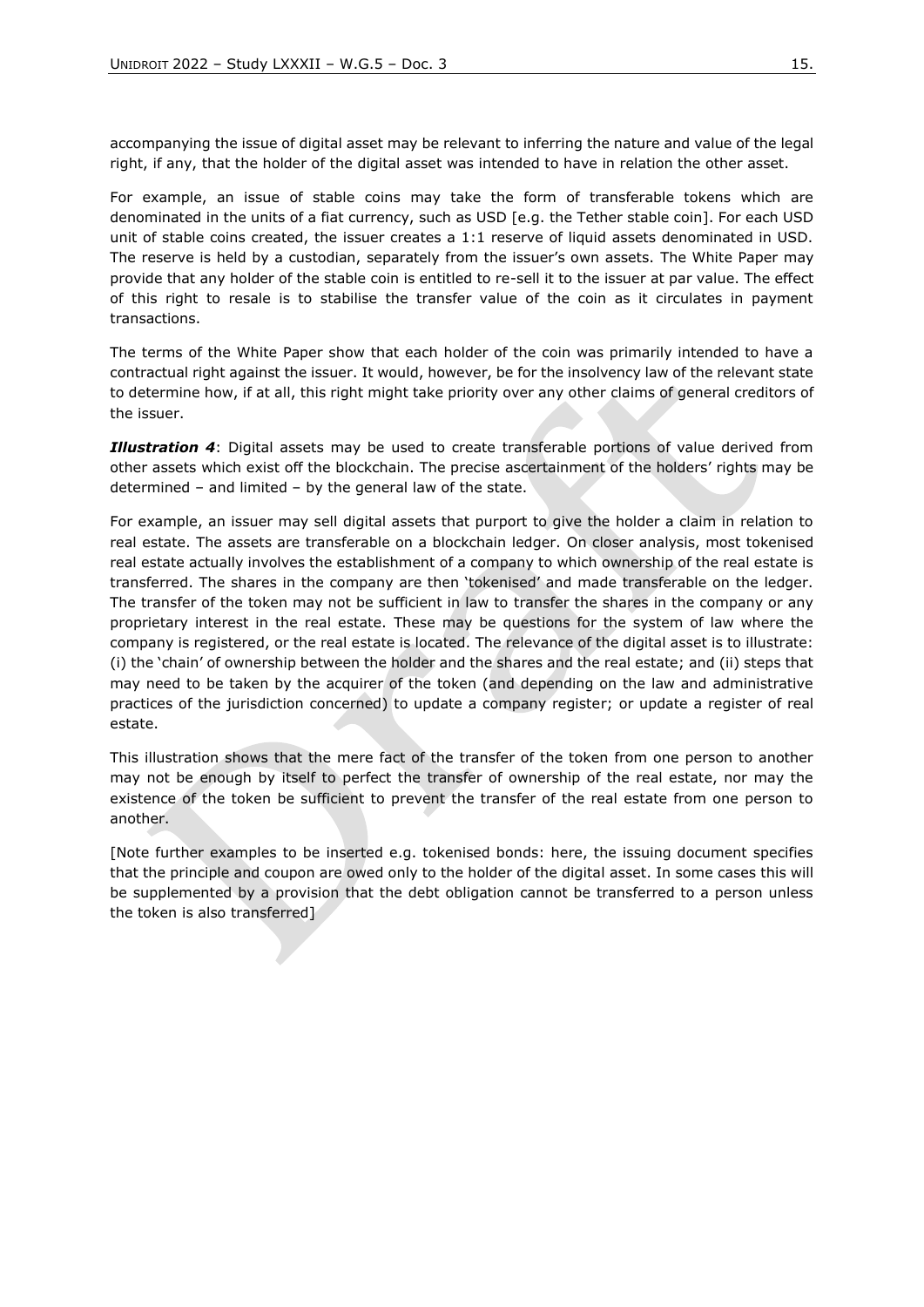### *Questions*

- *Q.10. Does the Working Group agree to leave the requirements for documentation demonstrating the link between the assets to the scope of regulation of the other law or the law? Is Principle 4(2) satisfactory to achieve this goal?*
- *Q.11. In a static situation of custody, would the holding of a digital asset have an effect on the other linked asset?*
- *Q.12. Could the Working Group provide additional examples (to be included in the commentary) of linked assets of various types; particularly, stablecoins and NFTs?*
- *Q.13. What apart from the digital asset itself should be referred to in Principle 4(1) as a possible source of the appearance of linkage between the assets?*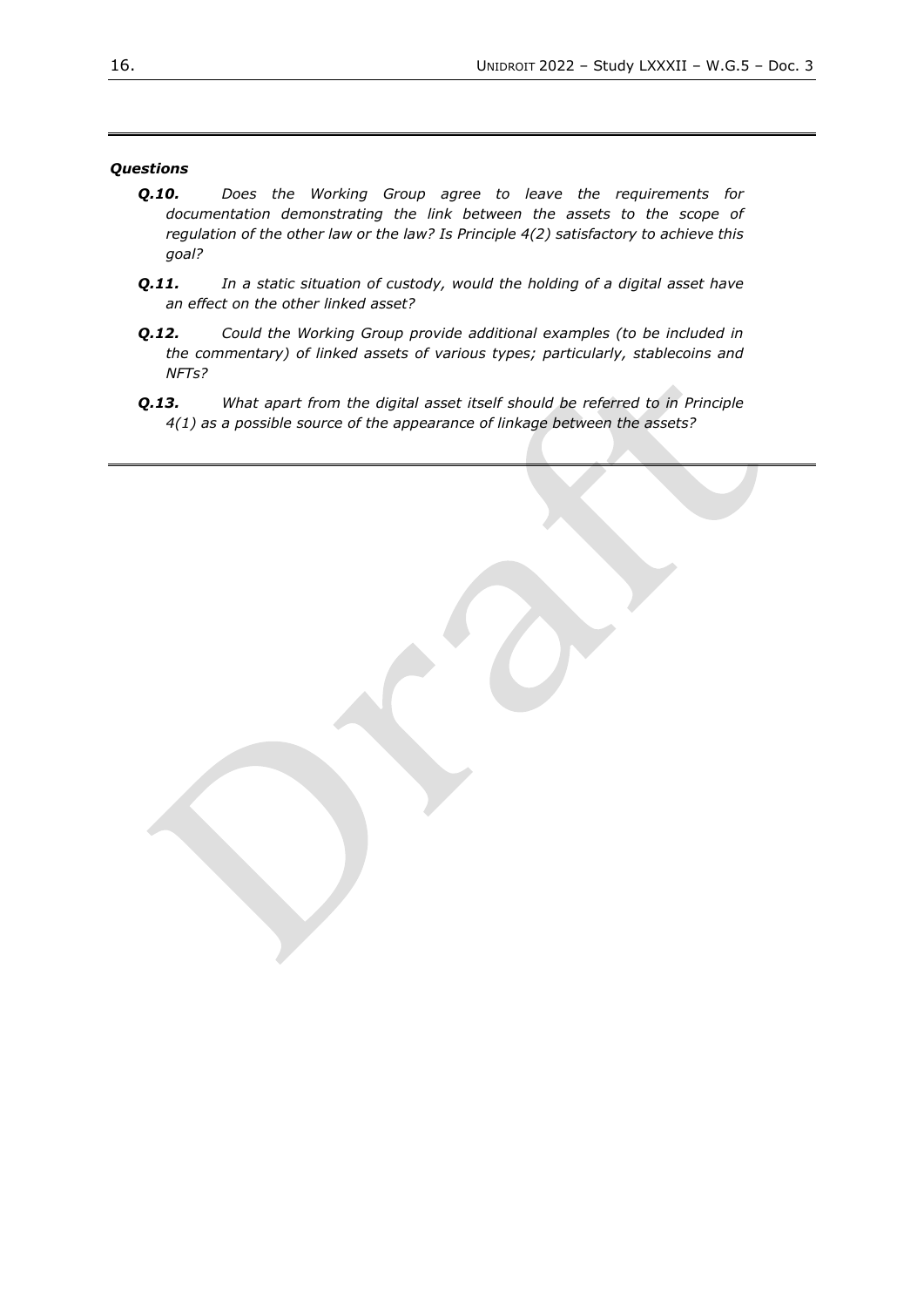#### **SECTION II: PRIVATE INTERNATIONAL LAW**

**Principle 5 – Conflict of Laws** <sup>10</sup>

**1) General principle**

**a) Proprietary questions in respect of digital assets, in particular their acquisition and disposition, are always a matter of the law [of a State].**

**b) The digital assets law should include the following rule determining the law applicable to proprietary questions in respect of digital assets.**

**2) Determination of the applicable law**

**The law applicable to proprietary questions in digital assets**

**a) The law applicable to propriety questions in respect of digital assets is identical for all digital assets of the same description.** 

**b) The applicable law is be chosen at the moment of the first issuance of assets being of a specific description. The digital asset law should take measures incentivising such choice.**

**c) The choice of the applicable law can be included in the code or can be manifested in accompanying documentation. The digital asset law determines the relevant requirements.**

**d) The digital asset law can restrict the choice of applicable law; in particular, regulated parties can be directed to transact in digital assets only to the extent that the proprietary aspects in respect of these assets are governed by a specific law or by a law to be chosen from a specific group of laws. A choice of law not compliant with the restriction is not valid.**

**e) If no valid choice has been made, the law applicable to proprietary aspects of digital assets is the law that generally applies to the relevant [network] [system] on which the relevant digital assets are created.**

**f) If no law has been chosen in respect of the relevant [network] [system] the law of the State to which the [network] [system] has the strongest factual connection applies, in particular in cases in which the network operator is resident, incorporated or regulated or has otherwise a clear factual connection to a specific State.**

**3) Recognition in insolvency**

**Notwithstanding the opening of an insolvency proceeding, the law applicable in accordance with the previous rules governs all proprietary aspects in respect of digital assets with regard to any event that has occurred before the opening of that insolvency proceeding.** 

<sup>10</sup> We recognise that a conflict-of-laws rule will always be imperfect. These principles' aim is therefore to improve the clarity and legal certainty surrounding the issue of conflict-of-laws to the largest possible extent.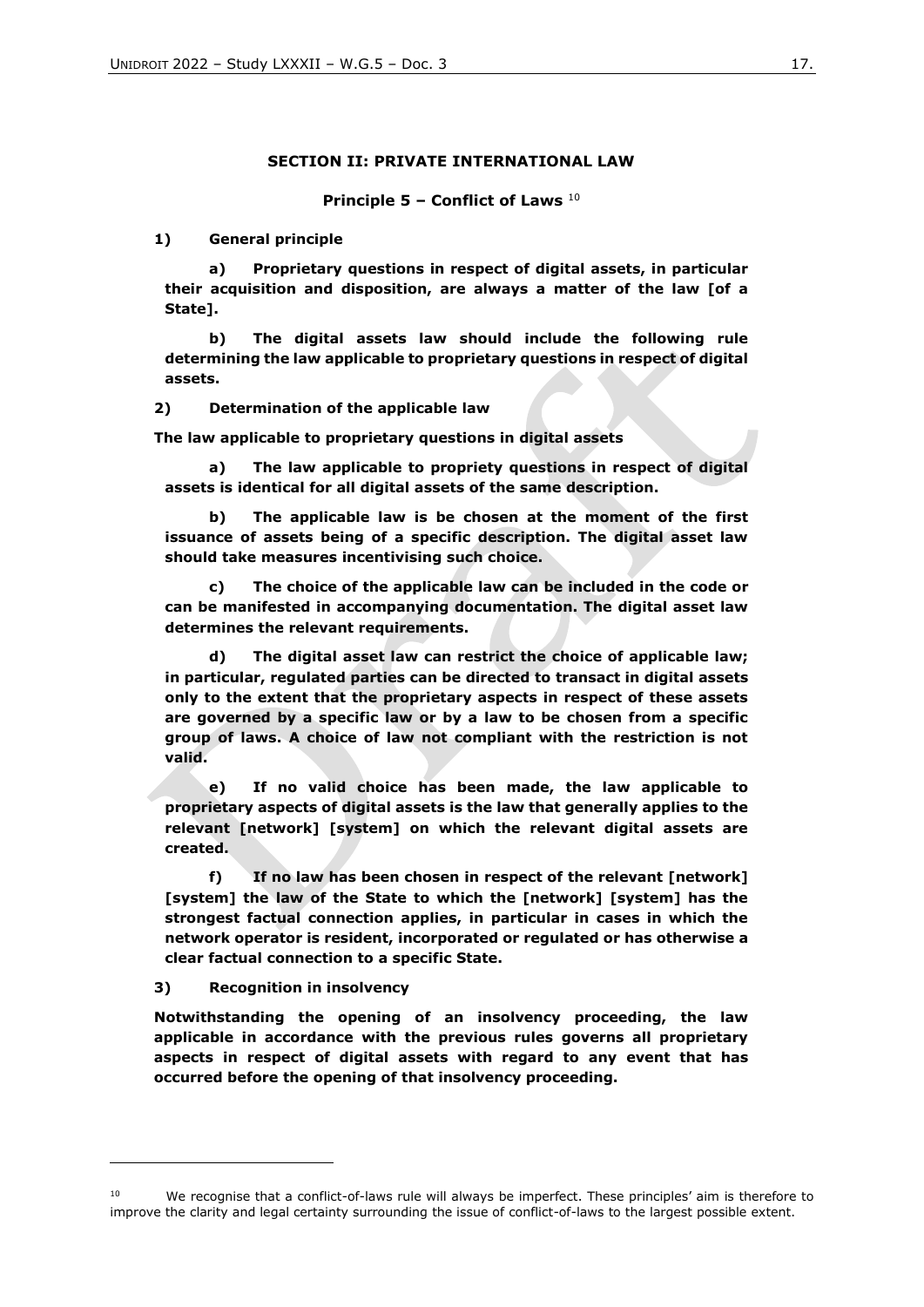### **Commentary**

1. The purpose of paragraph (1)(a) is to make sure that the law applies regardless of whether (a) the participants in the relevant network refute the application of any law and exclusively want to rely on code, or (b) the application of the law is said to be too complex or to produce unclear outcomes or to disrupt the functioning of the network, as a consequence of the nature of the technology, or of the international character of the network. As presently drafted, 'law' is a State's law (as defined in Principle 2(4)), but it could also be the UNIDROIT Principles if the text in square brackets is omitted.

2. Paragraph (2) deals with the determination of the law applicable to proprietary questions in relation to digital assets. There are three important aspects: (a) the law is chosen uniformly for all assets of a specific issue, (b) it should be a visible (not secret) choice, (c) assets of different issues can be stored and transacted on the same system, cf Ethereum. The law of the asset and the law of the system may be the same or it may be different.

3. The default rule set out in paragraph 2(a) to (d) is that the applicable law is chosen as set out in sub-paragraph (b). The reference to assets 'of the same description' in sub-paragraph 2(a) is to assets of the same issue, that is, assets that in a tradition setting would have the same ISIN number.

#### *Questions*

- *Q.14. Does the Working Group agree that the implementation of this principle should include the rule for the choice of law according to the example we provide in the principle?*
- *Q.15. In what way should party autonomy be fixed in the principle?*
- *Q.16. Does the Working Group agree that a prescriptive rule ought to be formulated that the issuer should determine the law for the digital asset in an express manner?*
- *Q.17. Does the Working Group agree with the substance of the rules set out in Principle 5? In particular, with regard to:* 
	- o *The default rule set out in paragraphs 2(a) to (c)?*
	- o *The substance of paragraph 2(d)?*
	- o *The fallback provisions in paragraphs 2(e) and (f)?*
- *Q.18. Does the Working Group agree with the rule on recognition in insolvency in paragraph 3?*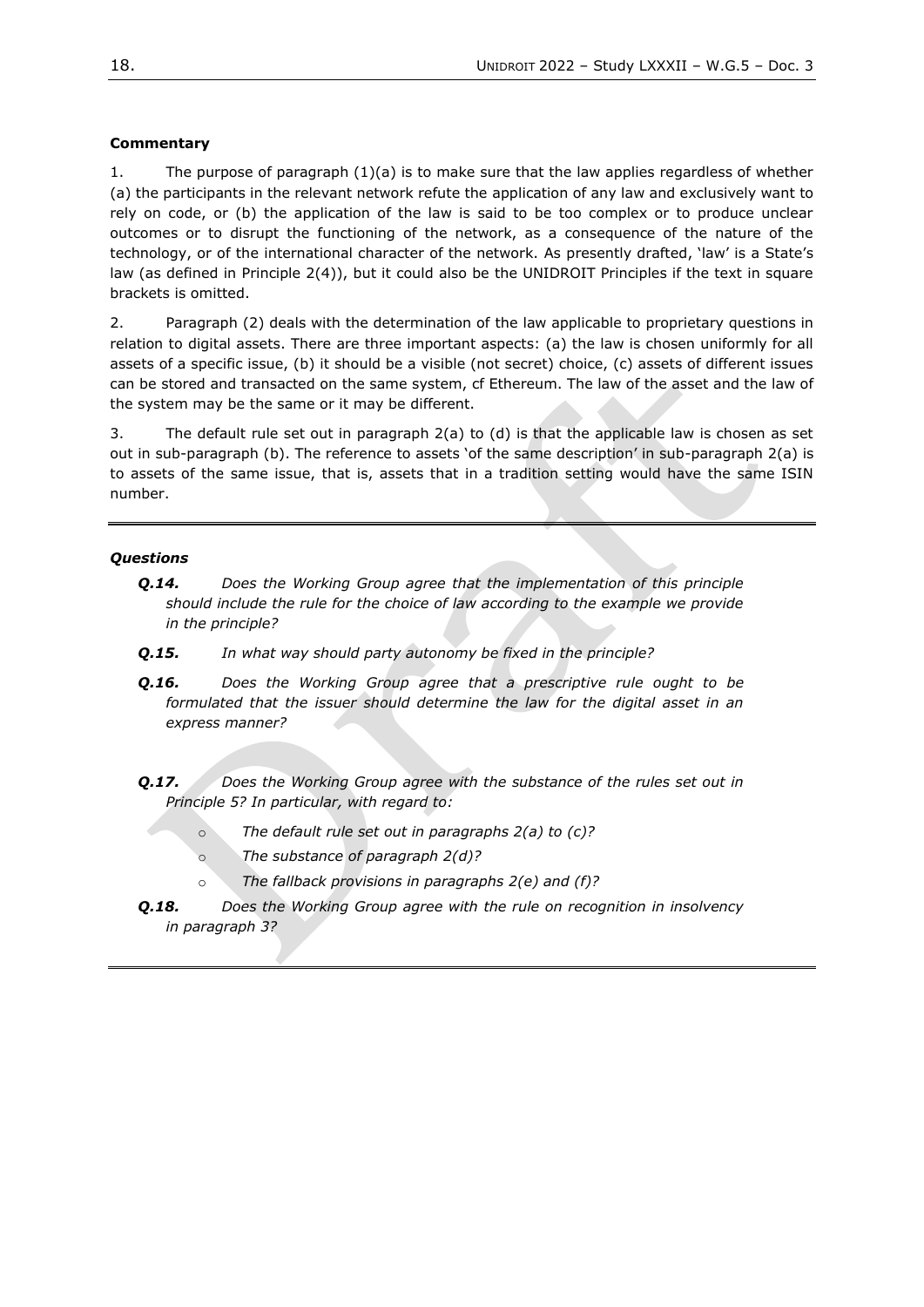### **SECTION III: CONTROL**

#### **Principle 6: Definition of Control**

**(1) A person has 'control' of a digital asset if:**

**(a) subject to paragraphs (2) and (3), the digital asset or the relevant protocol or system confers on that person:**

**(i) the exclusive ability to change the control of the digital asset to another person (a "change of control");** 

**(ii) the exclusive ability to prevent others from obtaining substantially all of the benefit from the digital asset; and**

**(iii) the ability to obtain substantially all the benefit from the digital asset; and**

**(b) the digital asset or its associated records allows that person to identify itself as having the abilities set out in paragraph (1)(a).**

**(2) A change of control includes the replacement, modification, destruction, cancellation, or elimination of a digital asset and the resulting and corresponding derivative creation of a new digital asset (a "derivative digital asset") which is subject to the control of another person.**

**(3) An ability for purposes of paragraph (1)(a) need not be exclusive if and to the extent that:**

**(a) the digital asset, or the relevant protocol or system, limits the use of, or is programmed to make a change of control of, the digital asset; or**

**(b) the person in control has agreed, consented to or acquiesced in sharing that ability with one or more other persons.**

#### **Key considerations in respect of this definition: Purpose and role of 'control'**

- The exclusive ability requirements in paragraph  $(1)(a)$  of this Principle (as relaxed in paragraph (3)) recognise that the ability to exclude is an inherent aspect of proprietary rights (i.e., proprietary interests or rights with proprietary effects). These requirements contemplate that 'control' assumes a role that is a functional equivalent to that of 'possession' of movables. The exclusivity criterion of control (including the standards for its relaxation) appears to reflect the norm in the relevant markets for digital assets. Acquirers expect and believe that they have obtained the relevant exclusive abilities with respect to a digital asset (subject to understood exceptions) and in fact that generally has been the case.
- Because control assumes a role that is a functional equivalent to that of 'possession', a State may wish to consider using a term other than 'control' (e.g., 'possession') if necessary or helpful to accommodate other aspects of its legal system. However, 'possession' in this context is a purely factual matter and not a legal concept.
- The concept of control in a law governing digital assets serves as a necessary (but not a sufficient) criterion for qualifying for protection as an innocent acquirer of a digital asset (other than as a client in a custodial relationship) and as a method of third-party effectiveness (perfection) and a basis of priority of security rights in a digital asset. States also may choose to adopt the concept of control as an element of third-party effectiveness of proprietary interests more generally.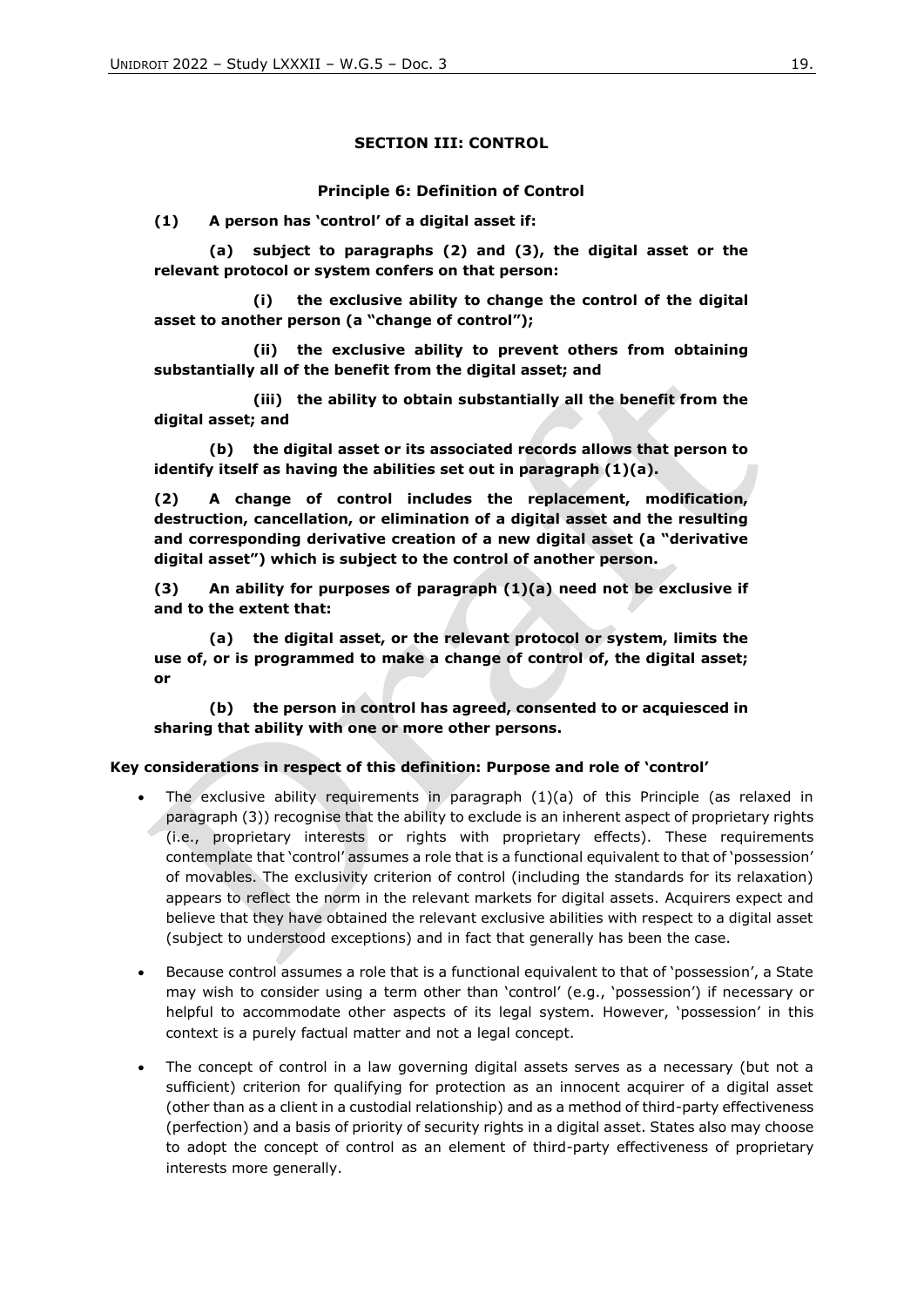- The change of control from one person to another person must be distinguished from a transfer of proprietary rights. A change of control may or may not be associated with a transfer of proprietary rights. And a transfer of proprietary rights may or may not be accompanied by a change of control. This explanation reflects the understanding off the control of a digital asset as a functional equivalent of possession. In an effort to highlight this distinction between changes of control and transfers of proprietary rights, instead of references to, e.g., a 'transfer of control', a 'delivery', a 'delivery of control', or similar references, this Principle refers simply to a 'change of control'.
- The concept of control also may be relevant in the context of the custody of digital assets in an arrangement in which a custodian is to hold (ie, administer) digital assets for its clients. The private law (as well as a regulatory framework) may require a custodian to maintain control of digital assets held for clients. This is an example of one person (the custodian) having control while proprietary rights are transferred to or remain with another person (the client). A thief of digital assets would be another example of the separation of control and proprietary rights.

# **Explanation and commentary**

### *'Ability' of a person with control*

1. In this Principle the term 'ability' is used instead of the term 'power'. While the terms have identical meanings, 'ability' is more compatible with the concept of control as a factual standard and 'power' has a more 'legal' connotation. On the exclusivity aspect of required abilities, see paragraphs [3-9], *infra*.

2. Paragraph (2) of this Principle addresses the situation in which the change of control relates to a derivative digital asset over which control is acquired, inasmuch as the derivative digital asset is not the same digital asset as to which control was relinquished. An example of such a derivative digital asset is the UTXO (unspent transaction output) generated by a transaction in Bitcoin. Another example might be adjustments in balances in accounts resulting from transactions in ether on the Ethereum platform, as to which control is relinquished and acquired over fungible assets that are not necessarily the "same" assets.

### *Exclusivity of abilities*

3. The exclusive ability requirements in paragraph (1)(a) (as relaxed in paragraph (3)), as noted above, reflect the ability to exclude as an inherent attribute of proprietary rights. However, it is possible that a person (other than a person rightfully in control, and who has no proprietary rights) might acquire these abilities without the consent of the rightful control person, such as by the discovery of relevant private keys through "hacking," finding or stealing a device or other record on which the keys are stored, or otherwise. This underscores the distinction between a change in control and a transfer of proprietary rights.

4. Paragraph (3) provides explicit relaxation of the exclusivity requirements imposed by paragraph (1)(a). Paragraph (3)(a) contemplates situations in which the inherent attributes of a digital asset or the system in which it resides impose exceptions to the exclusivity of a control person's abilities. It recognizes that in many cases a person in control will not have abilities that actually are exclusive in a strict, literal sense. Subparagraph (b) recognizes that a person in control may wish to share its abilities with one or more other persons for purposes of convenience, security, or otherwise. For example, in a multi-signature (multi-sig) arrangement, if a person can identify itself under paragraph (1)(b) it could have control even if it shares the relevant abilities with another person. This is so even if the action of the other person is a condition for the exercise of a relevant ability. See Illustration 1, *infra.*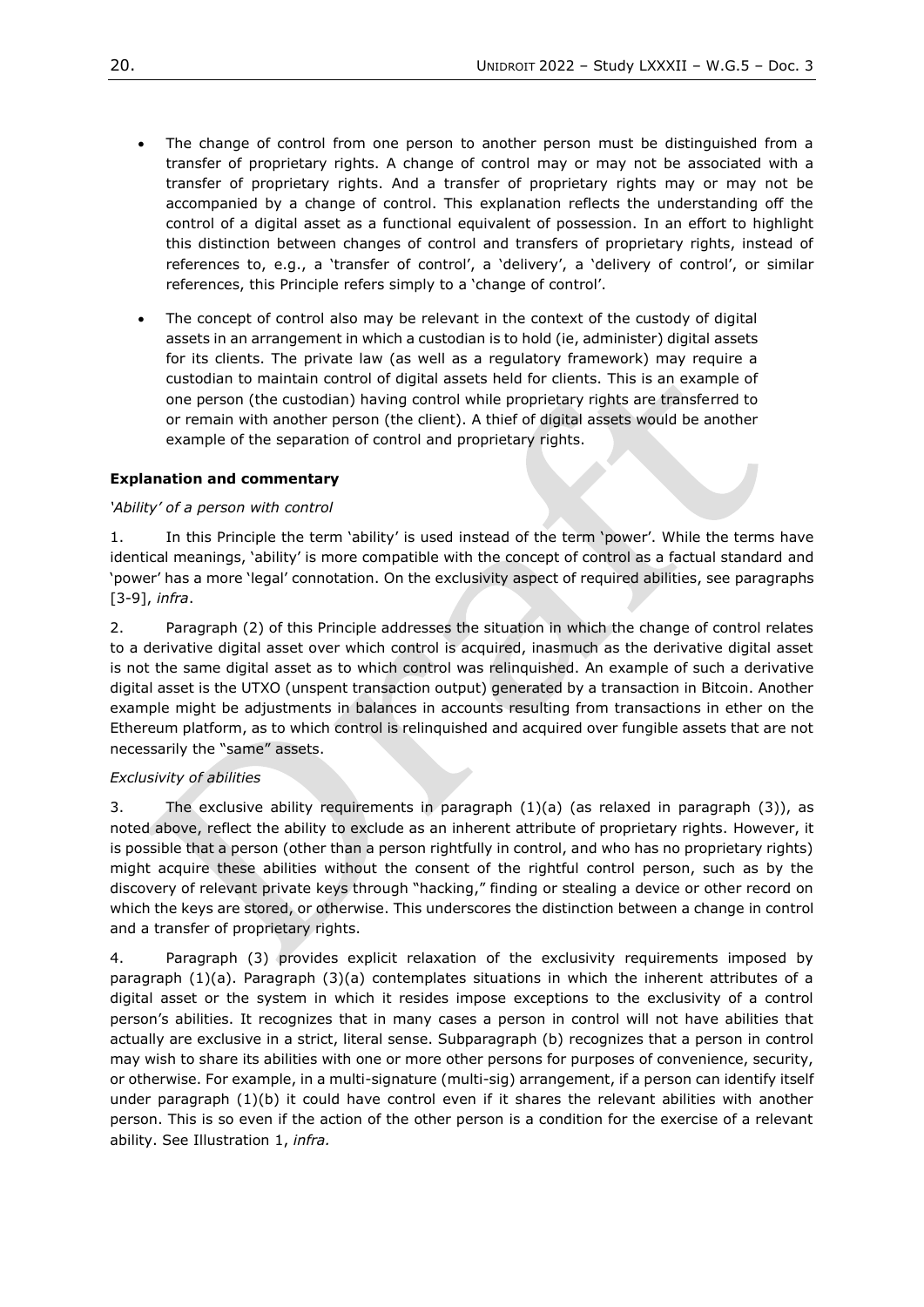5. If a person were to obtain the relevant abilities without the consent of the rightful control person, then the rightful control person no longer would have control under the proposed criteria, the exclusivity having been compromised. However, that possibility should not provoke any practical concern or provide a basis for adjusting the exclusivity criterion. See paragraphs [7] and [8] *infra*.

6. Paragraph (1)(a)(iii) of this Principle does not require that the specified ability there must be exclusive. Inasmuch as a control person must have the exclusive ability to prevent others from obtaining substantially all of the benefit of a digital asset, it may be of no (legal) consequence that a control person has elected to permit another person (or persons) to obtain the benefit. It also may be that this situation is already covered by the exceptions provided in paragraph (3)(b), which permits sharing of abilities. If so, whether or not the ability specified in subparagraph (a)(iii) is required to be exclusive may be of little or no consequence. In any event, a control person need not prove a negative, as provided in Principle 7 and explained in the commentary thereto*.*

### *Illustrations of the application of Principle 6 (definition of 'control')*

#### *Illustration 1: Shared control and multi-sig arrangements.*

Investor acquires proprietary rights in a digital asset (cryptocurrency) held in a public blockchain platform. Investor holds through a multi-sig arrangement in which the two of three private keys the Investor's private key and the private keys of X and Y, parties trusted by Investor—are required to change control of the digital asset. Assuming Investor has all of the abilities specified in paragraph  $(1)(a)$  of the Principle and can identify itself as provided in paragraph  $(1)(b)$ , Investor has control over the digital asset. Although Investor has shared the ability to change control specified in paragraph (1)(a)(i) and action by X or Y is a condition for Investor to exercise that ability, paragraph  $(3)(b)$  provides an exception to the exclusivity requirement of paragraph  $(1)(a)(i)$ .

### **Principle 7: Identification of a Person in Control of a Digital Asset**

**(1) In any proceeding in which a person's control of a digital asset is at issue,** 

**(a) it is sufficient for that person to demonstrate that the identification requirement in Principle 6 paragraph (1)(b) is satisfied as to the abilities specified in Principle 6 paragraph 1(a)[(i) and (ii)];** 

**(b) it is not necessary for that person to prove that no person other than the person in control and those permitted by paragraph (3) has any of the abilities specified in Principle 6 paragraph 1(a).** 

**(2) The identification mentioned in Principle 6 paragraph (1)(b) may be by a reasonable means including (but not limited to) an identifying number, a cryptographic key, an office, or an account number, even if the identification does not indicate the name or identity of the person to be identified.**

#### **Commentary**

1. Only in a litigation context (broadly construed) would an issue arise as to which person has control of a digital asset under a digital assets law that includes the criteria specified by this Principle. If the control of a person is challenged it would be impossible for the putative control person to prove a negative—that no person other than one permitted by the definition has the relevant abilities. Paragraph (4) of the Principle makes it clear (although it would be implicit in any event) that a person asserting that it is in control of a digital asset meets its burdens of production and persuasion by showing that it has the specified abilities. It need not prove the negative—that no one else has the abilities—in order to prove that it has control. Of course, a person who was previously (rightfully) in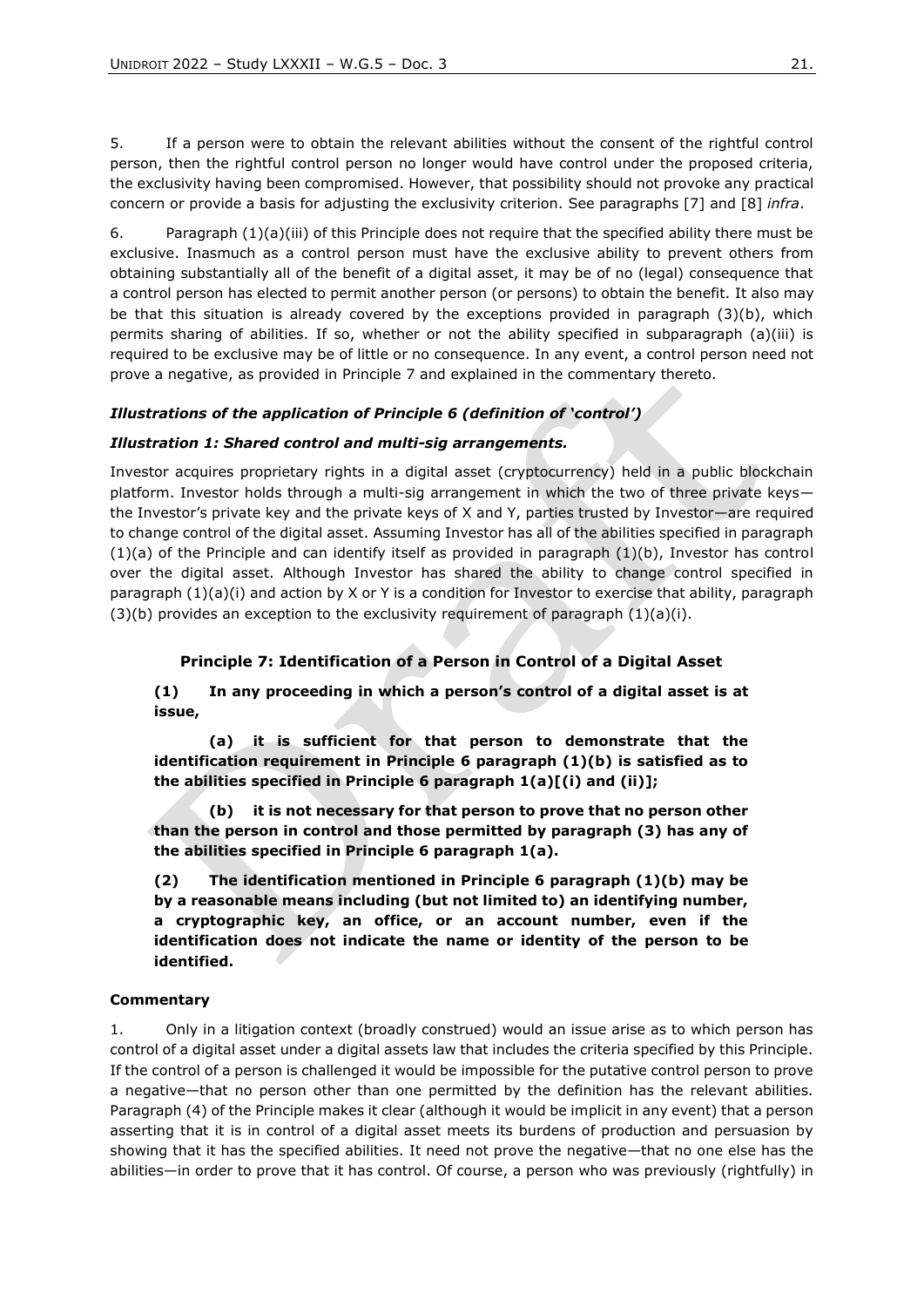control may demonstrate that it has a better proprietary interest than the person currently in control by proving that the change of control was wrongful.

2. As a practical matter, there is little chance that another person would appear in a contested proceeding to claim that it has the relevant exclusive abilities without the putative control person's consent. Under the criteria, that other person also would not have control. Any concern about such a person (e.g., hacker, thief, or finder) appearing to make such a claim seems unwarranted. Moreover, experience has shown that in situations in which the relevant abilities have been obtained wrongfully the abilities have quickly been exercised and the assets have been removed from the control of the original control person. This reflects a set of risks that are inherent in digital assets.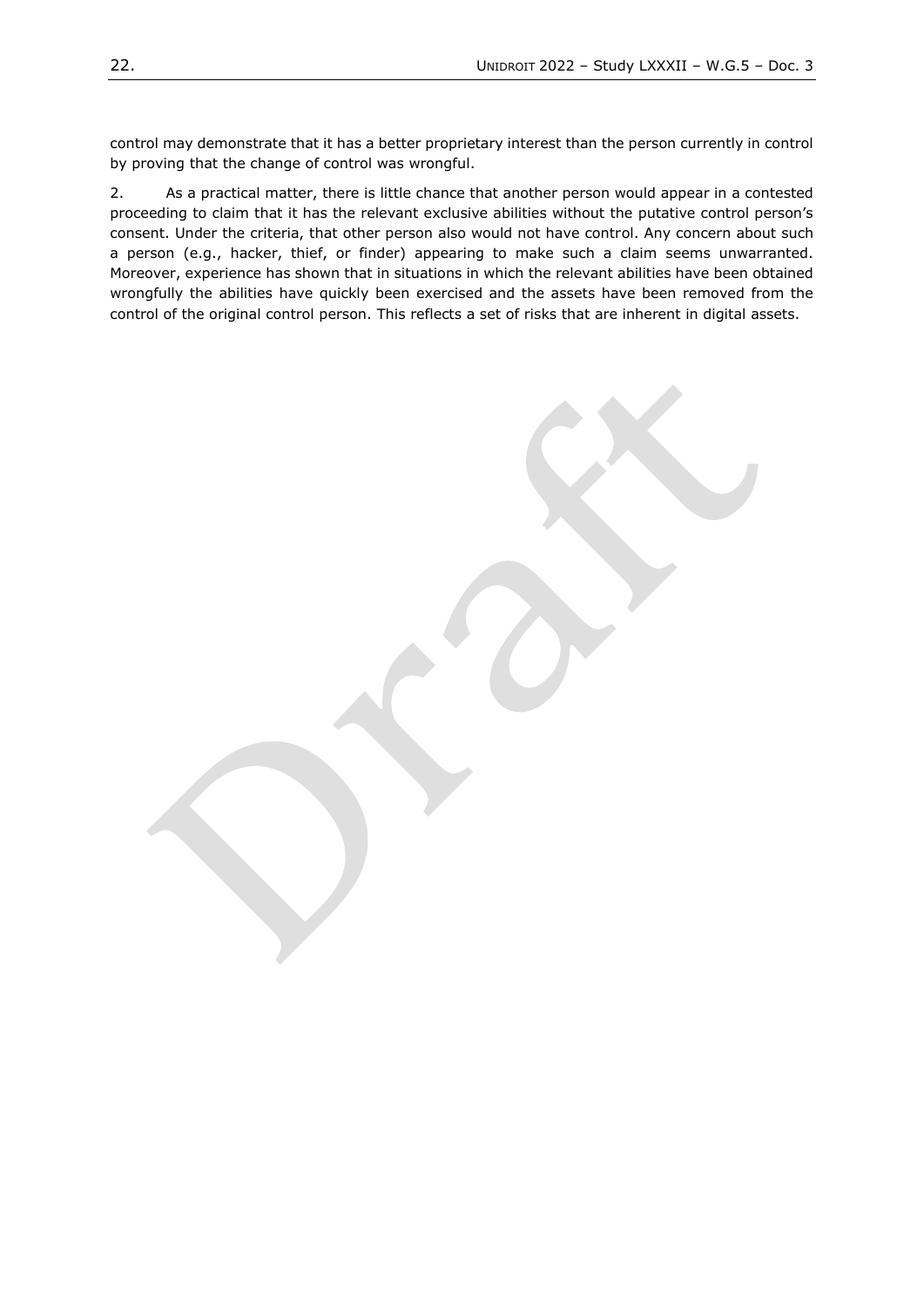### **SECTION IV: TRANSFER**

#### *Question*

*Q.19. Could the Working Group provide additional examples for the commentary of the transfer of digital assets, in particular, of the on-chain and off-chain transfers and transfers involving the Layer-1 and Layer-2 digital assets?*

### **Principle 8: Acquisition and Disposition of Digital Assets**

**(1) (a) The transfer of a digital asset is the change of a proprietary right from one person to another person.**

**(b) A transfer of a digital asset includes the replacement, modification, destruction, cancellation, or elimination of a digital asset and the resulting and corresponding derivative creation and acquisition of a derivative digital asset.**

#### **Commentary**

Paragraph (1) addresses not only the transfer of a digital asset from one person to another person but a transfer that results in the acquisition of a derivative digital asset that is not the same digital asset that was disposed of by the transferor. An example of such a derivative digital asset is the UTXO (unspent transaction output) generated by a transaction in Bitcoin. Another example might be adjustments in balances in accounts resulting from transactions in ether on the Ethereum platform, as to which the digital asset that is disposed of and the digital asset that is acquired are fungible assets and not necessarily the "same" asset.<sup>11</sup>

#### **Principle 9: Innocent Acquirer Rule**

**(1) The law should include an innocent acquirer rule, specifying** 

**(a) the requirements for a transferee to qualify as an innocent acquirer of a digital assets or a derivative digital asset and** 

**(b) the rights obtained by an innocent acquirer of such an asset.**

**(2) In this principle, the term 'digital asset' includes a derivative digital asset.**

**(3) The requirements and rights referred to in paragraph (1) should be equivalent to those found in good faith purchase, finality, and take-free rules).**

**(4) The innocent acquirer rule should provide that** 

**(a) an innocent acquirer takes a digital asset free of conflicting proprietary rights ("proprietary claims");**

 $11$  This comment is similar to Principle 6, Explanation and commentary, paragraph 2. Ultimately the point of these comments might be made as a part of only one of the Principles with that Principle containing only a cross-reference to other relevant Principles.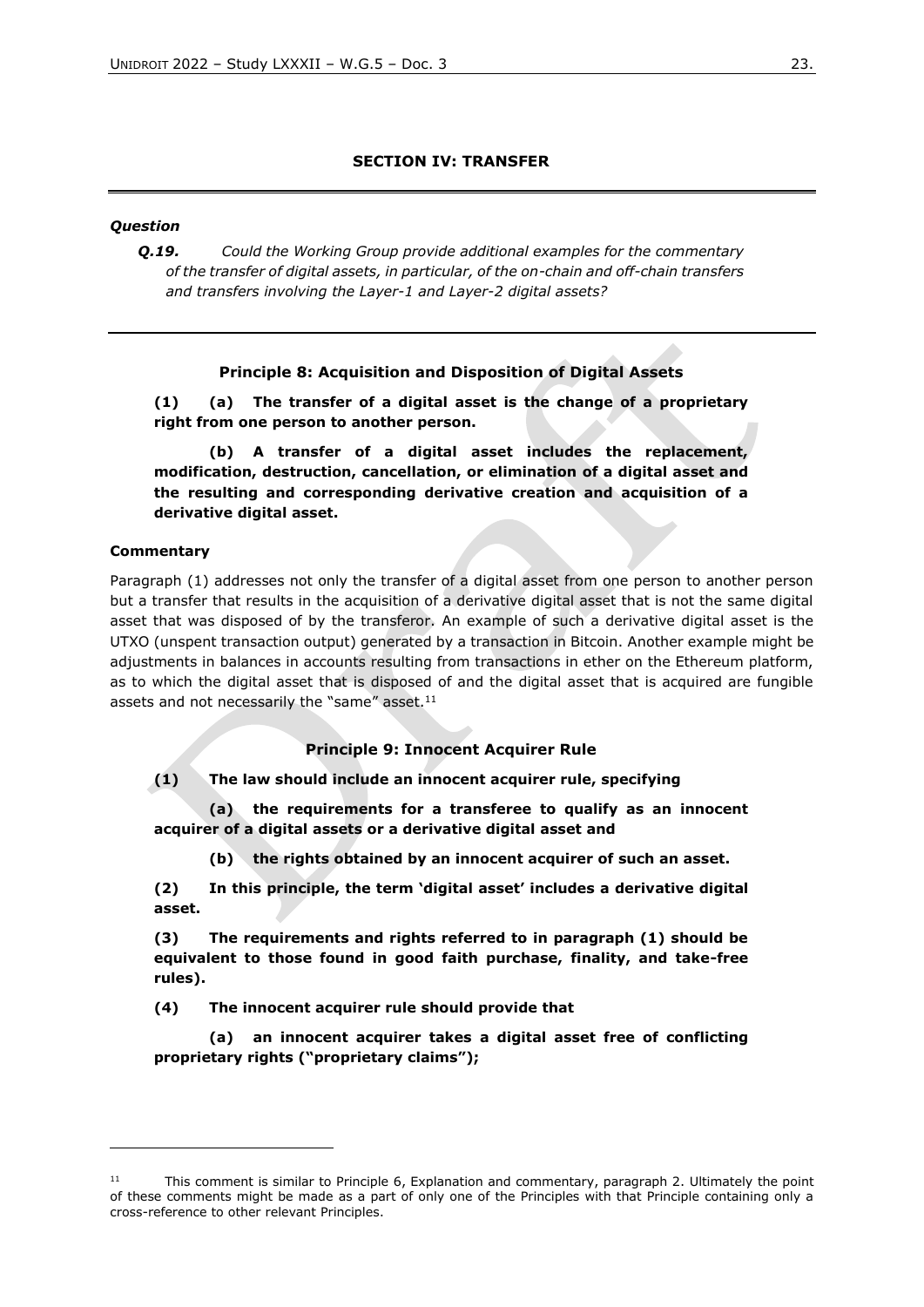**(b) no rights based on a proprietary claim relating to a digital asset may be successfully asserted against an innocent acquirer of that digital asset;**

**(c) Control of a digital asset should be an essential element for qualifying as an innocent acquirer; and** 

**(d) An innocent acquirer may acquire a proprietary right in a digital asset even if control of that digital asset is changed by a person that is acting wrongfully and has no proprietary right in the digital asset.**

#### **Commentary**

1. The rights conferred on IAs in accordance with subparagraphs (a) and (b) of paragraph (4) mean that digital assets will have attributes similar to those of negotiability under rules applicable in some jurisdictions to negotiable instruments, negotiable documents of title, and negotiable certificated securities.

2. Subparagraph (d) of paragraph (4) is intended to make clear that, for example, even if an acquirer receives control of a digital asset by a change in control made by a thief or a hacker, the acquirer may qualify as an IA. See also the discussion in Principle 6, Explanation and commentary, paragraph 3.

**(5) In specifying who falls within the definition of an innocent acquirer, consideration should be given to (but not limited to) the following:**

**(a) an acquirer's possible notice or knowledge of any proprietary claim or of the specific proprietary claim at issue;**

**(b) in relation to notice, an acquirer's reason to know of a proprietary claim or knowledge of suspicious circumstances and failure to investigate further;**

**(c) in relation to knowledge, an acquirer's actual knowledge;**

**(d) an acquirer's notice or knowledge that its acquisition [violates the rights of] [is wrongful as to] the holder of a proprietary claim;**

**(e) an acquirer's "good faith" (or a similar standard), taking into account the variety of meanings and interpretations under different legal traditions;**

**(f) an acquirer's acquisition for value given by the acquirer or received by the transferor;**

**(g) applicable tests or standards for the innocent acquisition protection for acquirers of movables and intangibles; and**

**(h) the test adopted in the Geneva Securities Convention, Article 18(1), i.e., whether:**

**an acquirer actually knows or ought to know, at the relevant time, that another person has an interest in securities or intermediated securities and that the credit to the securities account of the acquirer, designating entry or interest granted to the acquirer violates the rights of that other person in relation to its interest.**

**(6) If an innocent acquirer rule provides that qualification as an innocent acquirer requires the absence of notice or knowledge, the law should specify the effect of a transferee's notice or knowledge, including its impact on the claims as to which a transferee does and does not take free.**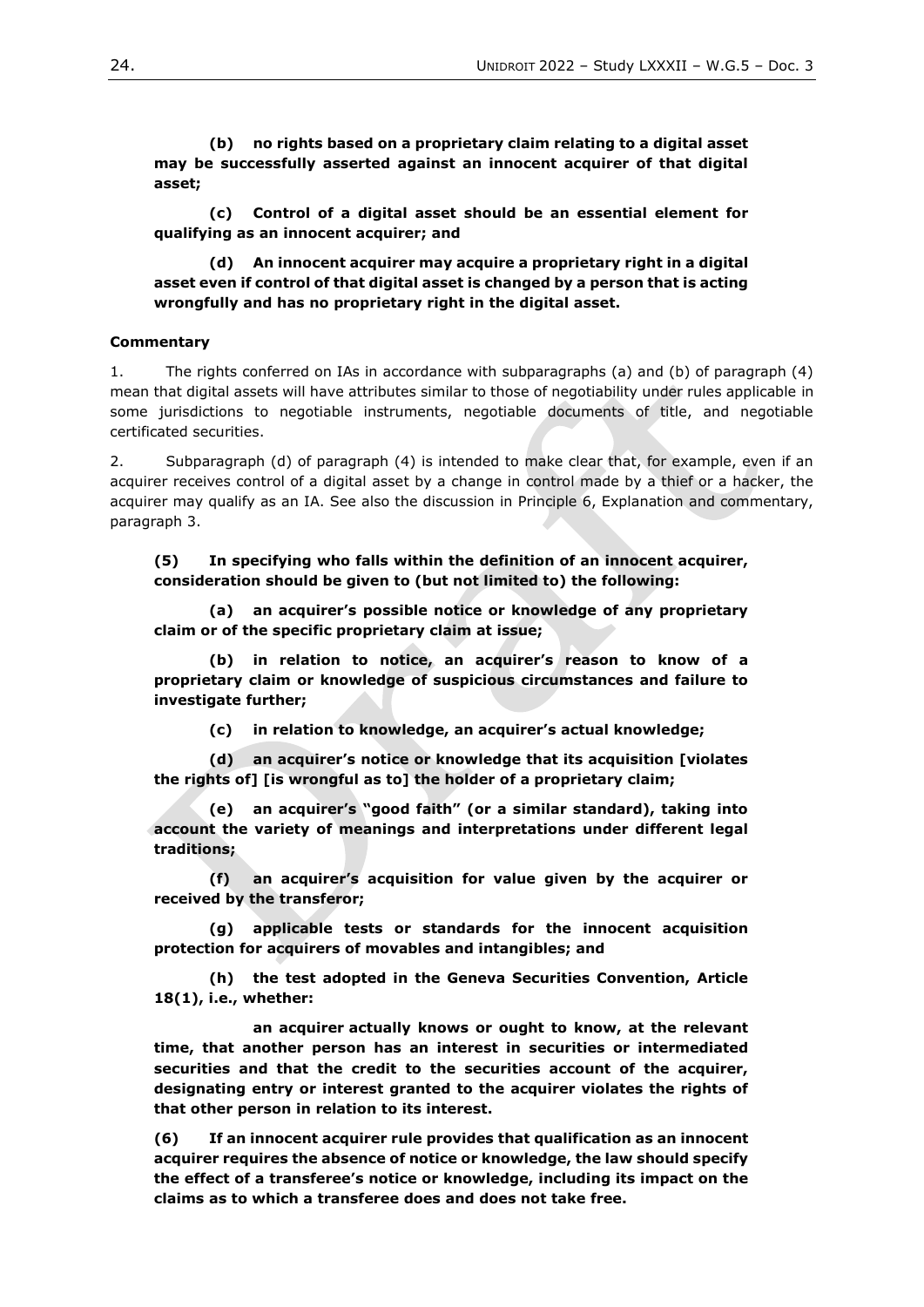### **Principle 10: Shelter principle**

**[The law should provide that] [A][a]n initial transferee from an innocent acquirer and any subsequent transferee should have the same protection as the innocent acquirer from conflicting proprietary rights and the successful assertion of proprietary claims.**

### **Principle 11: Application of Innocent Acquirer Rules to a Custody Relationship**

**[The law should provide that] A client that acquires a proprietary right in a digital asset through a custody relationship with a custodian**

**(a) takes its right free of conflicting proprietary claims, or** 

**(b) that no rights may be asserted against the client based on a conflicting proprietary claim, or** 

**(c) both (a) and (b),** 

**subject to substantially the same conditions that apply under the innocent acquirer rule (but without a requirement that the client obtain control over the digital asset).**

#### **Commentary**

This Principle is intended to confer on a Client in a custodial relationship substantially the same benefits conferred on an IA under the IAR. However, the doctrinal approach may be different in the case of a Client in a custodial relationship. For example, the Client's proprietary right may be in a fungible bulk of digital assets. Moreover, in a custodial relationship it would be the Custodian that would be in control of the relevant digital asset(s) and not the Client. This Principle should be coordinated with Section IV. [Note: Consideration should be given to a variety of contexts in which questions as to the nature and extent of propriety rights may arise in the context of custodial relationships.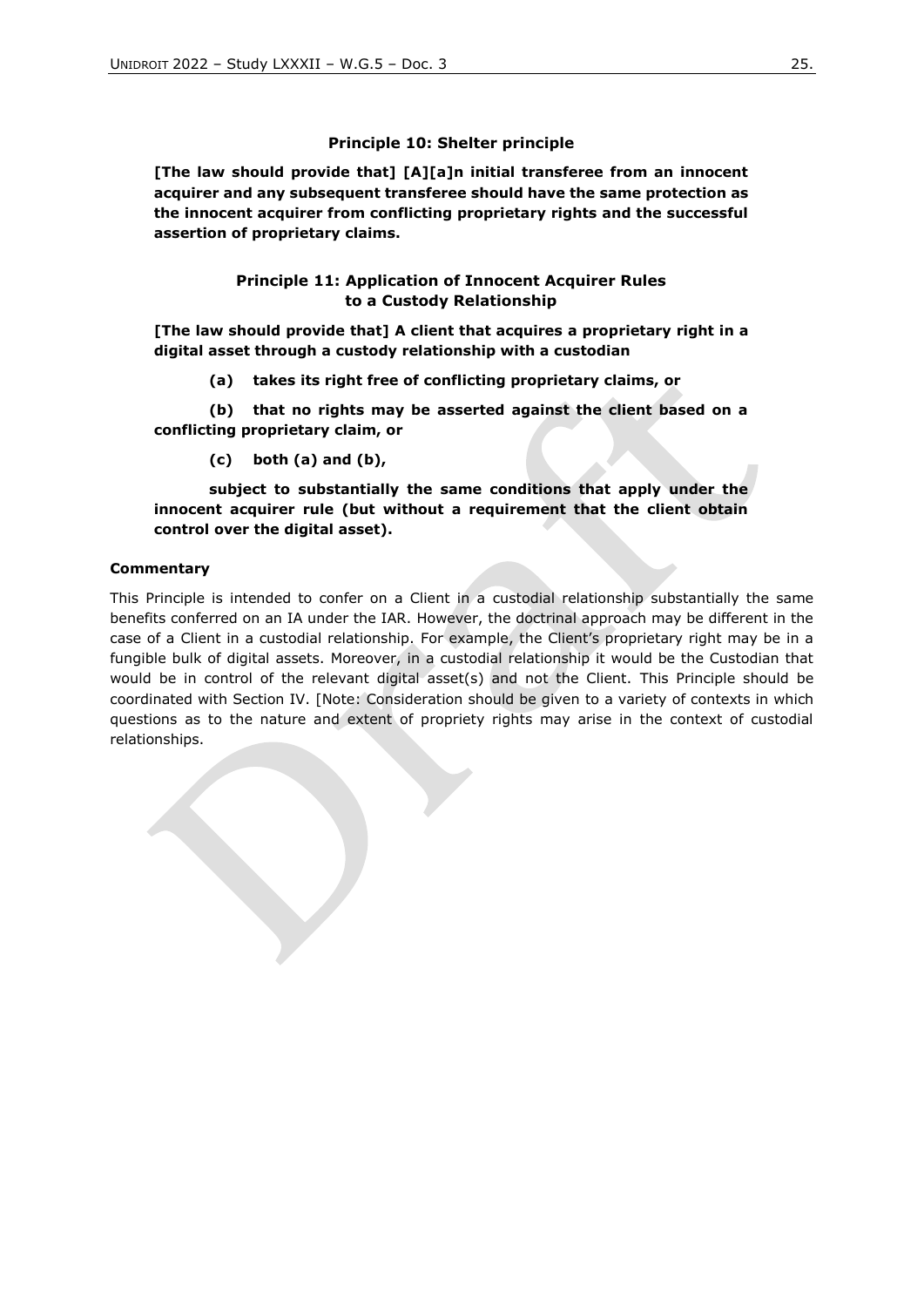### **SECTION V: CUSTODY**

### **Principle 12: Custody**

**(1) This Principle applies when, in the course of a business and pursuant to an agreement, a person (a "custodian") holds a digital asset on behalf of a client in a manner that the digital asset so held is not available to the creditors of the custodian if the custodian enters into any insolvency proceeding, [and that the custodian owes duties to the client]. The agreement between the custodian and the client is a "custody agreement."**

#### **Commentary**

1. This Principle applies to custody, that is, to situations where a person (usually a legal person, often a regulated entity), holds a digital asset on behalf of and for the benefit of another, typically a client, in a manner that gives the client special protection against unauthorised dispositions of the asset and against the insolvency of the custodian. It only applies when the person providing the custody services does so in the course of a business.

2. It is quite common that the same business carries out various activities other than custody, including maintaining fiat accounts for its clients, trading digital assets on its clients' accounts, trading digital assets on its own account, operating a marketplace ("exchange" or "trading platform"), etc. This Principle only applies to the service of custody, irrespective of other activities carried out by the person providing this service and irrespective of the business' regulatory status. Whenever the word 'custodian' is used, it refers to that person insofar as it is providing custody services. Whatever this principle states about custodians only applies to custody services and not to other services provided by those persons.

3. The purpose of this Principle is to set out principles relevant to custody of digital assets. This first paragraph is a general statement explaining the core situation in which there is a custody agreement and in which a person acting in the course of a business is a custodian. It is designed to be helpful to the reader and is not drafted as a legal definition. There will be situations when there is a custody agreement where the custodian does not hold a digital asset on behalf of a client: (1) if the client has not yet transferred a digital asset to the custodian or the custodian has not yet received it on behalf of the client; (2) when the custodian has exercised a (limited) right of use (see Principle 13(1)); or (3) if a custodian breaches its obligations and fails to hold the digital asset that is the subject of the custody agreement. Moreover, it is difficult to see how a person (in the course of a business) could hold an asset on behalf of a client in a way that it is available to the 'custodian's' creditors since if this is the case the 'custodian' would have complete ability to use the asset as its own and the asset would not be held on behalf of the client. The general statement, however, captures the two critical points of custody, namely, that in most situations the 'custodian' holds the asset (and the client does not) and yet the asset does not form part of the custodian's insolvency estate. 'Hold' is defined in paragraph (2). The commentary at the end of this principle explains the different ways in which a digital asset can be held.

#### **(2) In this Section**

**(a) where a digital asset is [considered] fungible, a reference to "a digital asset" or "the digital asset" includes a reference to a certain quantity of digital assets of an identical type to that digital asset;**

- **[(b) a custodian holds a digital asset if** 
	- **(i) that custodian controls the digital asset, or**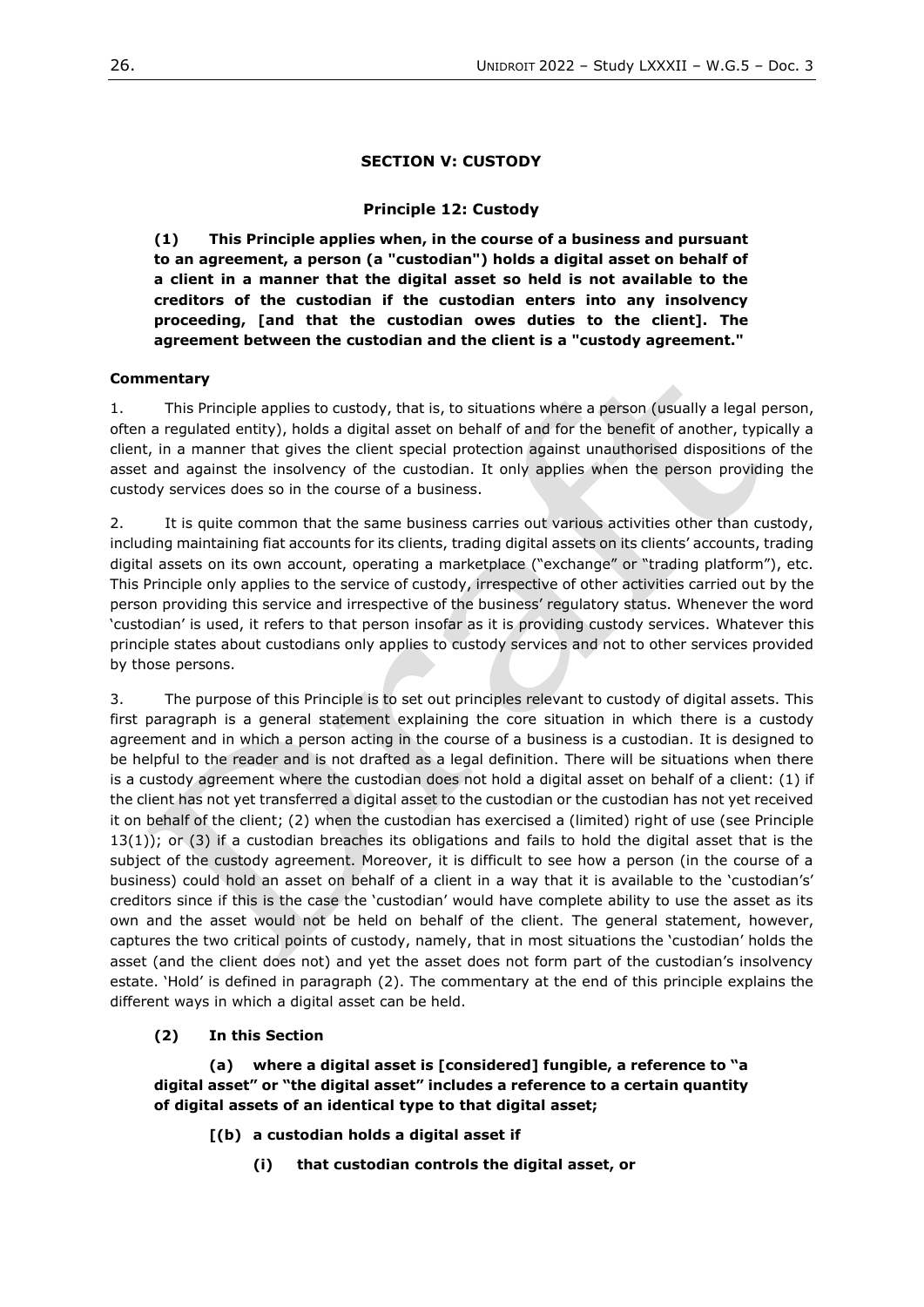### **(ii) another custodian provides custody services to that custodian in relation to the digital asset.]**

#### **Commentary**

4. The purpose of paragraph (2) is to enable the principle to apply to fungible digital assets without this situation having to be mentioned explicitly in every paragraph.

5. The purpose of (2)(b) is to introduce the concept of 'holding' a digital asset, which is wider than the (factual) concept of 'control' as defined in the Control Principle. The word 'hold' is defined as encompassing two situations. The first is where a person, either a custodian or another person such as an investor, controls an asset within the meaning of the Control Principle. The second is where a person is the recipient of custody services, that is, where a custodian controls the asset on behalf of that person. If the recipient of the custody services is itself a custodian, the person who controls the asset is a 'sub-custodian'. Where a sub-custodian is used, the sub-custodian, the custodian and the client all 'hold' the asset. If the recipient of the custody services is not a custodian, the person who controls the asset is a custodian, and the custodian and the client 'hold' the asset.

**(3) An agreement for services to a client in relation to a digital asset is a custody agreement if** 

**(a) the service is provided in the course of the service provider's business;**

**(b) the service provider is obliged to obtain (if this is not yet the case) and to hold the digital asset on behalf of the client; and**

**(c) the client does not have the exclusive ability to change the control of the digital asset;** 

**unless it is clear from the wording of the agreement that the client does not have the protection described in Principle 14(3) below.**

#### **Commentary**

6. Paragraph (3) provides a method to identify whether an agreement is a custody agreement or not. It does two things. First, (a), (b) and (c) serve as a definition of a custody agreement, and therefore of custody. Second, it addresses the line between a custody agreement and an agreement under which any assets held by the service provider form part of that service provider's assets for distribution to its creditors on its insolvency. This latter type of agreement can look similar to a custody agreement, in situations where the client does not have control of the digital asset, and the service provider maintains an account in which the client's entitlement is recorded (which is also (or should be) the case under a custody agreement). However, if under such an agreement any assets controlled by the account provider form part of its assets for distribution to its creditors, the client is exposed to the insolvency risk of the account provider. A client taking on such a risk should be aware that it is doing so, whereas this is not the case under a custody agreement. For this reason, an agreement under which the client does not have control is presumed to be a custody agreement unless it is made clear in the agreement that assets held by the service provider form part of that party's assets available for distribution to its creditors. Paragraph (3) is designed act as an incentive to service providers to make the nature of the agreement clear on its face.

7. A state may wish to protect a client who enters into an agreement which exposes the client to the insolvency risk of the service provider by regulation. Various options for such regulatory protection are set out in [ ].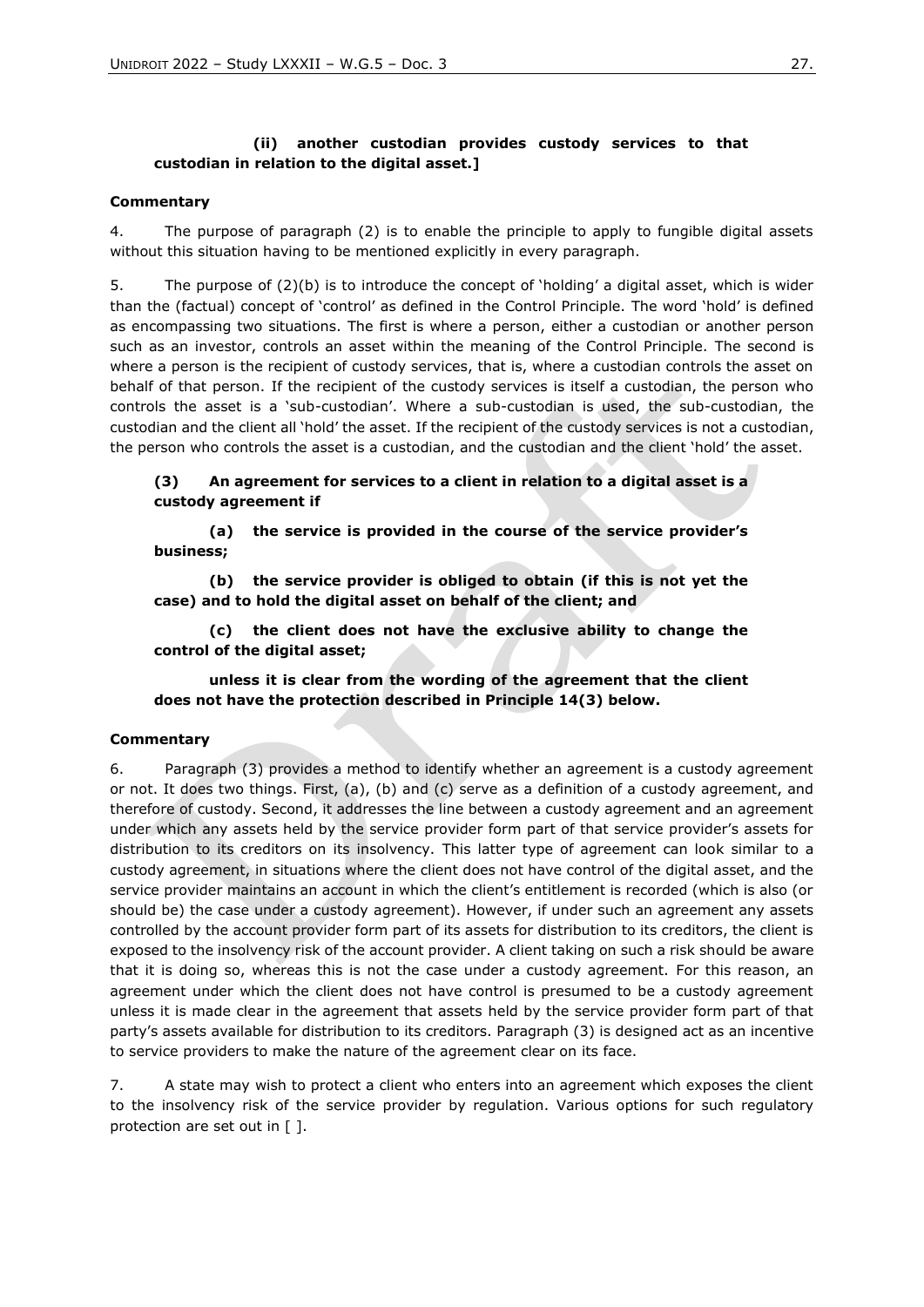### *Question*

*Q.20. Bearing in mind the private law nature of these Principles, what aspects of the relationship between the custodian and the client would the Working Group consider ought to be further elaborated?*

### **Principle 13: Duties owed by a Custodian to its Client**

**(1) A custodian owes the following duties to its client:**

**(a) the custodian is not authorised to [dispose of] [transfer] the digital asset, or use it for its own benefit, except to the extent permitted by the client and the law;**

**(b) the custodian is obliged to comply with any instructions given by the client to [dispose of] [transfer] the digital asset; and**

**(c) the custodian owes duties to the client in relation to the safekeeping ofthe digital asset or of a pool of such digital assets.**

### **Commentary**

1. The language of Principle 13(1) is intended to be functional and neutral between legal cultures. In some jurisdictions, the custodian/client relationship will be legally characterisedas a trust while it may be characterised as a contractual relationship in other jurisdictions.

2. Principle 13(1) sets out duties which are owed by a person providing custody services under an agreement with a client. These are basic duties and a State should not permit them to be excluded by the terms of the intermediary agreement.

3. The duty in sub-paragraph (a) refers to the inability of the custodian to use the asset for its own benefit except as permitted by the client and by law. The client may consent to that use either by contract or by an instruction to the custodian, and may consent to a use more limited than that permitted by law.

4. The duty in sub-paragraph (b) makes the basic point that a custodian is a person who must deal with the assets according to the client's instructions.

5. Sub-paragraph (c) merely states that a custodian owes some duties in relation to safekeeping. A state can choose which safekeeping duties cannot be excluded. Some suggestions are contained in Principle 13(3).

### **(2) Unless prohibited by a provision in the custody agreement [or by law], a custodian may hold fungible digital assets of two or more of its clients in an undivided pool.**

6. Principle 13(2) addresses the common situation where a service provider, such as an exchange, holds an undivided pool of assets on behalf of its clients. In a pooled account, the custodian controls a number of fungible digital assets but no assets or private keys are specifically identified on chain as relating to a particular client (see Principle 13(3)). Instead, the number of assets the custodian holds for each client is recorded in the books of the custodian. There could be many reasons for this situation, but one possibility is that an exchange executes transfers of digital assets between its clients by book entry rather than by changing the control of the digital assets.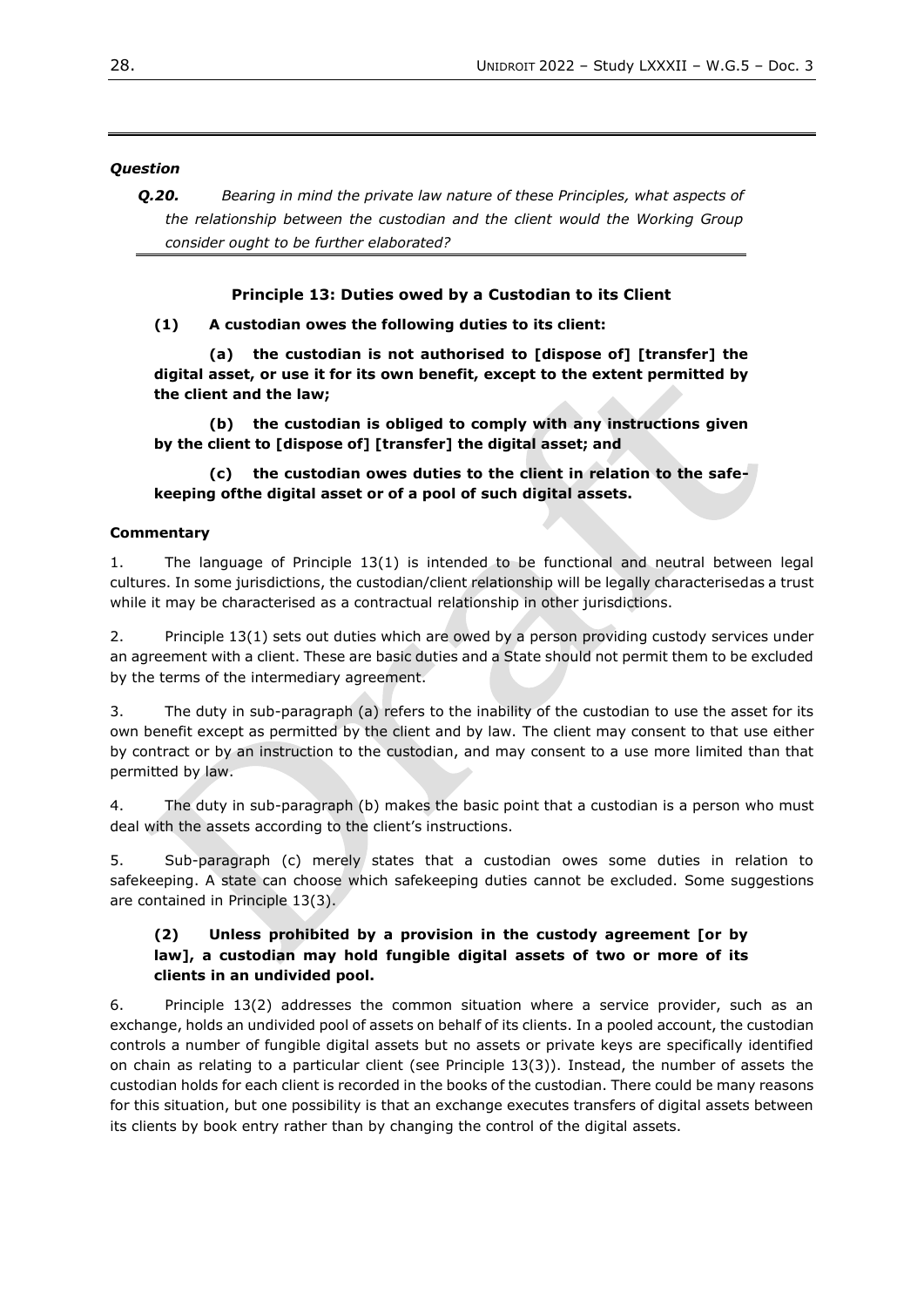**(3) The duties owed by a custodian to its client may include:**

**(a) the duty to maintain a record of the digital assets it holds for each client;**

**(b) the duty at all times to securely and effectively hold digital assets in accordance with the records it maintains for its clients;**

**(c) the duty to acquire digital assets promptly if this is necessary to satisfy the duty under (b);**

**(d) the duty to keep digital assets held for the account of clients separate from assets held for its own account;**

**(e) subject to any right granted to the custodian or to another person, the duty to pass all the benefits arising from a digital asset to the client for whom it holds that asset.**

#### **Commentary**

7. The duty in sub-paragraph (a) is that a custodian must maintain a record of the digital assets it holds for every client. That record may either be maintained separately of the distributed ledgers which record the respective digital assets or, if technology allows, be part of the information stored in the distributed ledger. The duty in sub-paragraph (b) is that the custodian owes a duty to hold assets correlating to those records. Thus, if the record shows that a custodian holds 1 BTC for A, the custodian must control at least 1 BTC.

8. The duty in sub-paragraph (c) is to replace any missing assets, in other words, to reconcile the custodian's holding to the client records. The assets acquired must, of course, be of an identical type and quantity to the assets recorded in the records.

9. The duty in sub-paragraph (d) relates to the basic custodial duty to separate client assets from house assets (i.e. the custodian's own assets). It does not address the segregation of assets of any particular client. It is assumed that a custodian may either offer a client a fully segregated account or a pooled account (also known as an omnibus account), where the custodian holds assets for a number of clients. *[NOTE: omnibus holdings were present in the MountGox and Cryptopia cases].* A segregated account would be where a custodian controls a number of assets (and the relevant private keys) for that particular client. Any transfer to another client would then have to take place by a change of control. If the digital assets are non-fungible, they can only be held in a segregated account.

10. The duty in sub-paragraph (e) to pass on to the client all the benefits of the digital asset is subject to any right granted to the custodian or to another person. The benefits of a digital asset may include voting rights.

#### *Questions*

- *Q.21. Does the Working Group agree that all the various entities and technical arrangements present in the provision of custodian services for digital assets ought to be considered as custodians under these Principles?*
- *Q.22. Furthermore, are they all able to comply technologically with all the duties?*
- *Q.23. How would the Working Group recommend addressing those situations where the mandatory duties cannot be performed by some DeFi structures, for example, Maker DAO?*
- *Q.24. Could the Working Group provide additional examples of models of custody of digital assets (for the purposes of the commentary)?*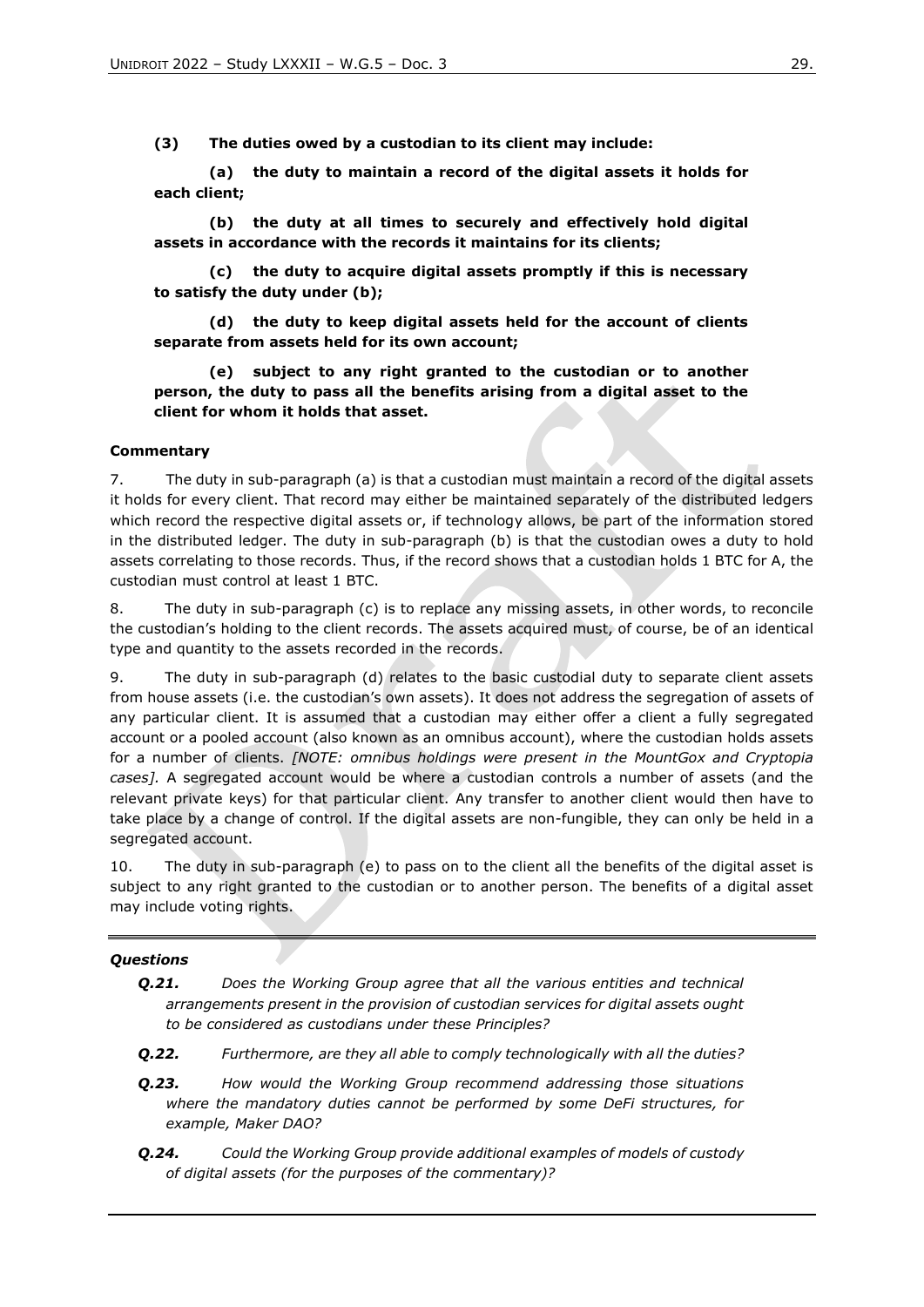### **Principle 14: Other Aspects of Custodianship**

### **(1) The relationship between the custodian and the client may exist notwithstanding that a third person has any right against the client in relation to the digital asset.**

#### **Commentary**

1. Principle 14(1) makes it clear that the client could (in the relevant jurisdiction) hold the asset on trust for someone else (e.g. the client could be an investment fund or an individual holding the asset for family member) or that the functional equivalent could occur in other jurisdictions.

#### **(2) A digital asset held by a custodian for a client**

**(a) may be subject to a security right granted to that custodian by the client;**

**(b) may be subject to a security right in favour of that custodian arising by operation of law.**

#### **Commentary**

2. Principle 14(2) permits a custodian to have a security interest in the asset it controls for a client. The client may owe the custodian fees, for which the custodian wishes to be secured, or the custodian may have lent the client money to acquire the assets.<sup>12</sup>

### **(3) If a custodian enters into any insolvency proceeding, a digital asset that it holds for the account of a client does not form part of that custodian's assets for distribution to its creditors.**

#### **Commentary**

3. Principle 14(3) sets out the consequences of the insolvency of the custodian in a functional way rather than using legal concepts such as property or ownership. On the custodian's insolvency, assets it controls for clients as custodian are not part of the distributed estate. If a holder is not a custodian, any assets it controls will be part of its assets for distribution to its creditors. The effect of C.3 is that any agreement which has the three characteristics of a custody agreement set out in C.3 will attract the consequences in C.9 unless the agreement makes it clear that this is not the case.

#### **Principle 15: Sub-Custody**

**(1) Where authorised by a client or by law, a custodian may hold a digital asset for that client through another custodian (a "sub-custodian") if the sub-custodian is bound by the duties set out in Principle 13 above.**

**(2) Where a custodian holds a digital asset for a client through another custodian:**

**(a) If the sub-custodian enters into any insolvency proceeding, the custodian must seek to obtain control of the digital asset from the insolvency administrator;**

<sup>12</sup> Taking security over digital assets is addressed in the Secured Transactions Principles prepared by SG3 where the secured creditor's interest is called a 'security right'. SG3 probably says something about the security right being automatically perfected in this situation (that is the US position) although this is inconsistent with the Financial Collateral Directive in the EU and the relevant regulations in the UK as currently interpreted.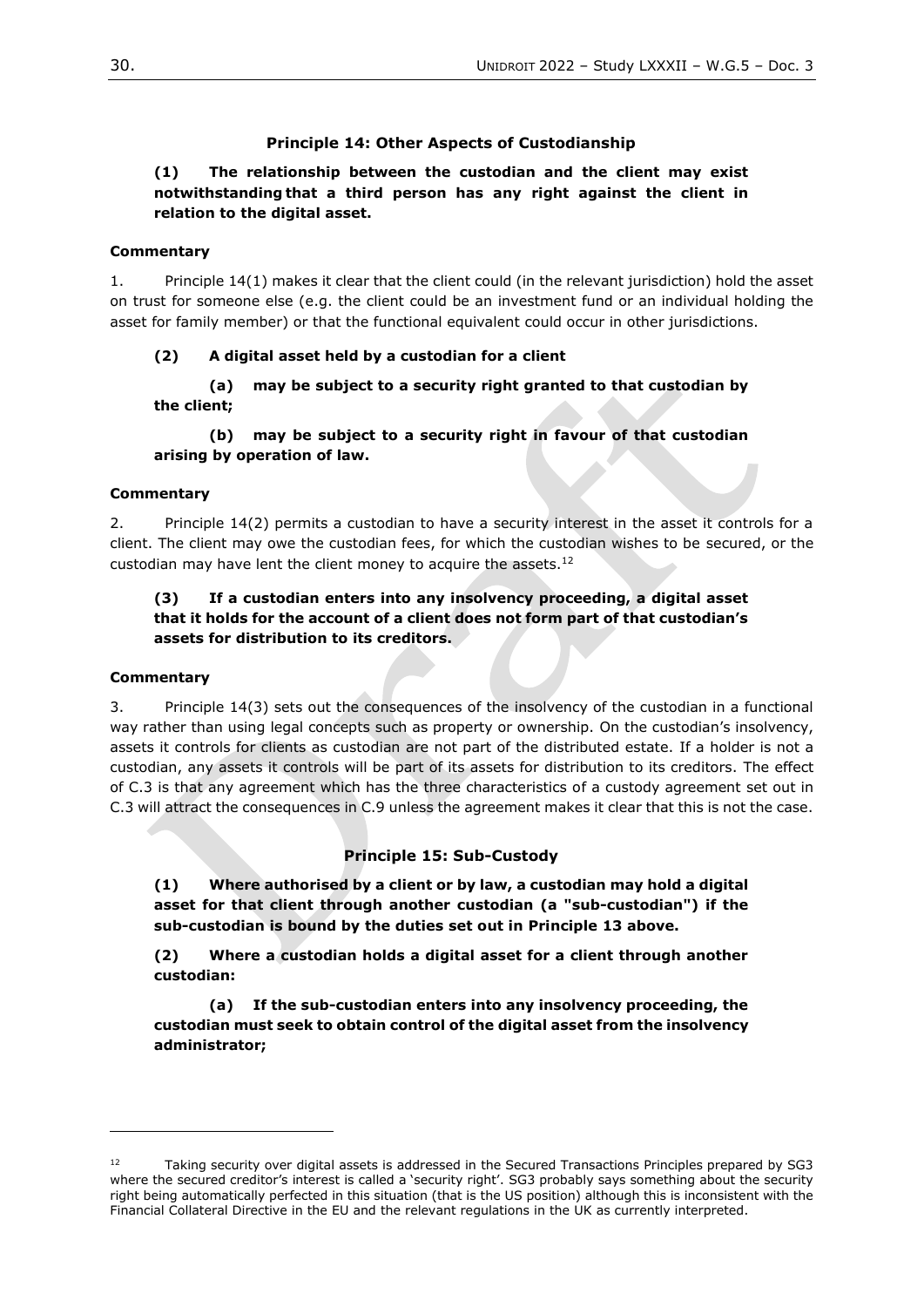**(b) If the custodian enters into any insolvency proceeding, the rights it has against the sub-custodian in respect of the digital assets held as custodian for its clients do not form part of the custodian's assets for distribution to its creditors.**

#### **Examples**

#### **Examples of custody**

[description of 'pure' custody]

[description of an exchange]

[description of custody of a 'tethered' asset]

#### **Examples of situation which are not custody**

**Where a person, such as an investor, controls a digital asset**. A person (such as an investor) can control a digital asset by using some hardware, software, or an online service. This is the case when, for example, she runs a full node (or a light node) on the blockchain on which the asset is registered or when she uses a wallet software or service to access the blockchain. In all these cases, the investor keeps control of the digital asset because she stores and uses the private key and does not entrust or surrender it to a third party. The provider of the wallet used by the investor only provides the means (hardware, software, or service) by which the investor stores and uses her private keys. The investor is exposed to the risk of the wallet malfunctioning, but her digital assets are not controlled by the provider. The insolvency of the provider would affect its ability to operate or maintain the wallet but has no legal impact on the digital assets controlled by the investor. The relationship between the investor and the person providing the service is purely contractual and is governed by the terms of the contact between them.

**Safeguarding of private keys**. Another arrangement is where a business safeguards its client's private keys or provides software or hardware to facilitate the client's safekeeping its private keys. Depending on the features of this service, the business may (or may not) have the ability to use the client's private keys and thus take control of the client's digital assets. However, this is not the purpose of the service and typically the business will be prohibited from using the client's private keys for any purpose that has not been agreed by the client. The client still has control of the digital asset, and has the ability to change the control of the asset (using the terminology in Principle 6  $(1)(a)(i)$ ). This service is therefore not a custody service as defined in this principle, even though it is sometimes called "custody" by market participants. In contrast, where a business provides a custody service, its clients transfer their digital assets to addresses or private keys controlled by that business, or the business acquires digital assets which it controls on behalf of the client.

**Agreement for a deposit account**. A Fintech firm or a financial institution, such as a dealer, an exchange or a trading platform may incur an obligation to deliver a certain quantity of a given digital asset to a client because it has received the asset from the client or because it has acquired the asset on the primary or secondary market on behalf of the client. The firm or institution will maintain an account on which credits and debits of a particular digital asset are recorded from time to time so that the account balance evidences at any time the quantity of such digital asset the firm or institution is obliged to deliver to the client (or, as the case may be, may claim from the client). For each digital asset, such an account operates in the same way as a current account in a fiat currency. The investor does not have control of digital assets; she merely has an unsecured personal claim against the account provider. If the account provider becomes bankrupt, the claim for delivery of a digital asset is likely to be converted into a (fiat) money claim and will rank *pari passu* with the claims of all other unsecured creditors. [Please note that if the digital asset is not fungible, the relevant claim is for delivery of a specific asset rather than for a generic quantity of a particular digital asset. This,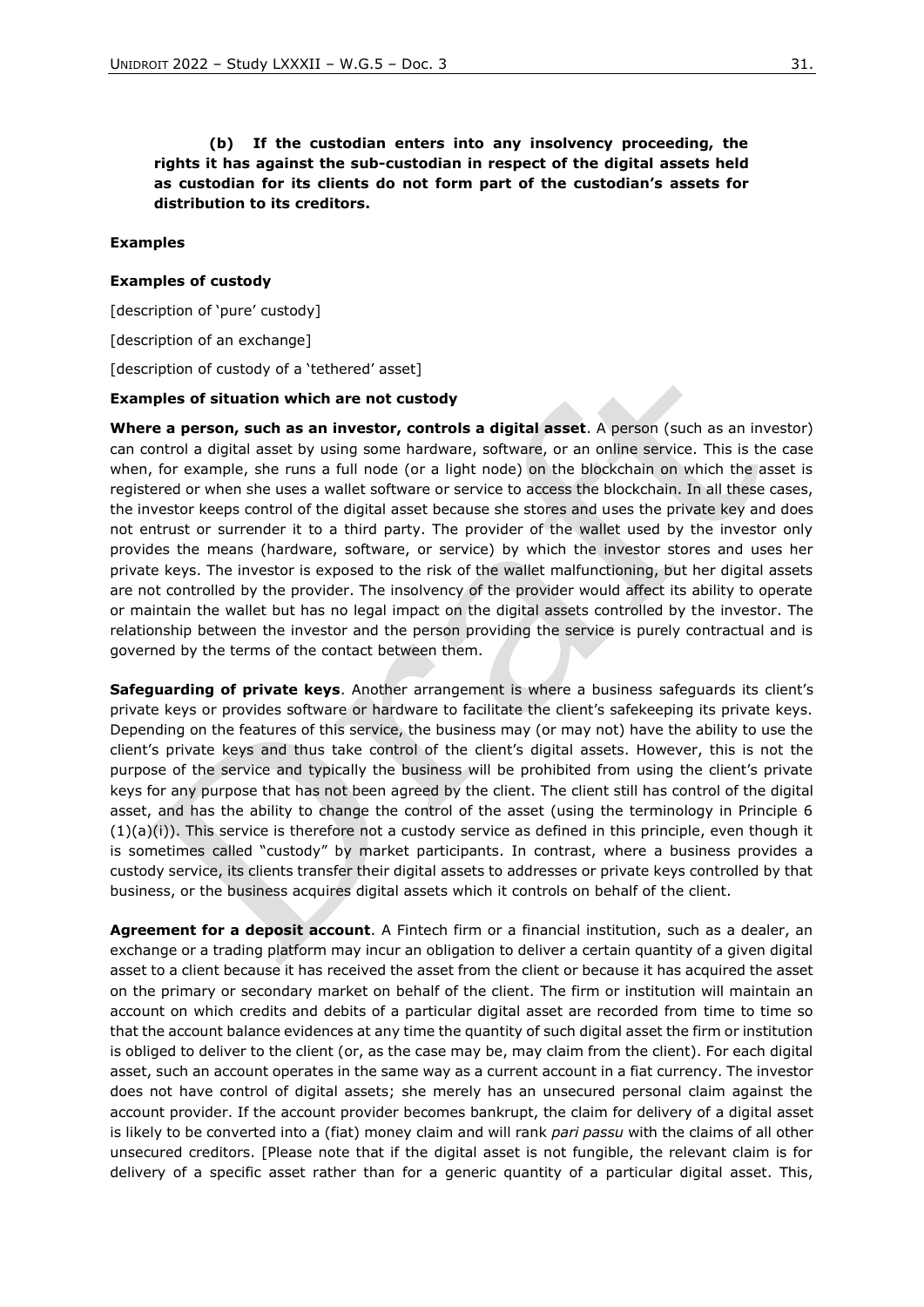however, should not alter the legal characterisation of the obligation as a personal right or its treatment as an unsecured claim in the bankruptcy of the obligee.]

A State may consider whether regulation is required to provide protection to some or all types of clients. One option would be to require providers of this type of account to hold a certain amount of capital. This could either be required to be in the form of a particular type of asset (such as the asset which is the subject of the account, or fiat currency) or could be required to be of a particular credit standard, such under the Basel Regulations. This requirement could be accompanied by a preference in relation to such capital for the clients on the insolvency of the account provider. Another option would be to mandate specific disclosure of the relevant risks in the agreement. Another option would be to require providers of this type of account to be regulated entities conforming to particular standards. Yet another option would be to limit the type of people who could become clients to certain types of people (as in many crowd-funding regulations. These options are only suggestions, and could be combined if desired.

**Digital autonomous organisation (DAO)** use code (also called smart contracts or apps) stored and executed on the blockchain to control certain digital assets. An investor may transfer a digital asset to a particular smart contract so that its code will determine when and to whom the digital asset will be ultimately transferred. This situation is different from direct holding, custody and personal claim if there is no identifiable person, natural or legal, who controls the digital assets subject to the smart contract. In some jurisdictions a DAO can be a legal person, or the smart contracts are controlled by natural or legal persons in which case there is an identifiable person. However, in other cases the DAO is just a web of smart contracts with no involvement of a natural or legal person. The operation of the smart contract may depend on some form of vote or consensus among participants in the blockchain, but a voting or consensus mechanism can hardly qualify as joint control of the assets by all persons entitled to participate in the decision.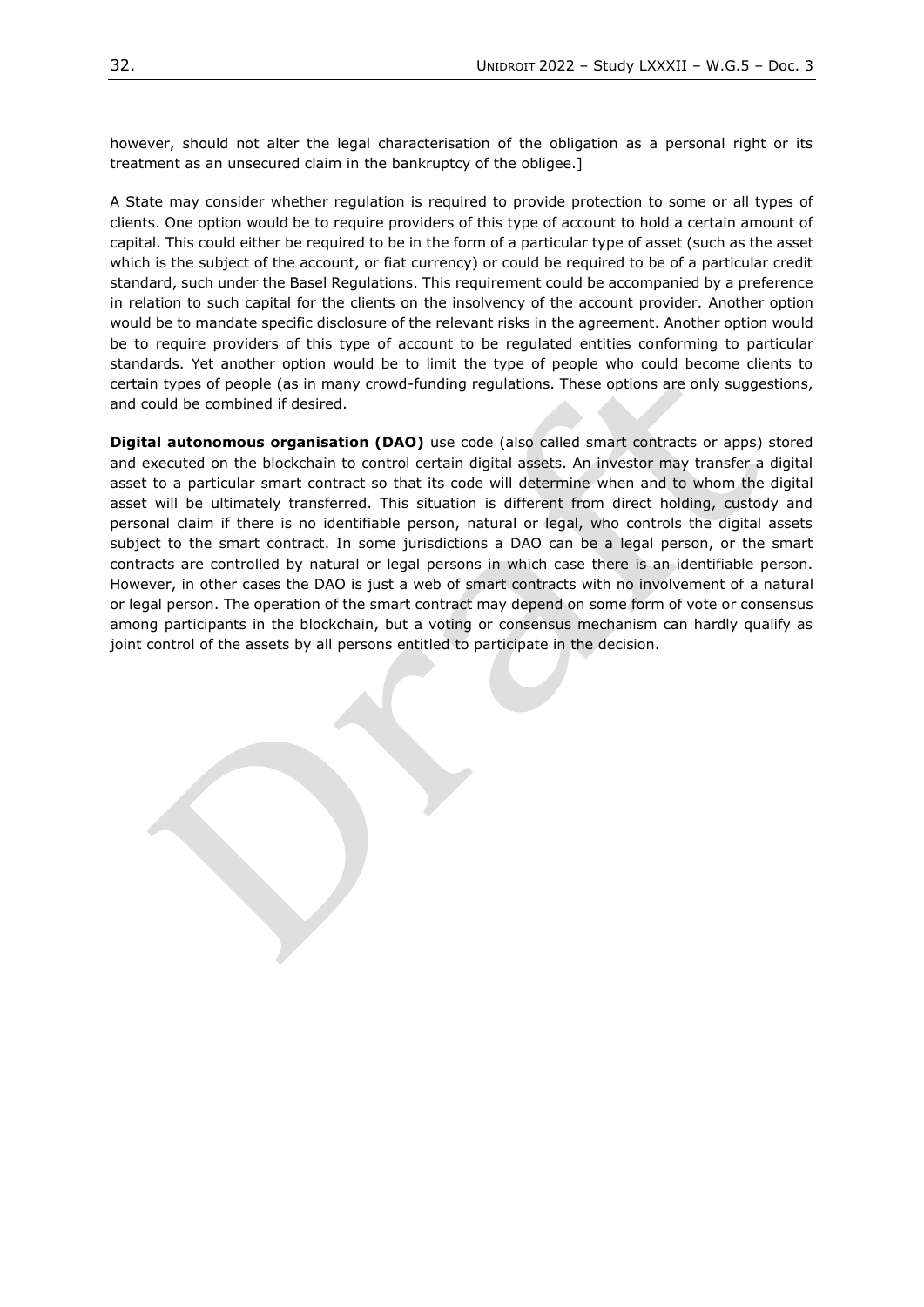### **SECTION VI: COLLATERAL TRANSACTIONS**

#### **Principle 16: Collateral Transactions: General**

#### **[(1) Digital assets are eligible to be the subject of security rights.**

# **(a) References in secured transactions laws to movable assets, personal property or any similar notion should be understood to include digital assets.]**

#### **Commentary**

1. Secured transactions regimes should enable the use of anything that is a movable asset and not necessarily property in the strict sense or capable of being controlled or maintained by a custodian as collateral. This approach allows prospective secured creditors to decide for themselves which of the digital assets of a loan applicant have any collateral value. This Principle builds on the Principle 2(1) stating that law should provide that digital assets may be the subject of proprietary rights. The inclusion of Principle 16(1) allows the explanation of this aspect in the context of secured transactions. As is explained in Principle 4, other law determines whether a digital asset embodies a right in another (tethered/linked) asset.

#### *Illustrations*

A security right may be taken over things, which are defined in the civil law of the State. It is unclear whether the definition of things would include digital assets.

A security right in a digital asset would not necessarily extend to any tethered asset unless the applicable law provides so. For instance, taking control over an electronic invoice by a factoring company would create and make a security right effective against third parties in the underlying right to payment only if the applicable law treats the invoice as an embodiment of the underlying right to payment. If the factoring company regularly takes possession of invoices for due diligence purposes, acquiring control over digital equivalents of invoices would not make the security right in the receivable effective against third parties.

#### **Notes**

Some secured transactions regimes may enable the use of any movable property as collateral, while others specify the types of property that may be encumbered (e.g., equipment, but not inventory of a business, may be subject to an enterprise charge under some laws). The former, whether statutory or judge-made, may define a security right as a "property right in a movable asset", without defining "movable asset".<sup>13</sup> Applicable law defines what constitutes a movable asset. Some laws allow the creation of an interest with respect to anything that can be traded, including intangible assets.<sup>14</sup> Although actions, claims or rights may be listed as an example of an incorporeal asset in the relevant statutory provision, typically it is not clear whether digital assets would be covered. In principle, under these regimes, an interest may be created in any incorporeal asset, including digital assets. However, an explicit statutory treatment would in this case provide greater legal certainty.

<sup>13</sup> This is the case of the UNCITRAL Model Law that also takes a comprehensive approach with the aim to cover all types of movable assets except those explicitly excluded (see article 1(3)). See also R. Goode, L. Gullifer, *Goode and Gullifer on Legal Problems of Credit and Security*, (Sweet & Maxwell, 6th edn, 2018) 39; G. McCormack, R. Bork, *Security rights and the European Insolvency Regulation* (Intersentia, 2017) 313.

<sup>14</sup> This would be the case of hypothecation under the South African law. See Voet *Commentarius ad Pandectas* 20.3.1; Digest 20.1.9.1 and 20.3.1.2.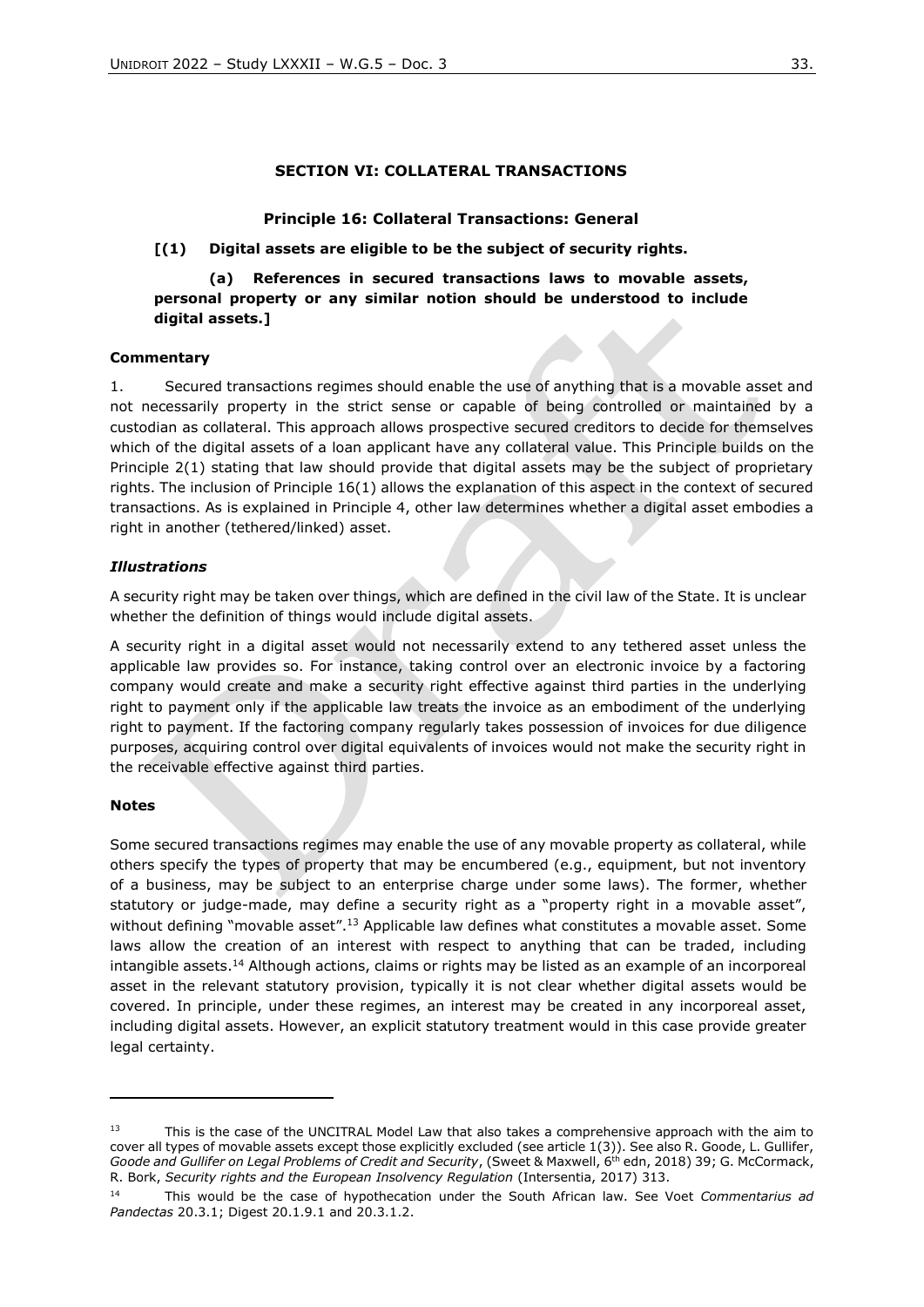**(2) The law should provide distinct rules in relation to creation of a security right and effectiveness against third parties for digital assets where their individual features and characteristics are such that the application of specific rules, distinct from those applying to intangible assets generally, would be necessary.** 

**(3) Separation of digital assets from the general category of intangible assets would enable the State to consider specific approaches, such as thirdparty effectiveness by control.**

### **Commentary**

2. Digital assets may fall under different types of collateral (e.g., securities, bank accounts, etc.) defined in the secured transactions laws. Depending on their characteristics, they may be treated as securities, funds credited to bank accounts, negotiable documents/instruments, if the State recognizes electronic documents and instruments, or fall under the residual category of intangible assets/general intangibles. As a consequence, the secured transactions rules specific to that type of asset will apply. A number of these rules have been designed with reference to the specific nature of an asset or the structure of the system in which it is transacted, which could cause challenges in determining how those rules are to be applied to security rights in digital assets. If a digital asset tethered to some real-world asset is recognized under some other law as a negotiable document, the creation and third-party effectiveness of a security right in the digital asset would extend to the real-world asset. Otherwise, the creation and third-party effectiveness of a security right would cover the digital asset only.

3. States should consider providing for digital assets-specific rules. These rules may be made applicable to digital assets as a type of collateral or further distinctions made for various categories of digital assets (e.g., Bitcoin as contrasted from CBDC). There are advantages and disadvantages to both approaches, such as that the digital assets covered under a single type are so diverse that the uniform application of all rules may cause uncertainty. An advantage would be continuous coverage by the same set of rules in case the digital asset changes its inherent characteristics, such as the case in which a digital asset designed initially as a "utility token" subsequently acquires some features of a "security token". States should not attempt to provide for secured transactions rules specific to many categories of digital assets that would result in a complicated system.

### *Illustrations*

The secured transactions law does not carve out digital assets from the broader type of intangible assets. Control agreement is a recognized perfection mechanism, but available only for bank accounts and intermediated securities. The secured creditor may thus need to register a notice to perfect its security right, since a control agreement that it may have entered into with a custodian would not render the security right effective against third parties. The registration would be a redundant step in terms of providing public notice to third parties as the grantor would no longer retain any ability to dispose of the digital asset.

**(4) If a digital asset is linked to another asset, the legal effect on that other asset of the creation of a security right in that digital asset is a matter for the law and is not covered in these principles.**

**(5) If a digital asset is linked to another asset, the legal effect on that other asset of a security right in that digital asset being made effective against third parties is a matter for the law and is not covered in these principles.**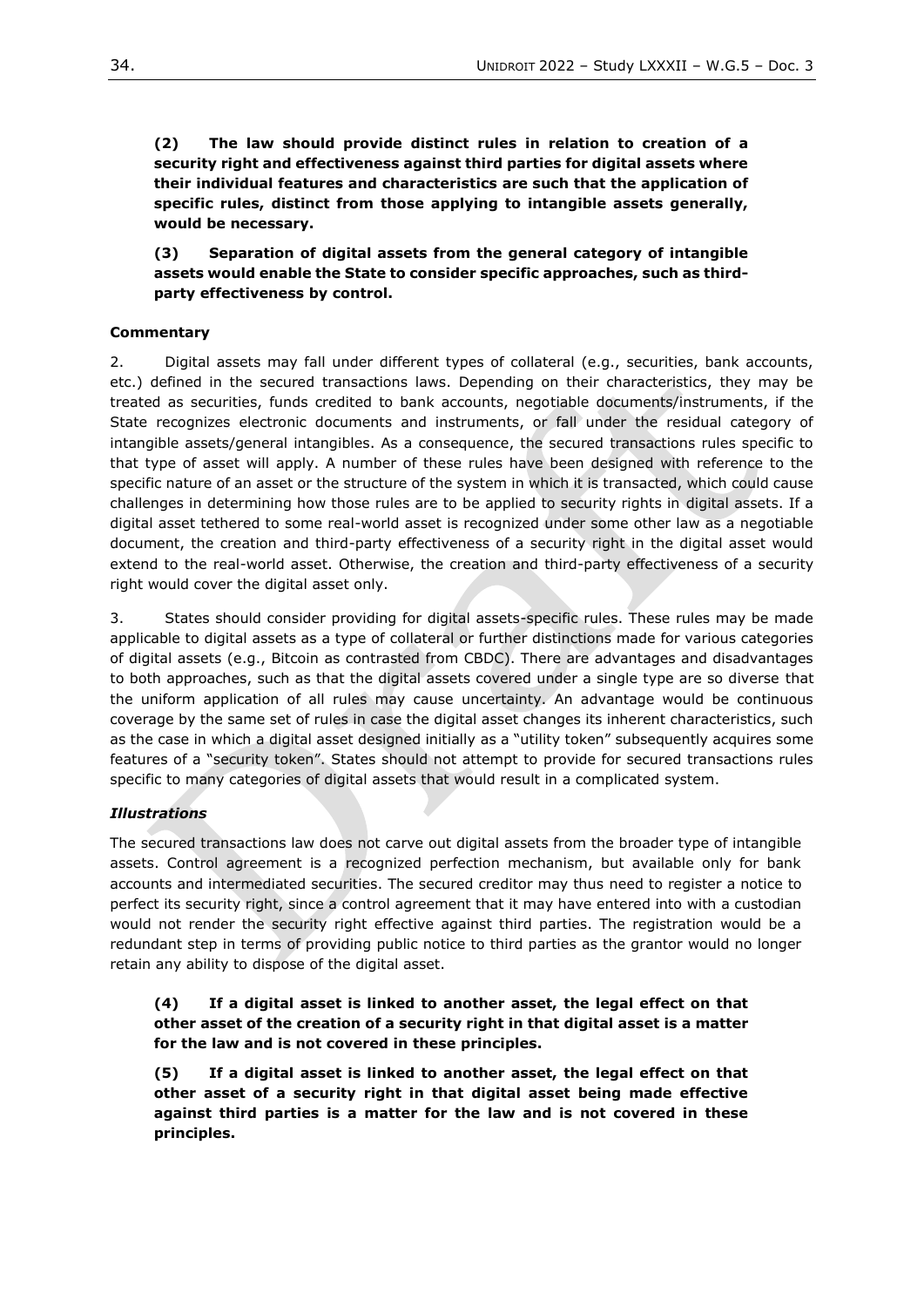#### *Question*

*Q.25. How should the Principles ensure a jurisdictionally neutral explanation regarding collateral?*

#### **Principle 17: Control as a Method of Achieving Third Party Effectiveness**

**(1) The law should provide for control as a mechanism to achieve thirdparty effectiveness of a security right in a digital asset.** 

**(2) The requirements to achieve third-party effectiveness of a security right by control may be:**

**(i) those set out in Principle 6 (1)(a)(i) and (iii) ("positive control") or**

**or** 

**(ii) that set out in Principle 6 (1)(a)(ii) ("negative control")** 

**(iii) those set out in Principle 6(1)(a)(i), (ii) and (iii) ("negative and positive control").**

**(3) It is sufficient to satisfy the requirement of control if** 

**(a) a custodian holds a digital asset on behalf of the secured creditor or**

**(b) a custodian is itself the secured creditor.**

**[(4) The law should specify which (if any) of its existing special rules govern the third-party effectiveness of security rights in digital assets.]**

#### **Commentary**

1. Third-party effectiveness generally requires a secured creditor to take a step to publicise its security right, which may include delivery of possession (pledge), notification of the obligor (security assignment), registration (floating charge), and control (security right). Some of these mechanisms may not be applicable to digital assets (e.g., delivery of possession of a tangible object) while others apply only to certain types of assets (e.g., control over bank and securities accounts). Some States recognize steps, such as "freezing" or "blocking" an asset in favor of the secured creditor that functionally achieve the same result as delivery of possession, as a mechanism to make the security right effective against third parties.

2. While in some States registration of a notice would generally render a security right in most (or all) types of assets effective against third parties, registrations are not commonly effectuated in the crypto-lending market, leaving some credit risk in the transaction. Furthermore, in States that do not have a registration system, market participants may not be aware of the existing requirements for third-party effectiveness or such requirements may be an obstacle to the practices.

3. Market participants generally take some steps to preclude the borrower from accessing the encumbered digital asset, typically by transferring it from the wallet of a borrower to a wallet, or under the control (e.g., in a multi-signature arrangement), of the secured creditor. Under some laws those steps may be recognized as a mechanism to make the security rights effective against third parties. A transfer to a wallet held by the secured creditor or its agent should be sufficient to protect the security right against third-party claims, including in insolvency. For instance, a security transfer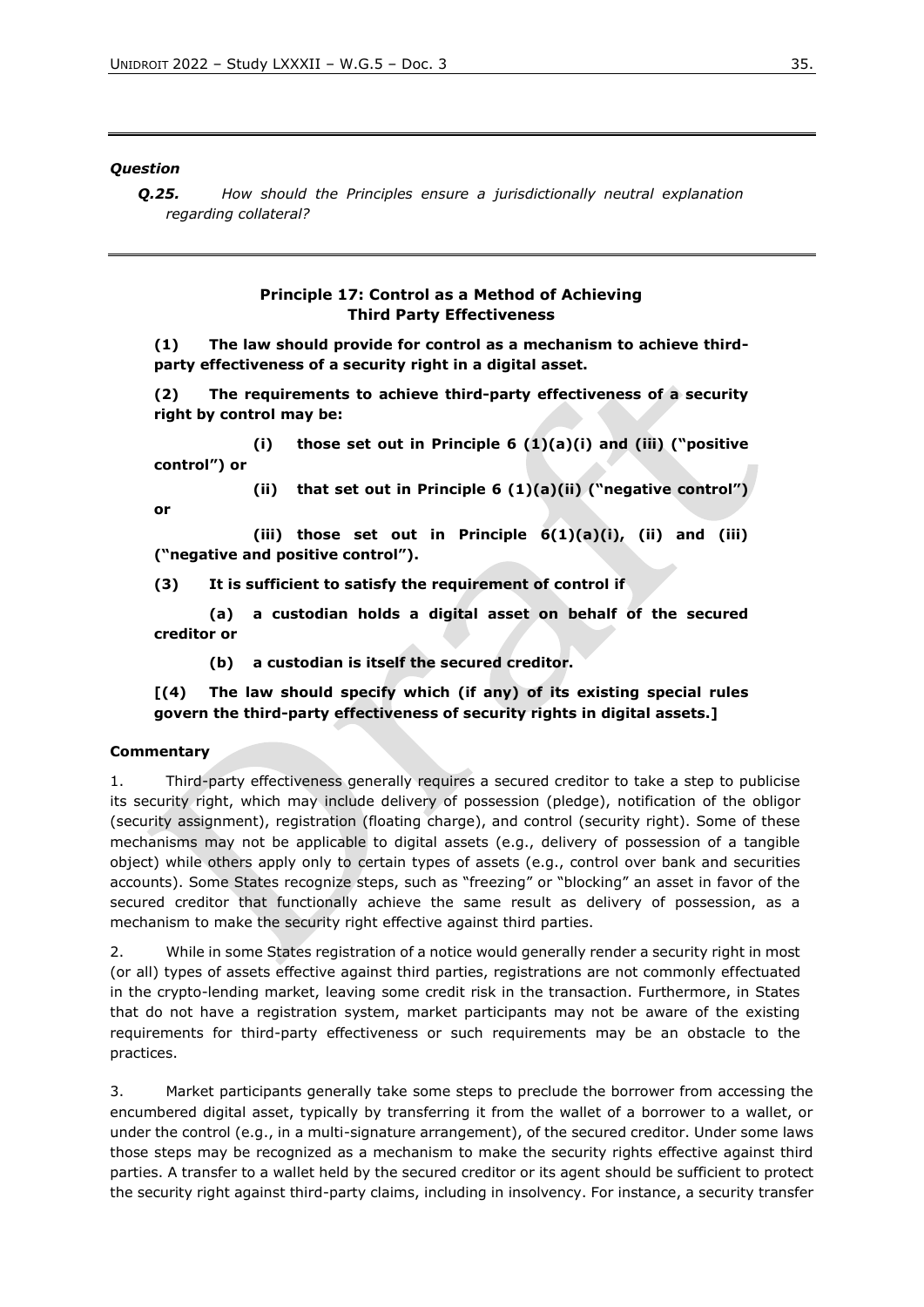of ownership may be effective against third parties upon executing of an agreement to that effect. For digital assets that may be encumbered under this device, the creditor might not need to take any additional step to make its security right effective against third parties. In contrast, in some regimes the failure to register a notice may be fatal for the secured creditor, as no other mechanism might exist to achieve third-party effectiveness of a security right in a digital asset. In any case, the existing requirements for third-party effectiveness create uncertainty for market participants.

4. Secured transactions and related laws may already provide for control over an asset that may effectuate its transfer, whether outright or as security. Control may be established through i) execution of a control agreement if the relevant asset is held with an intermediary (e.g., under the Geneva Securities Convention); ii) the mere fact that the secured creditor is the intermediary/deposit-taking institution itself (e.g., the UNCITRAL Model Law on Secured Transactions); or iii) applying a reliable method to establish exclusive control of an identifiable person (e.g., the UNCITRAL Model Law on Electronic Transferable Records). Where laws already recognize some form of control over specified types of movable assets, security rights in digital assets that would fall under that type of a movable asset could be made effective against third parties by control. This may be the case of virtual currency and "security tokens" that may be credited to bank and securities accounts, respectively. However, there are many other types of digital assets [reference to the taxonomy to be inserted later] for which control mechanisms have not been provided for.

5. Regimes governing security rights in certain types of assets have been amended reflecting the emerging industry practice (e.g., book entries to securities accounts in which financial collateral is held). The emerging practices in "crypto-lending" do not rely on registration and other traditional methods of achieving third-party effectiveness. States should incorporate "control" as defined in Principle X in their secured transactions laws to allow secured creditors to make their security right in digital assets effectiveness against third parties. Incorporation of control may affect the structure of its priority rules, which is explored below in Principle E on priority.

6. There are four situations in which control may be deployed to make the security right effective against third parties. First, the existing rules on control in the relevant secured transactions regime may be used if the digital asset qualifies as a particular type of asset (e.g., bank account). Second, the secured creditor may acquire the requisite powers prescribed in Principle X. Third, the secured creditor may share these powers with other parties, which would constitute control under Principle X. Fourth, a party that is currently in control (e.g., a custodian) may agree to exercise those powers on behalf of the secured creditor.

7. States should include a specific definition of control (or refer to such a definition included elsewhere in the digital assets law) to achieve third-party effectiveness conditioned on the secured creditor acquiring a set of abilities with respect to the digital asset. This project has developed Principle X on control that is suitable to achieve third-party effectiveness of security rights over any digital assets by transferring the powers specified therein to the secured creditor. The secured creditor may exercise the requisite powers directly, through an agent or in cooperation with other parties, such as in (a multi-sig) arrangement.

8. Although specific rules may have already been provided prescribing control for some assets, such as electronic transferable records, States should ensure that the existing criteria are sufficient to accommodate collateralization of these records issued and transferred in blockchain. For instance, the UNCITRAL Model Law on Electronic Transferable Records in Article 11 provides for control requiring that an identified person acquires exclusive control by a reliable method. States implementing this Model Law should consider incorporating the criteria establishing control under Principle X for transfers of "electronic transferable records", including achieving third-party effectiveness of a security right.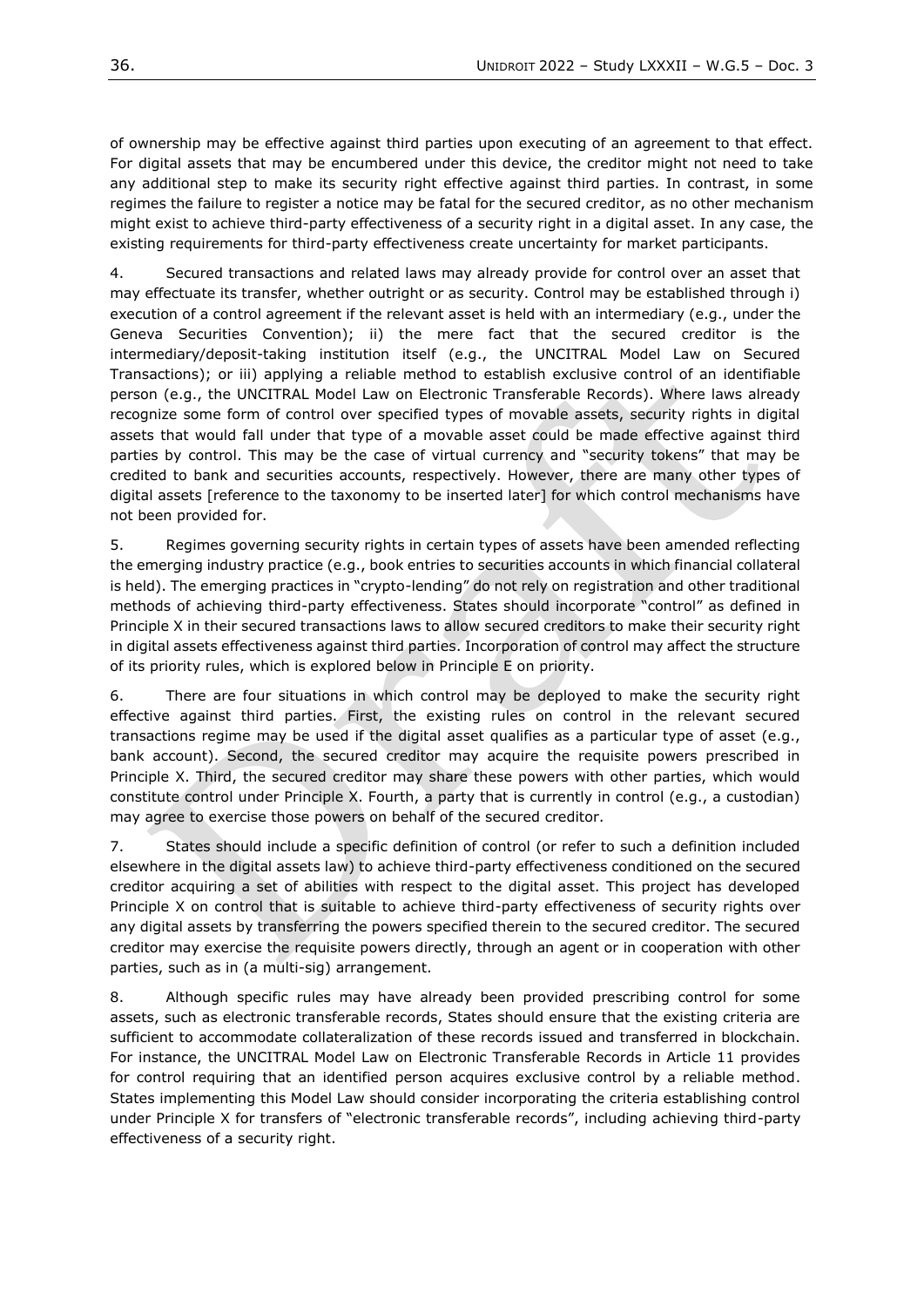#### *Illustrations*

A secured creditor takes a non-possessory pledge over a portfolio of virtual currency. The applicable law does not provide a specific mechanism to make a security right effective against third parties with respect to digital assets but provides that registration is the sole mechanism to achieve thirdparty effectiveness over any intangible assets provided as collateral. The secured creditor has its borrower transfer the relevant virtual currency to a third-party wallet controlled by the secured creditor through a multi-signature arrangement but does not effectuate a registration. Later, the borrower files for insolvency and the secured creditor could lose its security right as it was not made effective against third parties.

Digital assets are held by a custodian on behalf of a customer. The custodian undertakes to exercise the control abilities on behalf of the secured creditor upon receiving an instruction or the occurrence of some event. If the State has incorporated "control" as a method of third-party effectiveness in its secured transactions regime, the security right will be effective against third parties.

### **Principle 18: Priority of Security Rights in Digital Assets**

**(1) [The law should provide that] [W][w]here a security right in a digital asset has been made effective against third parties by through control, the security right should have priority over a security right in the digital asset of a person that does not have control.** 

### **(2) Where more than one security right in the same digital asset has been made effective against third parties by control, priority should be based on the temporal order of obtaining control.**

#### **Commentary**

1. Generally, the priority among competing security rights in the same asset is determined based on the temporal order of when the security right was made effective against third parties (for example, the order of registration). However, the law may grant priority to security rights in certain encumbered assets that are made effective against third parties by using a specific method for obtaining third-party effectiveness. For example, a security right in a negotiable instrument that has been made effective against third parties by possession typically has priority over other security rights made effective against third parties by other means. Similarly, there could be assetspecific priority rules for bank accounts, intermediated and non-intermediated securities, money, negotiable documents, and other types of assets. The relevant law has conferred some degree of transferability, typically negotiability, on these assets that also allows transferees to cut off security rights made effective against third parties by registration.

2. Providing for the non-temporal priority recognizes that the secured creditor that took the additional steps was relying to a greater extent on the encumbered asset. This approach also reflects the lending practice ("margin lending") where creditors may extend credit to their clients to enable them to acquire a digital asset with respect to which they expect to have priority over an earlier-in-time registration.

3. Similar concepts would apply to a security right in a digital asset. Where one secured creditor made its security right effective against third parties by registration or another mechanism recognized by the applicable law and another secured creditor made its security right effective by control (as defined under Principle Y), the latter would have priority even if it took the steps to obtain control after the former registered a notice relating to a security right in the registry or otherwise made it effective against third parties. This approach is consistent with the secured transactions rules, including the UNCITRAL Model Law and the relevant provisions of the Geneva Securities Convention that give priority to secured creditors that acquired some form of control over the collateral. A different approach would create distinctions between non-digital assets, such as funds held in deposit accounts, and their digital functional equivalents, such as the CBDC.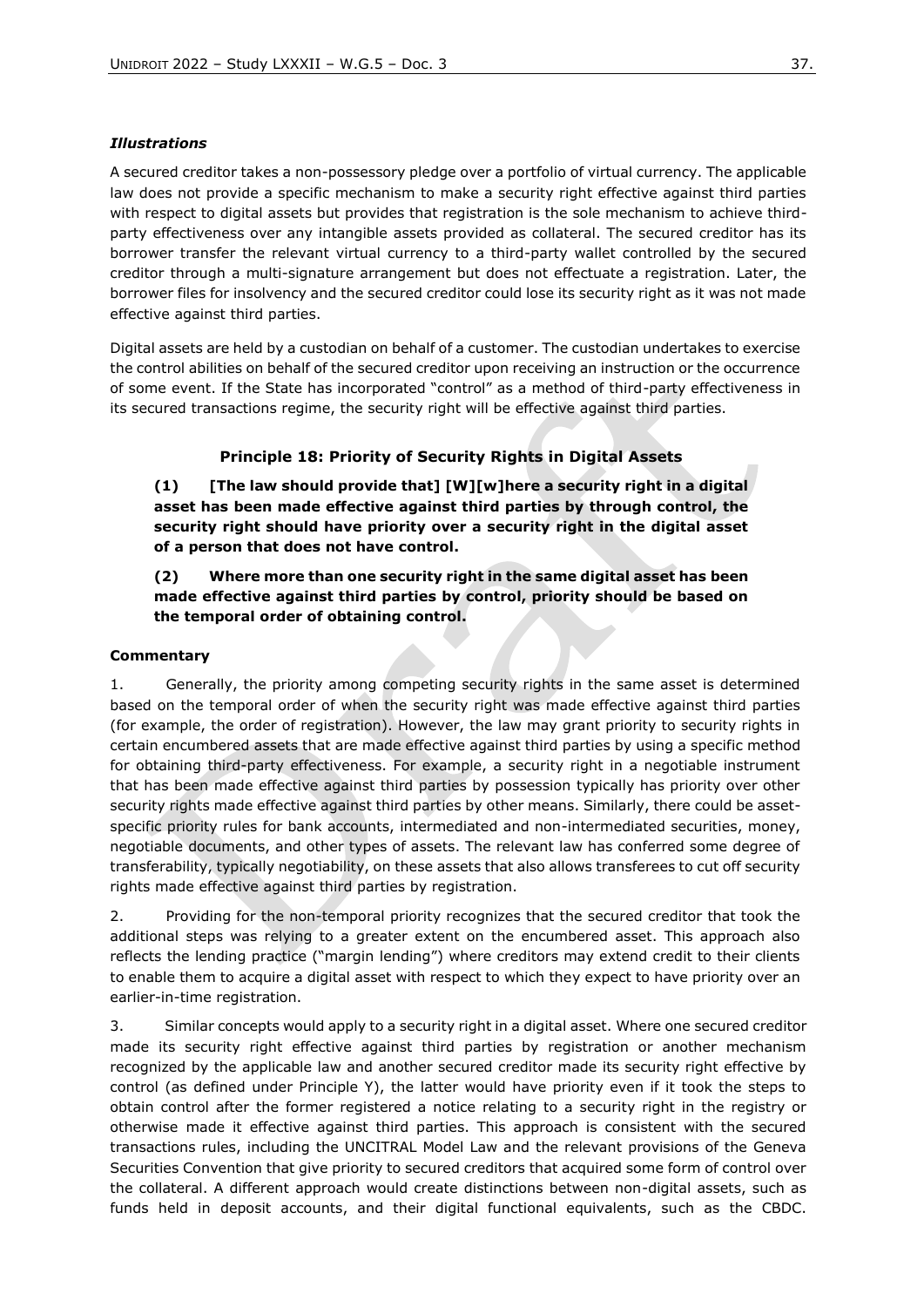Furthermore, Principle 9(4)(a) generally cuts off any conflicting proprietary claims. The secured creditor acquiring control is expected to satisfy the other requirements to qualify as an innocent acquirer.

4. For assets that are not highly transferable such as equipment, the general priority rule of first-in-time applies. States may wish to consider whether security rights in certain types of digital assets should be made subject to the general priority rule.

5. Under Section VI, more than one secured creditor can obtain control (or share such ability) over the digital assets, which includes making their security right effective against third parties. As a result, there should be a rule to determine the priority between the multiple secured creditors based on the temporal order of obtaining control.

### *Illustration*

A security right is made effective against third parties by registration in all assets of the borrower. Upon disposal of encumbered inventory, virtual currency is collected by the borrower and deposited with a custodian that also has control over the virtual currency. The custodian also extends a loan to the borrower that is secured with all virtual currency under its control. The security right of the custodian has priority over the security right in the virtual currency claimed as proceeds of the inventory, assuming the secured transaction system recognises control as a method of obtaining effectiveness against third parties, and gives a special priority to a security right made effective against third parties by control.

### **Principle 19: Effective Enforcement of Security Rights in Digital Assets**

**(1) The law should allow secured creditors to enforce their security rights in digital assets in a simple and quick manner. To that end, the law should not impose undue formalities or requirements that would make the enforcement process cumbersome.**

**(2) The interests of third parties, particularly custodians should be protected.**

**(3) Given the nature of digital assets, the law should recognize that enforcement actions may be taken automatically and that some requirements for enforcement, such as to provide a notification of disposal, should not apply.**

#### **Commentary**

1. This Principle concerns legal rules governing enforcement of security rights rather than technologies that may facilitate the enforcement of security rights in general (e.g., locating and remotely disabling the collateral). This Principle does not concern judicial enforcement that may need to be resorted to when extra-judicial remedies are unavailable/unenforceable. These and other aspects regarding effective enforcement are explored in another project of UNIDROIT: *[Enforcement:](https://www.unidroit.org/work-in-progress/enforcement-best-practices/)  [Best Practices](https://www.unidroit.org/work-in-progress/enforcement-best-practices/)*.

2. The law should not preclude secured creditors from exercising remedies that may exist under other laws or have been provided for in the security agreement. When digital assets become widely used in securities transactions, derivatives, and similar financial structures, States should ensure that close-out netting is available to parties to such transactions.

3. All enforcement actions, including disposal, collection of payment (if monetary obligation is the main characteristic of a digital asset) and acceptance of the collateral, in full or partial satisfaction of the secured obligation, should be available. In enforcing their rights, secured creditors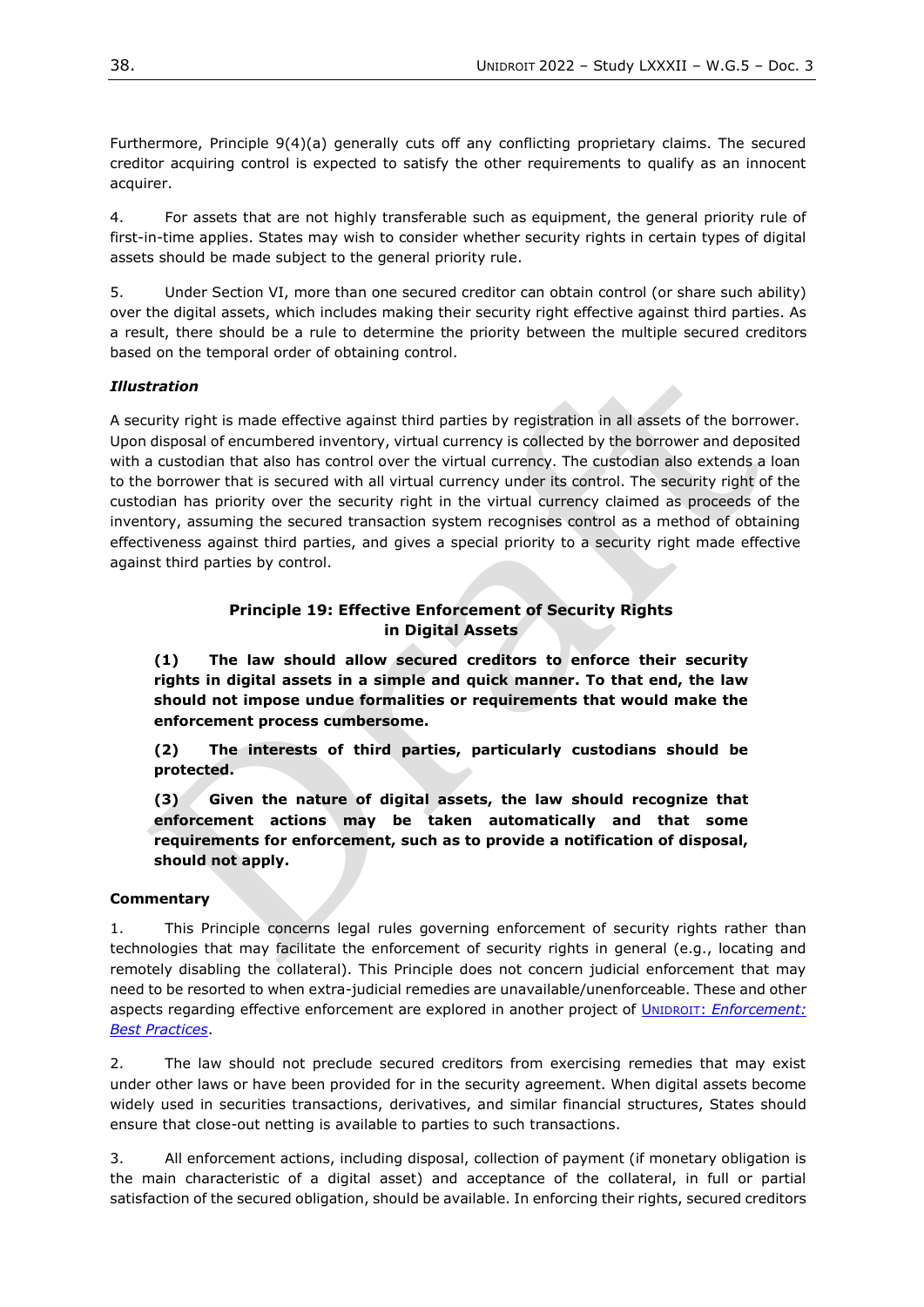must proceed in a commercially reasonable manner and satisfy certain conditions that balance the interest of affected third parties. The inherent design of the digital asset may prevent exercising certain enforcement rights. General rules governing enforcement, typically included in international standards on secured transactions appear to be flexible enough to accommodate the expectation of digital assets lenders and other relevant parties. However, States should take into account several considerations.

4. First, enforcement rules empower a secured creditor to take a post-default action. Generally, a secured creditor or its agent would take some action, such as repossessing the collateral or instructing the debtor of a receivable to pay to a different bank account. While the rules focus on post-default actions taken by secured creditors, they should not render a "pre-programmed action" that occurs automatically, such as causing liquidation of the digital asset when the collateral-to-loan ratio falls under a specified threshold ineffective. See Illustration 1 above for the automated enforcement action occurring upon reaching a specific collateral-to-value limit.

5. Second, secured transactions laws balance the interest of affected parties by imposing certain requirements on secured creditors, such as to provide notifications. However, under certain situation these requirements may not apply. For instance, Article 78(8) of the UNCITRAL Model Law provides for exceptions from the requirement to provide a notification when the asset may speedily decline in value or is sold on a recognized market. These kinds of exceptions should arguably apply to many digital assets (e.g., Bitcoin may speedily decline in value while stablecoins may not, and some NFTs may already trade on recognized markets while others do not). Enforcement provisions in secured transactions laws may not need to be changed to accommodate digital assets as these exceptions were generally crafted broadly to accommodate future developments. For those digital assets that qualify as intermediated securities (e.g., upon their credit to a securities account), any notification requirements may not apply at all.<sup>15</sup>)

6. Third, States should be mindful of some limitations on the enforcement rights. One such limitation relates to the mechanism used to make the security right effective against third parties, which can have an impact on the ability to enforce security rights. For instance, the law should provide that if the secured creditor registered a notice, secured creditors may not be able to extrajudicially enforce their security rights in digital assets held with custodians. This approach mirrors the rules that protect intermediaries, such as banks against "unknown" third-party creditors. Extrajudicial enforcement is available when the secured creditor holds a power to instruct the custodian to change control of a digital asset or have entered into a control agreement with the custodian (see Article 82(4) of the UNCITRAL Model Law). In other words, control is the facilitator of enforcement upon default.

7. Fourth, collateral may need to be disposed of in a public/private sale that proceeds differently from selling tangible collateral, for instance. Smart contracts may execute successive auctions of the encumbered digital assets until the secured obligation is satisfied. Thus, the collateral may not be sold in its entirety, and any collateral in excess of the amount necessary to satisfy the secured obligation is returned to the borrower. The law should not preclude such automatic liquidation of the collateral or impose requirements before each of the successive auctions can proceed.

### *Illustration*

A security right was made effective against third parties by control where the secured creditor is one of the three parties to a multi-signature arrangement. While the grantor is also a party to this arrangement, the third person acts on behalf of the secured creditor. Upon default, the multisignature arrangement is triggered, and the encumbered digital asset is transferred under the "sole"

<sup>&</sup>lt;sup>15</sup> see Article 33(3)(a) of the Geneva Securities Convention.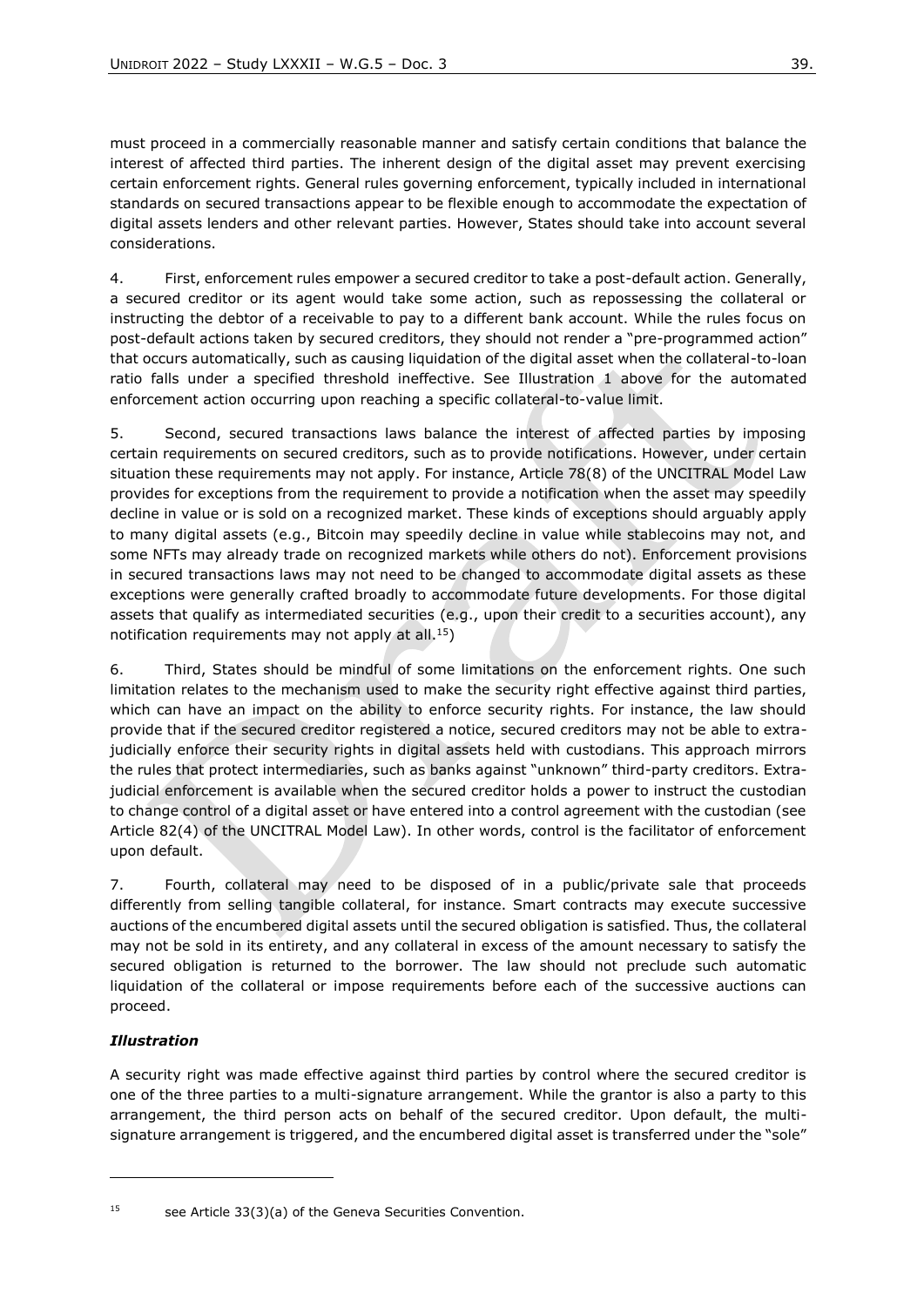control of the secured creditor resulting in the acceptance of the collateral in satisfaction of the secured obligation or enabling a foreclosure sale.

Upon default, the ability of the secured creditor to dispose of the digital asset in a public auction may be affected by the design of the digital asset that may preclude its transfer out of the system in which it was issued and trades.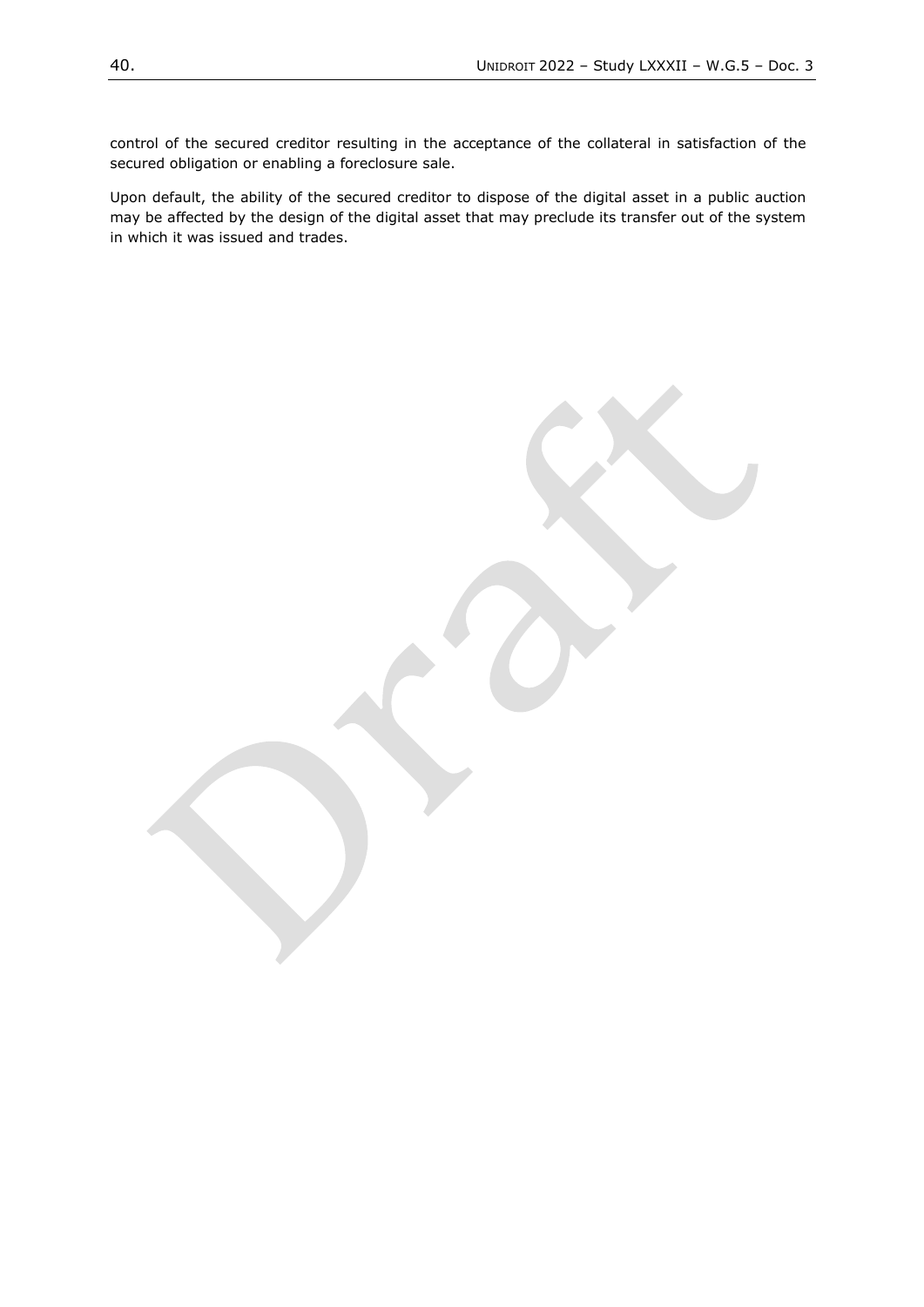# **SECTION VII: ENFORCEMENT**

# *Question*

*Q.26. What, in the opinion of the Working Group, should be the content and scope of the enforcement principle?*

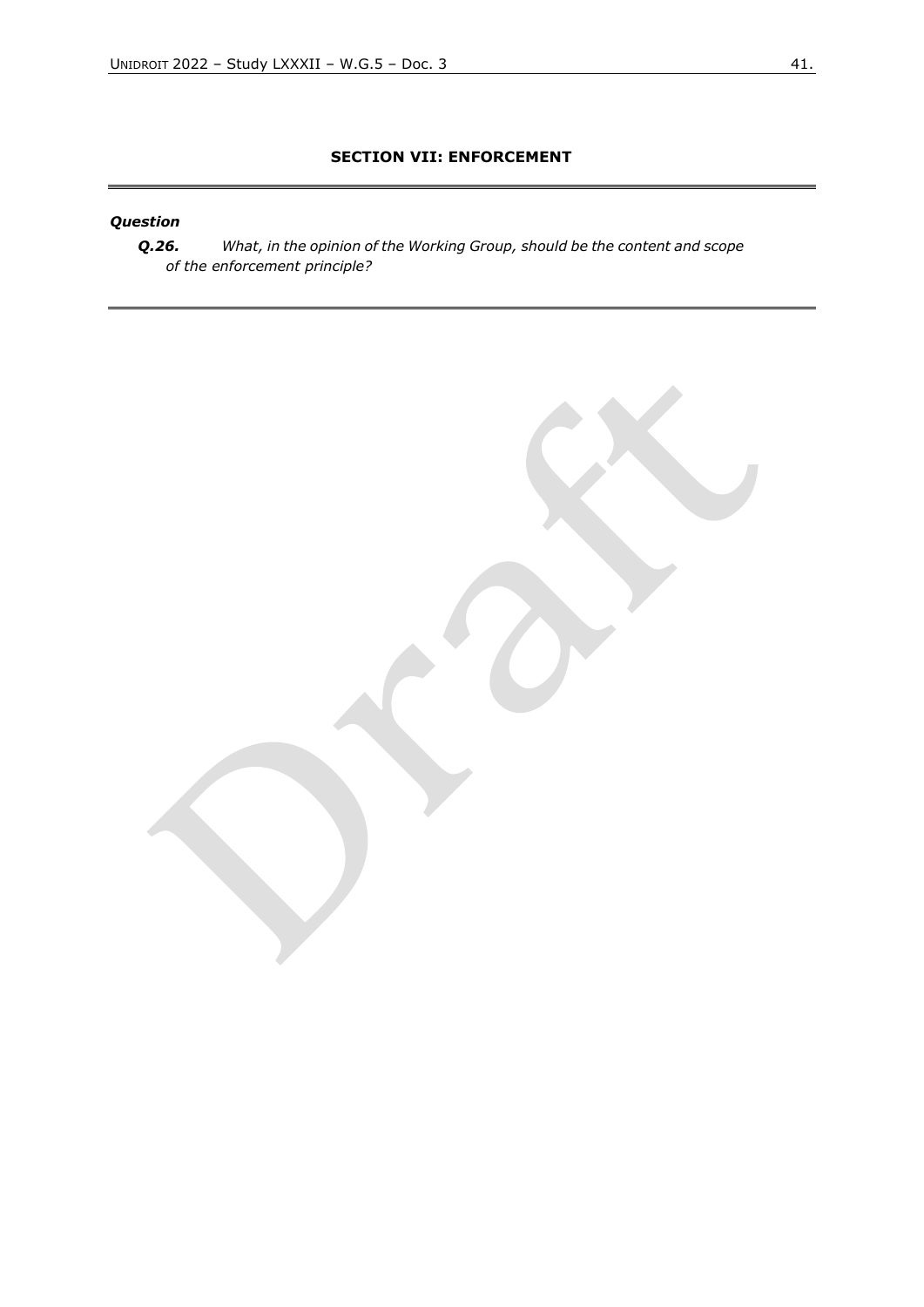### **SECTION VIII: INSOLVENCY**

### **Principle [20]: Effect of Insolvency on Proprietary [and Security] Rights in Digital Assets**

**[(1) The law should provide that rights and interests that have become effective against third parties under Principle 9 (innocent acquirer rule) or Principle 17 (control as a method of third party effectiveness of security rights) are effective against the insolvency administrator and creditors in any insolvency proceeding.**

**(2) Paragraph (1) does not affect the application of any substantive or procedural rule of law applicable by virtue of an insolvency proceeding, such as any rule relating to:**

**(a) the ranking of categories of claims;**

**(b) the avoidance of a transaction as a preference or a transfer in fraud of creditors; or**

**(c) the enforcement of rights to property that is under the control or supervision of the insolvency administrator.]**

**[(1) The law should specify that where a security right in a digital asset is effective against third parties under the applicable secured transactions law, it will be recognized as effective against the insolvency administrator and competing claimants in any insolvency proceeding**

**(2) The priority of a security right in digital assets established under the applicable law should be the same, except if, pursuant to insolvency law, another claim is given priority.**

**(3) Secured creditors should be entitled to claim the value of encumbered digital assets.**

### **Commentary**

1. The insolvency law should recognise the third-party effectiveness and priority of a security right and should not impair it for the sole reason that the collateral is a digital asset. The insolvency law should not impose any further requirement to establish or maintain the third-party effectiveness of a security right established prior to the insolvency proceedings.<sup>16</sup>

2. The insolvency law should also respect the pre-commencement priority of a security right in a digital asset, subject to any "preferential claims" under insolvency law. Any rules on the (a) priority of claims; (b) avoidance actions and (c) the limitations on the enforcement of security rights in property that is under the control or supervision of the insolvency administrator shall not be affected.

3. Determining whether, and to what extent, a secured creditor is actually secured and may claim the value of its security right, requires valuation of the encumbered digital asset. Insolvency law may require/allow valuation of an encumbered asset pursuant to a pre-petition agreement of the parties, by the insolvency representative or by the court on the basis of evidence, including market considerations and expert testimony, taking into account the purpose of the valuation. The established insolvency law mechanisms for ascertaining the value of the asset may reflect either the going concern value or liquidation value. The relevant valuation date is crucial. This means that

<sup>16</sup> See Art. 11(2) of the Geneva Securities Convention.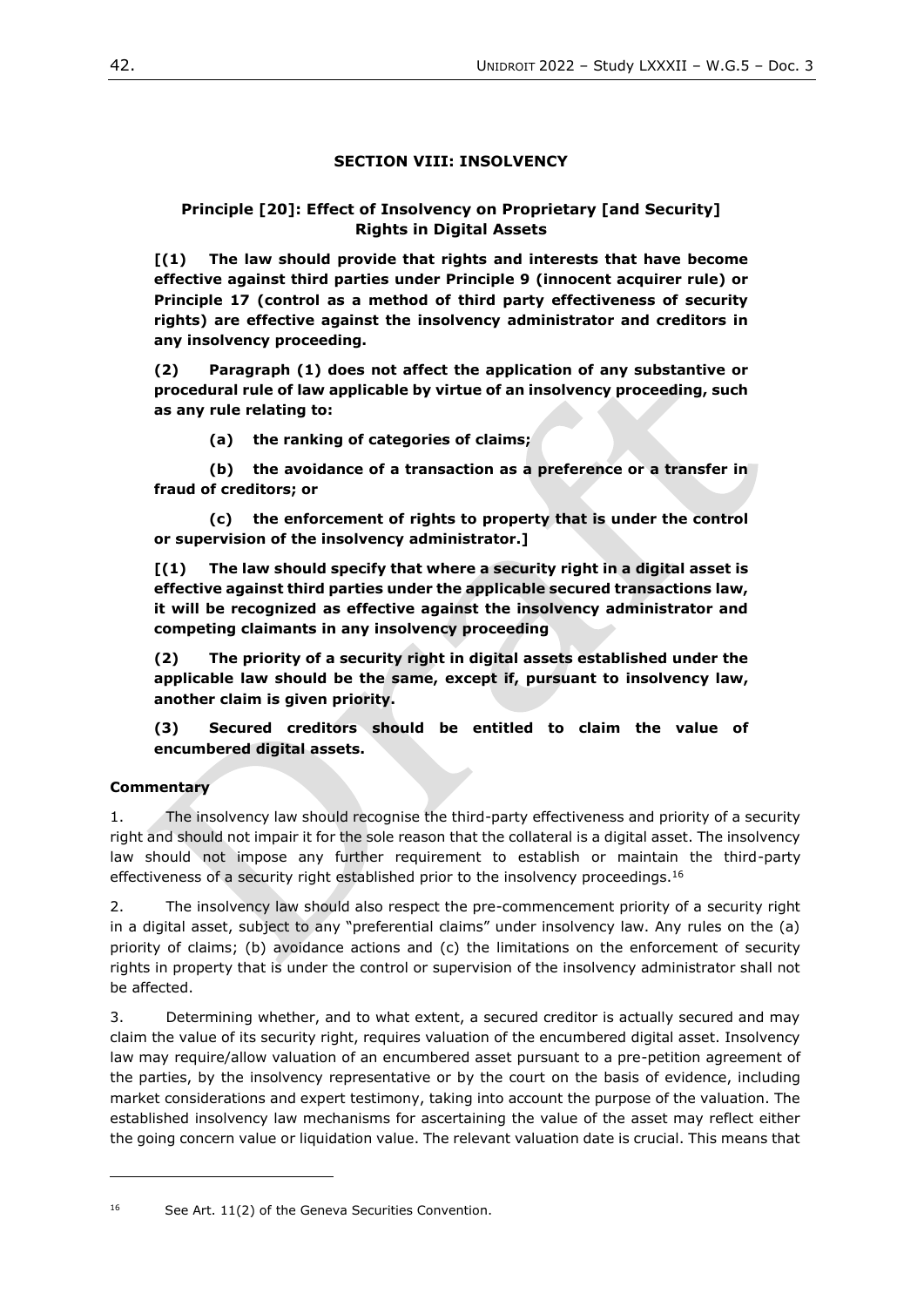there may be a need for an ongoing valuation at different stages of the insolvency proceedings in order to determine the value of the encumbered asset itself, including facilitating the distribution of the proceeds of sale of the encumbered asset. Alternatively, upon commencement, the encumbered asset is valued and the amount of the secured portion of the creditor's claim is determined immediately, remaining unaffected in the course of the insolvency proceedings. In order to provide adequate protection of the security right in a digital asset in the insolvency proceedings and preserve the value of a creditor's security right, the valuation of the encumbered asset should take into account the high volatility and sharp fluctuations in value of many digital assets.

4. Valuation of assets affects recovery of secured creditors in an insolvency proceeding. It also impacts other aspects of secured transactions, including determination of the amount to be lent and distribution of proceeds upon disposition of the collateral. Insolvency laws do not provide specific guidance on the valuation method to be used, such as the "going concern value" or the "liquidation value". Currently, there are no standardized valuation approaches which creates uncertainty for secured creditors as to the value they may be able to receive. Given these challenges, it might be useful to explore and assess whether and how the existing valuation standards and methods apply to digital assets,<sup>17</sup> focusing on the rights of secured creditors in insolvency. This may be particularly necessary for digital assets that do not have a value that may be readily established for instance through a secondary market. Such assets may include some NFTs and utility tokens, the value of which is not necessarily determined by supply and demand and thus, may require different ways to measure the value; for instance, by comparing them to similar ones. Valuation of "digital twins" may present peculiar challenges as well. The international standards could offer guidance as to which valuation approaches and methods to apply to digital assets, in accordance with their classification. On the contrary, valuation of digital assets, such as CBDCs, stablecoins, and other virtual currencies might be more straightforward but it could still benefit from further guidance.

5. Considering the diversity of rights and obligations associated with digital assets, the choice of the valuation approach may highly depend on the classification of the digital asset and its intended purpose. Besides, different valuation approaches may provide different results as the inputs used may vary. In specific circumstances involving certain digital assets, one valuation approach may be more appropriate than the others. Methodologies for the valuation of digital assets started to emerge, drawing on those applicable to intellectual property.<sup>18</sup> This is particularly relevant for those digital assets linked to an intellectual property right (e.g. NFTs associated with art).

6. In addition, due to the high volatility and uncertainty surrounding the value of many digital assets, the valuation date may be crucial to determine the value of the secured claim. Further guidance on how to choose the valuation date might be necessary in light of the high volatility of some digital assets.

7. A further issue concerns whether valuation, and consequently distribution, should take place in fiat or virtual currency. For instance, in an insolvency scenario where digital assets are valued and converted to fiat currency, creditors may receive the cash value of the assets, but would lose any future appreciation that the digital assets might accrue.

<sup>17</sup> Relevant international standards would include the *International Valuation Standards (IVS)* produced by the International Valuation Standards Council (IVSC), and the *International Financial Reporting Standards (IFRS)* developed by the International Financial Reporting Standards (IFRS) Foundation mainly through its standardsetting body, the International Accounting Standards Board (IASB).

<sup>&</sup>lt;sup>18</sup> A few reports on the analysis of suitable valuation approaches and standards for crypto-assets have been recently developed. Besides, there are discussions within the international valuation organisations to include digital assets in their scope; European Financial Reporting Advisory Group (EFRAG), Accounting for Crypto-Assets (Liabilities): Holder and Issuer Perspective (July 2020); Chartered Business Valuators (CBV) Institute, Decrypting Crypto: An Introduction to Cryptoassets and a Study of Select Valuation Approaches (2019); PWC, In depth A look at current financial reporting issues, Cryptographic assets and related transactions: accounting considerations under IFRS (No. 2019-05, December 2019).